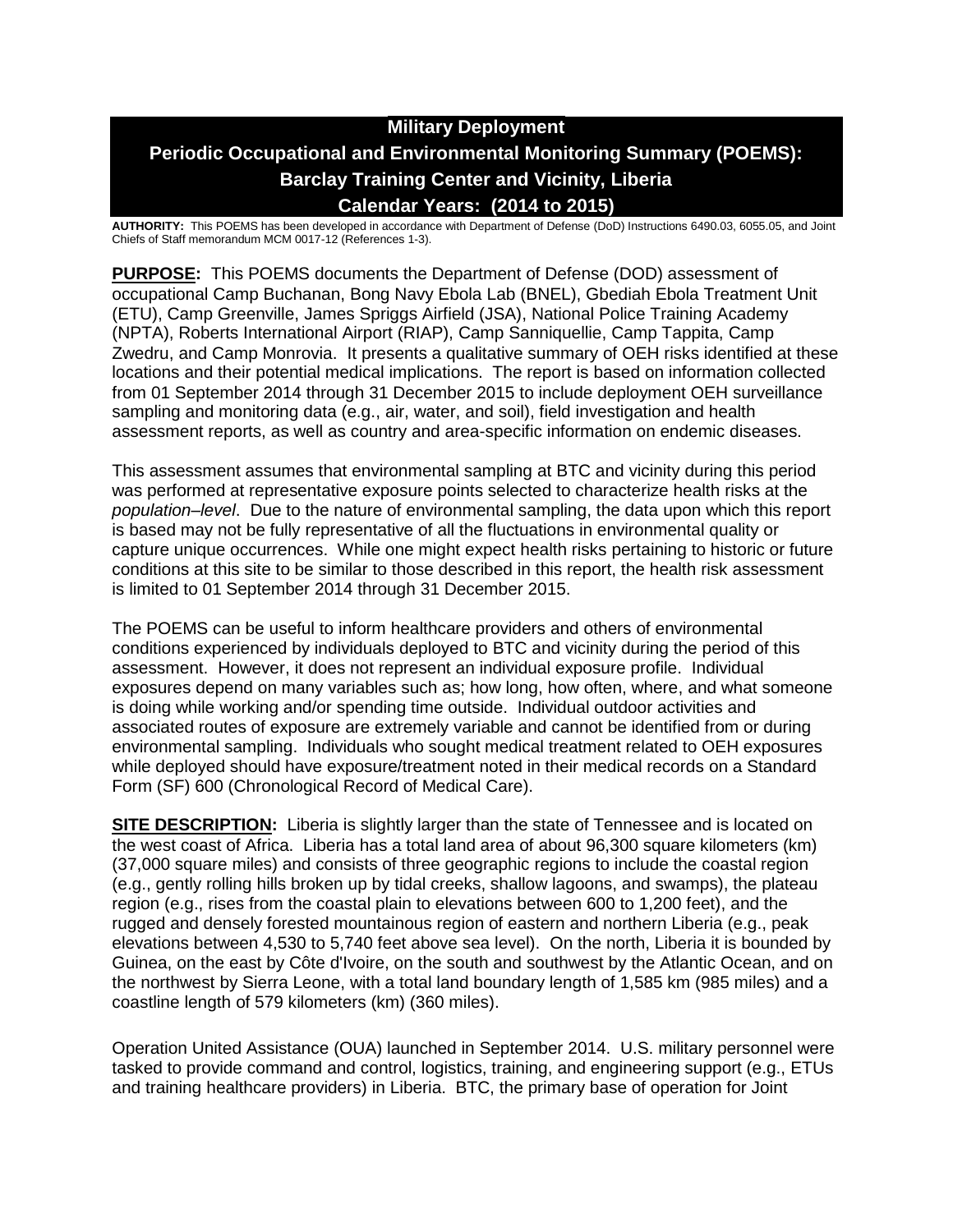Forces Command–United Assistance (JFC-UA), was located in the city of Monrovia, but ETUs were constructed at various locations in Liberia.

Samples collected from the following locations were aggregated and risk was assessed collectively since the locations were in proximity to each other (i.e., less than 10 km or 6 miles away): BTC, NPTA, JSA, and Camp Monrovia.

Samples collected from the following locations were assessed for risk individually because the locations were not in proximity of other sampling locations: Camp Buchanan, BNEL, Gbediah ETU, Camp Greenville, RIAP, Camp Sanniquellie, Camp Tappita, and Camp Zwedru.

**SUMMARY:** Conditions that may pose a Moderate or greater health risk are summarized in Table 1. Table 2 provides population based risk estimates for identified OEH conditions at BTC and vicinity. As indicated in the detailed sections that follow Table 2, controls established to reduce health risk were factored into this assessment. In some cases, (e.g., ambient air), specific controls are noted, but not routinely available/feasible.

### **Table 1: Summary of Occupational and Environmental Conditions with MODERATE or Greater Health Risk**

The following hazards may be associated with potential acute health effects in some personnel during deployment at BTC and vicinity:

Food/waterborne diseases (e.g., bacterial diarrhea, hepatitis A, typhoid/paratyphoid fever, diarrhea-cholera, diarrheaprotozoal, brucellosis, hepatitis E); other endemic diseases (e.g., malaria, dengue fever, yellow fever, chikungunya, Zika, rickettsioses-tickborne, West Nile fever, cutaneous leishmaniasis (acute), Crimean-Congo hemorrhagic fever, schistosomiasis, leptospirosis, tuberculosis (TB), meningococcal meningitis, rabies, Q fever, Lassa fever, soil transmitted helminthes (hookworm, strongyloidiasis, cutaneous larva migrans)); and heat stress. For food/waterborne diseases (e.g., bacterial diarrhea, hepatitis A, typhoid/paratyphoid fever, diarrhea-cholera, diarrhea-protozoal, brucellosis, hepatitis E), if ingesting local food and water, the health effects can temporarily incapacitate personnel (e.g., diarrhea) or result in prolonged illness (e.g., hepatitis A, typhoid/paratyphoid fever, brucellosis, hepatitis E). Risks from food/waterborne diseases may have been reduced with preventive medicine controls and mitigation, which includes hepatitis A and typhoid fever vaccinations and only drinking from approved water sources in accordance with standing U.S Africa Command (AFRICOM) policy. For other vector-borne endemic diseases (e.g., malaria, dengue fever, yellow fever, chikungunya, Zika, rickettsioses-tickborne, West Nile fever, cutaneous leishmaniasis (acute), Crimean-Congo hemorrhagic fever), these diseases may constitute a significant risk due to exposure to biting vectors. Risk is reduced to 'Low' by proper wear of the Permethrin-treated uniform, application of insect repellent to exposed skin, proper bed net use, and appropriate use of chemoprophylaxis, as well as utilizing environmental controls (e.g., minimizing areas of standing water and other vectorbreeding areas). For water contact diseases (e.g., leptospirosis, schistosomiasis), activities involving extensive contact with surface water increase risk. For respiratory diseases (e.g., TB, meningococcal meningitis), personnel in close-quarter conditions could have been at risk for person-to-person spread. Animal contact diseases (e.g., rabies, Q fever), pose yearround risk. For soil transmitted helminthes (e.g., hookworm, strongyloidiasis, both internal infestation and cutaneous larva migrans), risk may have been reduced by limiting exposure to soil contaminated with human or animal feces (including not sleeping on bare ground, and not walking barefoot). For heat stress, risk can be greater for susceptible persons including those older than 45, of low fitness level, unacclimatized, or with underlying medical conditions, or those under operational constraints (e.g., equipment, personal protective equipment (PPE), vehicles). Risks from heat stress may have been reduced with preventive medicine controls, work-rest cycles, proper hydration and nutrition.

Air quality: For inhalable coarse particulate matter (PM) less than 10 micrometers in diameter (PM<sub>10</sub>) and less than 2.5 micrometers in diameter (PM2.5) from environmental dust (including any burn pits or incinerators that might have existed), the PM<sub>10</sub> and PM<sub>2.5</sub> overall short-term health risk was not evaluated due to insufficient data. However, BTC and vicinity areas may have experienced dust-prone environmental conditions, also subject to vehicle traffic. Consequently, exposures to  $PM_{10}$  and  $PM_{2.5}$  may vary, as conditions may vary, and may result in mild to more serious short-term health effects (e.g., eye, nose or throat and lung irritation) in some personnel while at this site, particularly exposures to high levels of dust such as during high winds or dust storms. For PM<sub>10</sub> and PM<sub>2.5</sub>, certain subgroups of the deployed forces (e.g., those with preexisting asthma/cardio-pulmonary conditions) are at greatest risk of developing notable health effects. Burn pits and/or incinerators might have existed at BTC and vicinity (for example, burn pits used by the local population); however, there are

> Page 2 of 36 Reviewed by AFRICOM (12 December 2016) Final Approval Date (16 March 2018)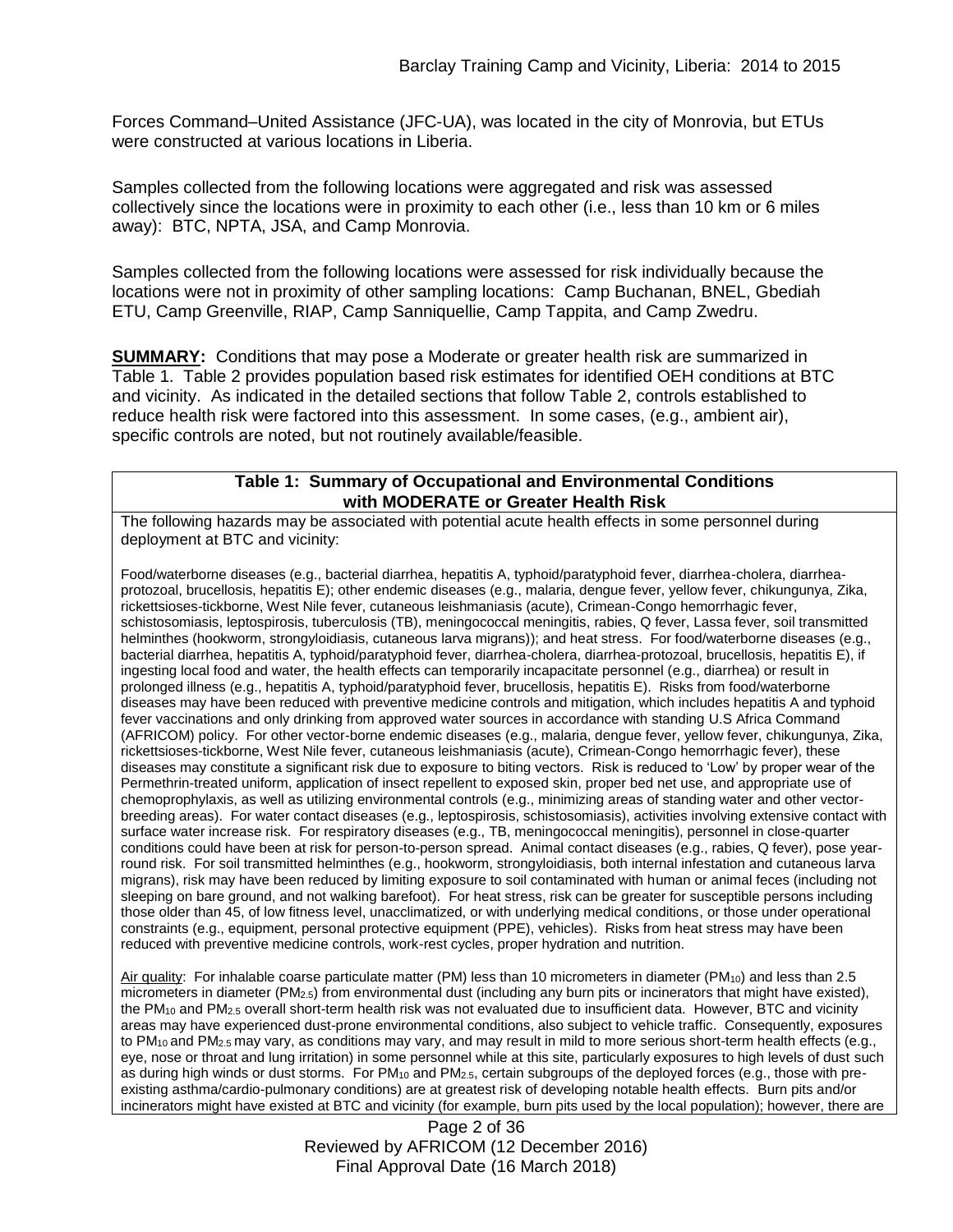no reports or sampling data to indicate their presence or absence. Consequently, the PM<sub>10</sub> and the PM<sub>2.5</sub> overall short-term health risks specifically for burn pits were not evaluated—see Section 10.7. Where burn pits and/or incinerators might have existed, exposures may vary, and exposures to high levels of PM<sub>10</sub> and PM<sub>2.5</sub> from smoke may result in mild to more serious short-term health effects (e.g., eye, nose or throat and lung irritation) in some personnel and certain subgroups. Although most short-term health effects from exposure to PM and burn pit smoke should have resolved post-deployment, providers should be prepared to consider the relationship between deployment exposures and current complaints. Some individuals may have sought treatment for acute respiratory irritation while at BTC and vicinity. Personnel who reported with symptoms or required treatment while at site(s) with burn pit activity should have exposure and treatment noted in their medical record (e.g., electronic medical record and/or on a SF 600 (Chronological Record of Medical Care).

#### *Long-term health risks & medical implications***:**

The following hazards may be associated with potential chronic health effects in some personnel during deployment at BTC and vicinity:

For continuous noise exposure, the long-term risk was "Low to Moderate' and is greater for personnel working near major noise sources. Risk may have been reduced to personnel working near major noise sources (e.g., operations around sources of continuous noise such as flightlines, landing zones, and power production/generators) by wearing proper hearing protection. Certain individuals may need to be followed/evaluated for specific occupational exposures/injuries (e.g., annual audiograms as part of the medical surveillance for those enrolled in the Hearing Conservation Program.

Air quality: For inhalable fine PM less than 2.5 micrometers in diameter (PM2.5) from environmental dust (including burn pits or incinerators that might have existed), the overall long-term health risk was 'not evaluated due to insufficient data.' Inhalable coarse PM less than 10 micrometers in diameter  $(PM_{10})$  from environmental dust (including burn pits or incinerators that might have existed) was not evaluated for long-term health risk due to no available health guidelines. However, the BTC and vicinity areas may have experienced dust-prone environmental conditions, also subject to vehicle traffic, and other variable conditions. Burn pits and/or incinerators might have existed at BTC and vicinity (for example, burn pits used by the local population); however, there are no reports or sampling data to indicate their presence or absence. Consequently, the PM<sub>10</sub> and the PM<sub>2.5</sub> overall long-term health risks specifically for burn pits were not evaluated—see Section 10.7. However, burn pit exposures may vary, as conditions may have varied. For inhalation exposure to high levels of dust containing PM10 and PM2.5, such as during high winds or dust storms, and for exposures to burn pit smoke, it is considered possible that some otherwise healthy personnel, who were exposed for a long-term period to dust and PM, could develop certain health conditions (e.g., reduced lung function). Personnel with a history of asthma or cardiopulmonary disease could potentially be more likely to develop such chronic health conditions. While the dust and PM exposures and exposures to burn pits are acknowledged, at this time there were no specific recommended, postdeployment medical surveillance evaluations or treatments. Providers should still consider overall individual health status (e.g., any underlying conditions/susceptibilities) and any potential unique individual exposures (such as to burn pits/barrels, incinerators, as well as personal dosimeter data) when assessing individual concerns. Certain individuals may need to be followed/evaluated for specific occupational exposures/injuries (e.g., annual audiograms as part of the medical surveillance for personnel covered by Respiratory Protection Program and/or Hazardous Waste/Emergency Responders Medical Surveillance).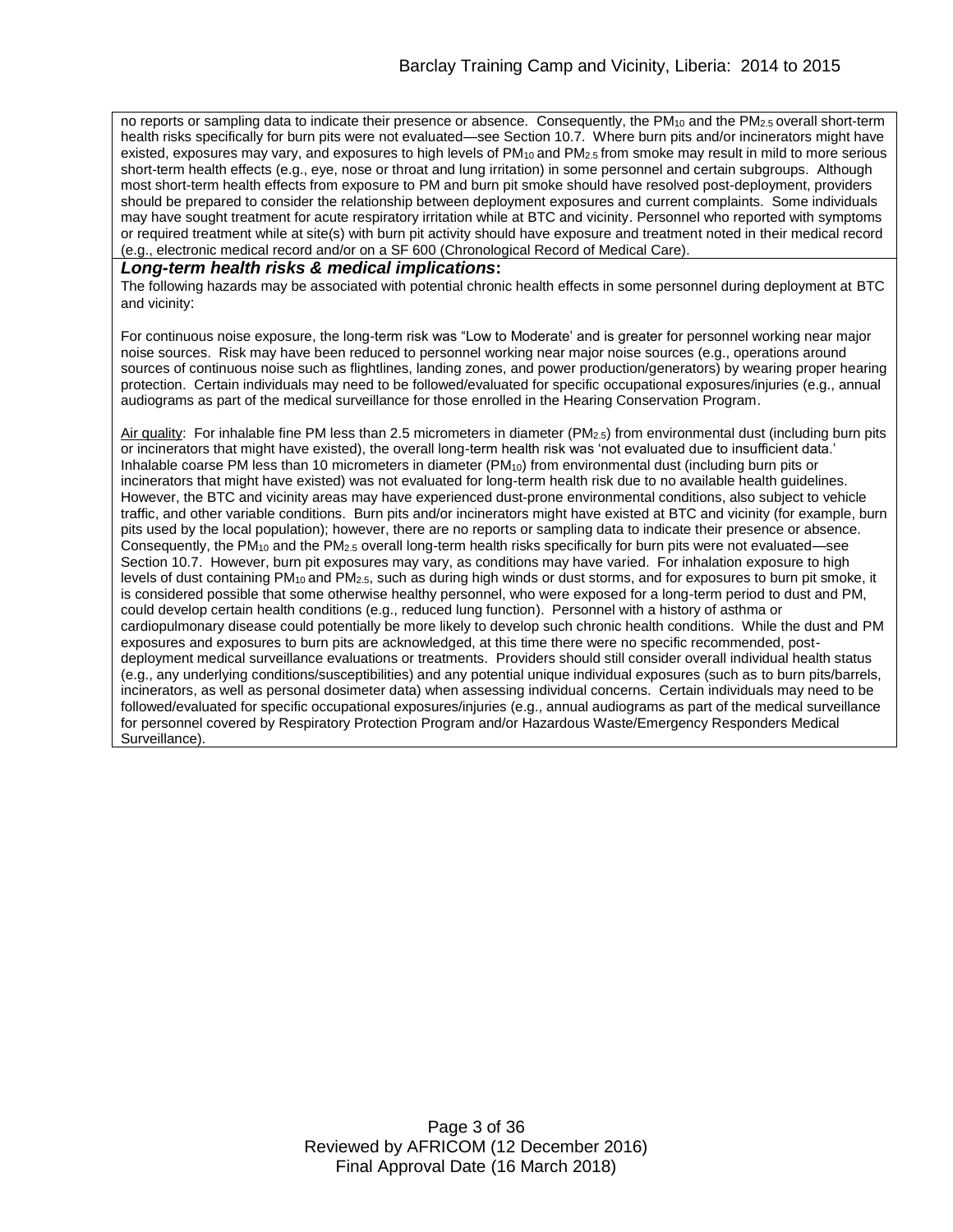| Source of<br><b>Identified</b><br>Health Risk <sup>3</sup>                        | Unmitigated Health Risk Estimate <sup>4</sup>                                                                                                                                                                                                                                                                                                                                                                                                                                                                                                                                                                                                   | <b>Control Measures</b><br>Implemented                                                                                                                                                                                                            | Residual Health Risk Estimate <sup>4</sup>                                                                                                                                                                                                                                                                                                                                                                                                                                                                                                                                                                                                      |
|-----------------------------------------------------------------------------------|-------------------------------------------------------------------------------------------------------------------------------------------------------------------------------------------------------------------------------------------------------------------------------------------------------------------------------------------------------------------------------------------------------------------------------------------------------------------------------------------------------------------------------------------------------------------------------------------------------------------------------------------------|---------------------------------------------------------------------------------------------------------------------------------------------------------------------------------------------------------------------------------------------------|-------------------------------------------------------------------------------------------------------------------------------------------------------------------------------------------------------------------------------------------------------------------------------------------------------------------------------------------------------------------------------------------------------------------------------------------------------------------------------------------------------------------------------------------------------------------------------------------------------------------------------------------------|
| <b>AIR</b>                                                                        |                                                                                                                                                                                                                                                                                                                                                                                                                                                                                                                                                                                                                                                 |                                                                                                                                                                                                                                                   |                                                                                                                                                                                                                                                                                                                                                                                                                                                                                                                                                                                                                                                 |
| Particulate<br>matter less than<br>10 micrometers<br>in diameter<br>$(PM_{10})$   | Short-term: Not enough data to<br>evaluate health risk. Daily levels vary,<br>acute health effects (e.g., upper<br>respiratory tract irritation) more<br>pronounced during peak days. More<br>serious effects are possible in<br>susceptible persons (e.g., those with<br>asthma/pre-existing respiratory<br>diseases).<br>Long-term: No health guidelines                                                                                                                                                                                                                                                                                      | Limiting strenuous<br>physical activities when air<br>quality is especially poor;<br>and actions such as<br>closing tent flaps,<br>windows, and doors.                                                                                            | Short-term: Not enough data to<br>evaluate health risk. Daily levels vary,<br>acute health effects (e.g., upper<br>respiratory tract irritation) more<br>pronounced during peak days. More<br>serious effects are possible in<br>susceptible persons (e.g., those with<br>asthma/pre-existing respiratory<br>diseases).<br>Long-term: No health guidelines                                                                                                                                                                                                                                                                                      |
| Particulate<br>matter less than<br>2.5 micrometers<br>in diameter<br>$(PM_{2.5})$ | Short-term: Not enough data to<br>evaluate health risk. A majority of the<br>time mild acute (short-term) health<br>effects are anticipated; certain peak<br>levels may produce mild eye, nose, or<br>throat irritation in some personnel and<br>pre-existing health conditions (e.g.,<br>asthma, or cardiopulmonary diseases)<br>may be exacerbated.<br>Long-term: Not enough data to<br>evaluate health risk. A small<br>percentage of personnel may be at<br>increased risk for developing chronic<br>conditions. Particularly those more<br>susceptible to acute effects (e.g., those<br>with asthma/pre-existing respiratory<br>diseases). | Limiting strenuous<br>physical activities when air<br>quality is especially poor;<br>and actions such as<br>closing tent flaps,<br>windows, and doors.                                                                                            | Short-term: Not enough data to<br>evaluate health risk. A majority of the<br>time mild acute (short-term) health<br>effects are anticipated; certain peak<br>levels may produce mild eye, nose, or<br>throat irritation in some personnel and<br>pre-existing health conditions (e.g.,<br>asthma, or cardiopulmonary diseases)<br>may be exacerbated.<br>Long-term: Not enough data to<br>evaluate health risk. A small<br>percentage of personnel may be at<br>increased risk for developing chronic<br>conditions. Particularly those more<br>susceptible to acute effects (e.g.,<br>those with asthma/pre-existing<br>respiratory diseases). |
| <b>SOIL</b>                                                                       |                                                                                                                                                                                                                                                                                                                                                                                                                                                                                                                                                                                                                                                 |                                                                                                                                                                                                                                                   |                                                                                                                                                                                                                                                                                                                                                                                                                                                                                                                                                                                                                                                 |
| Metals, Organic<br>and Inorganic<br>Compounds                                     | Short-term: Not an identified source of<br>health risk.<br>Long-term: No concentrations<br>exceeded the 1-year Negligible MEGs<br>for dermal contact.                                                                                                                                                                                                                                                                                                                                                                                                                                                                                           |                                                                                                                                                                                                                                                   | Short-term: Not an identified source of<br>health risk.<br>Long-term: No concentrations<br>exceeded the 1-year Negligible MEGs<br>for dermal contact.                                                                                                                                                                                                                                                                                                                                                                                                                                                                                           |
| <b>WATER</b>                                                                      |                                                                                                                                                                                                                                                                                                                                                                                                                                                                                                                                                                                                                                                 |                                                                                                                                                                                                                                                   |                                                                                                                                                                                                                                                                                                                                                                                                                                                                                                                                                                                                                                                 |
| Drinking Water                                                                    | Short-term: Not enough data to<br>evaluate health risk.<br>Long-term: Not enough data to<br>evaluate health risk.                                                                                                                                                                                                                                                                                                                                                                                                                                                                                                                               | Use of U.S. Army Public<br>Health Center (APHC)<br>[former Army Institute of<br>Public Health (AIPH) and<br>former U.S. Army<br>Veterinary Command]<br>approved bottled water<br>and treated water only<br>from approved potable<br>water sources | Short-term: Not enough data to<br>evaluate health risk.<br>Long-term: Not enough data to<br>evaluate health risk.                                                                                                                                                                                                                                                                                                                                                                                                                                                                                                                               |
| Non-Drinking<br>Water                                                             | Short-term: Not enough data to<br>evaluate health risk.                                                                                                                                                                                                                                                                                                                                                                                                                                                                                                                                                                                         | Water treated in<br>accordance with                                                                                                                                                                                                               | Short-term: Not enough data to<br>evaluate health risk.                                                                                                                                                                                                                                                                                                                                                                                                                                                                                                                                                                                         |
|                                                                                   | Long-term: Not enough data to<br>evaluate health risk.                                                                                                                                                                                                                                                                                                                                                                                                                                                                                                                                                                                          | standards applicable to its<br>intended use                                                                                                                                                                                                       | Long-term: Not enough data to<br>evaluate health risk.                                                                                                                                                                                                                                                                                                                                                                                                                                                                                                                                                                                          |
| <b>MILITARY</b><br><b>UNIQUE</b>                                                  |                                                                                                                                                                                                                                                                                                                                                                                                                                                                                                                                                                                                                                                 |                                                                                                                                                                                                                                                   |                                                                                                                                                                                                                                                                                                                                                                                                                                                                                                                                                                                                                                                 |
| lonizing                                                                          | Short-term: No data available                                                                                                                                                                                                                                                                                                                                                                                                                                                                                                                                                                                                                   |                                                                                                                                                                                                                                                   | Short-term: No data available                                                                                                                                                                                                                                                                                                                                                                                                                                                                                                                                                                                                                   |
| Radiation                                                                         | Long-term: No data available                                                                                                                                                                                                                                                                                                                                                                                                                                                                                                                                                                                                                    |                                                                                                                                                                                                                                                   | Long-term: No data available                                                                                                                                                                                                                                                                                                                                                                                                                                                                                                                                                                                                                    |

| Table 2. Population-Based Health Risk Estimates – Barclay Training Camp and vicinity <sup>1, 2</sup> |  |  |  |
|------------------------------------------------------------------------------------------------------|--|--|--|
|------------------------------------------------------------------------------------------------------|--|--|--|

Page 4 of 36 Reviewed by AFRICOM (12 December 2016) Final Approval Date (16 March 2018)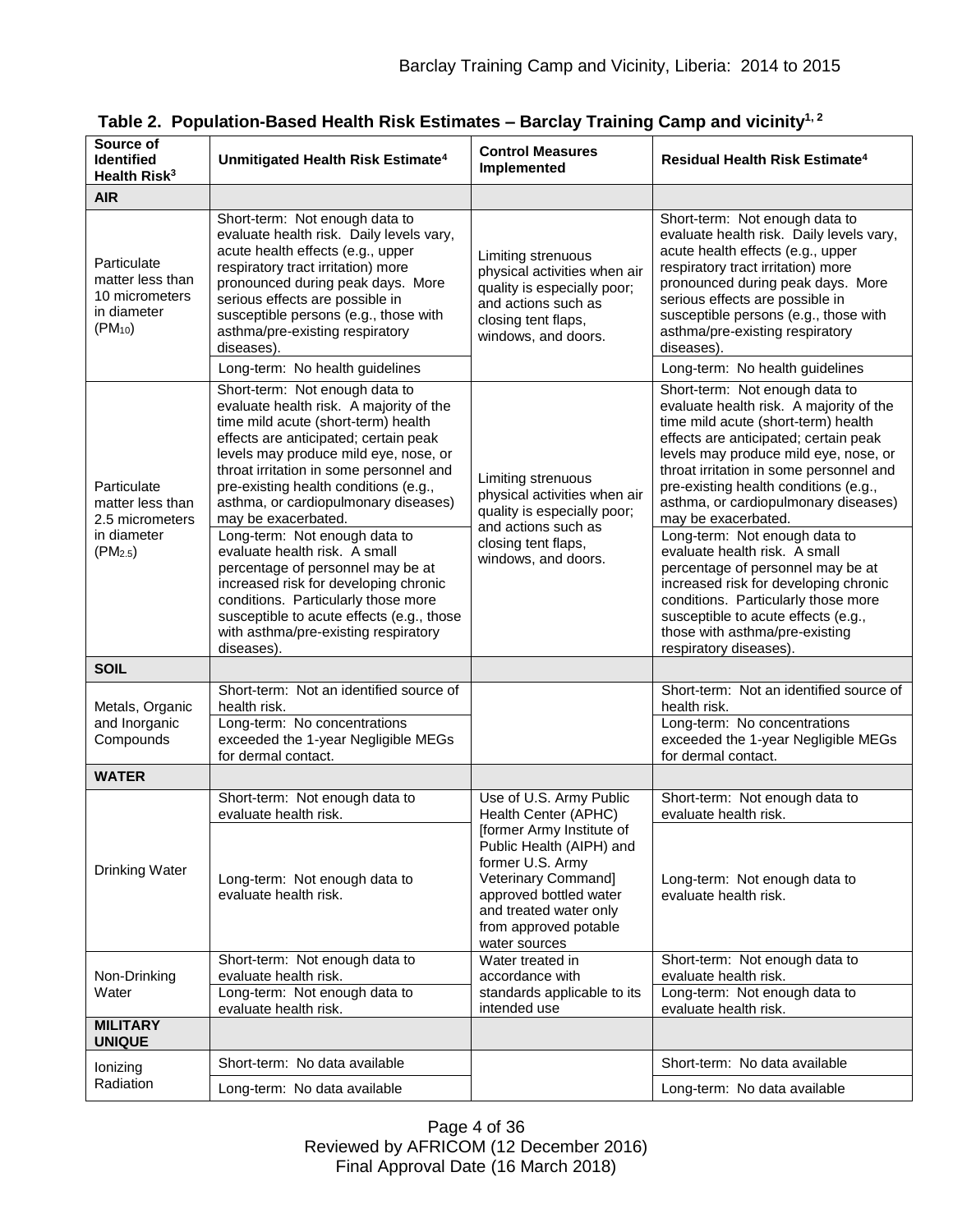| Source of<br><b>Identified</b><br>Health Risk <sup>3</sup>       | Unmitigated Health Risk Estimate <sup>4</sup>                                                                                                                                                                                                                                                                                                                 | <b>Control Measures</b><br>Implemented                                                                                                                                                                                                                                                                                 | Residual Health Risk Estimate <sup>4</sup> |
|------------------------------------------------------------------|---------------------------------------------------------------------------------------------------------------------------------------------------------------------------------------------------------------------------------------------------------------------------------------------------------------------------------------------------------------|------------------------------------------------------------------------------------------------------------------------------------------------------------------------------------------------------------------------------------------------------------------------------------------------------------------------|--------------------------------------------|
| Non-ionizing                                                     | Short-term: No data available                                                                                                                                                                                                                                                                                                                                 |                                                                                                                                                                                                                                                                                                                        | Short-term: No data available              |
| Radiation                                                        | Long-term: No data available                                                                                                                                                                                                                                                                                                                                  |                                                                                                                                                                                                                                                                                                                        | Long-term: No data available               |
| <b>ENDEMIC</b><br><b>DISEASE</b>                                 |                                                                                                                                                                                                                                                                                                                                                               |                                                                                                                                                                                                                                                                                                                        |                                            |
| Food<br>borne/Waterborne<br>(e.g., diarrhea-<br>bacteriological) | Short-term: Variable; High (bacterial<br>diarrhea, diarrhea-protozoal, hepatitis<br>A, typhoid/paratyphoid fever) and<br>Moderate (diarrhea-cholera,<br>brucellosis, and hepatitis E)                                                                                                                                                                         | Preventive measures<br>include hepatitis A and<br>typhoid fever vaccination,<br>consumption of food,<br>water, and ice only from                                                                                                                                                                                       | Short-term: Low to none                    |
|                                                                  | Long-term: None identified                                                                                                                                                                                                                                                                                                                                    | approved sources, and<br>proper handwashing.                                                                                                                                                                                                                                                                           | Long-term: No data available               |
| Arthropod Vector<br><b>Borne</b>                                 | Short-term: Variable; High (malaria,<br>dengue fever, and yellow fever), to<br>Moderate (chikungunya, Zika,<br>rickettsioses-tickborne, West Nile<br>fever, leishmaniasis-cutaneous,<br>Crimean-Congo hemorrhagic fever),<br>and Low (leishmaniasis-visceral,<br>trypanosomiasis - gambiense, sindbis,<br>typhus-murine, Rift Valley fever,<br>onyong-nyong). | Preventive measures<br>include proper wear of<br>permethrin treated<br>uniform, application of<br>insect repellent to<br>exposed skin, bed net<br>use, wearing sleeves and<br>bloused boots, and<br>minimizing areas of<br>standing water.                                                                             | Short-term: Low                            |
|                                                                  | Long-term: Low for leishmaniasis-<br>visceral infection.                                                                                                                                                                                                                                                                                                      |                                                                                                                                                                                                                                                                                                                        | Long-term: Low                             |
| Water-Contact<br>(e.g., wading,                                  | Short-term: High for schistosomiasis<br>and Moderate for leptospirosis                                                                                                                                                                                                                                                                                        | Avoid skin contact with<br>fresh surface water<br>(rivers, lakes, irrigated<br>fields)                                                                                                                                                                                                                                 | Short-term: Low for leptospirosis.         |
| swimming)                                                        | Long-term: No data available                                                                                                                                                                                                                                                                                                                                  |                                                                                                                                                                                                                                                                                                                        | Long-term: No data available               |
|                                                                  | Short-term: Moderate for tuberculosis<br>(TB) and meningococcal meningitis.                                                                                                                                                                                                                                                                                   | Providing adequate living<br>and work space; avoid                                                                                                                                                                                                                                                                     | Short-term: Low                            |
| Respiratory                                                      | Long-term: No data available                                                                                                                                                                                                                                                                                                                                  | prolonged close contact<br>with local populations<br>which may be<br>experiencing outbreaks,<br>medical screening for<br>latent TB infection,<br>vaccination for<br>meningoccal meningitis as<br>is required for deployment<br>to AFRICOM                                                                              | Long-term: No data available               |
| <b>Animal Contact</b>                                            | Short-term: Variable; High for rabies,<br>Moderate for Q-fever, and Low for<br>anthrax.                                                                                                                                                                                                                                                                       | Prohibiting contact with,<br>adoption, or feeding of<br>feral animals in                                                                                                                                                                                                                                               | Short-term: No data available              |
|                                                                  | Long-term: Low (rabies)                                                                                                                                                                                                                                                                                                                                       | accordance with Africa<br>Command (AFRICOM)<br>General Order #1. Risks<br>are further reduced in the<br>event of assessed contact<br>by prompt post-exposure<br>rabies prophylaxis in<br>accordance with The<br>Center for Disease<br>Control's Advisory<br>Committee on<br><b>Immunization Practices</b><br>guidance. | Long-term: No data available               |
| <b>Aerosolized Dust</b><br>or Soil-contact                       | Short-term: High for lassa fever and<br>Moderate for soil transmitted                                                                                                                                                                                                                                                                                         | Risk was reduced to Low<br>by limiting exposure to soil                                                                                                                                                                                                                                                                | Short-term: Low                            |

Page 5 of 36 Reviewed by AFRICOM (12 December 2016) Final Approval Date (16 March 2018)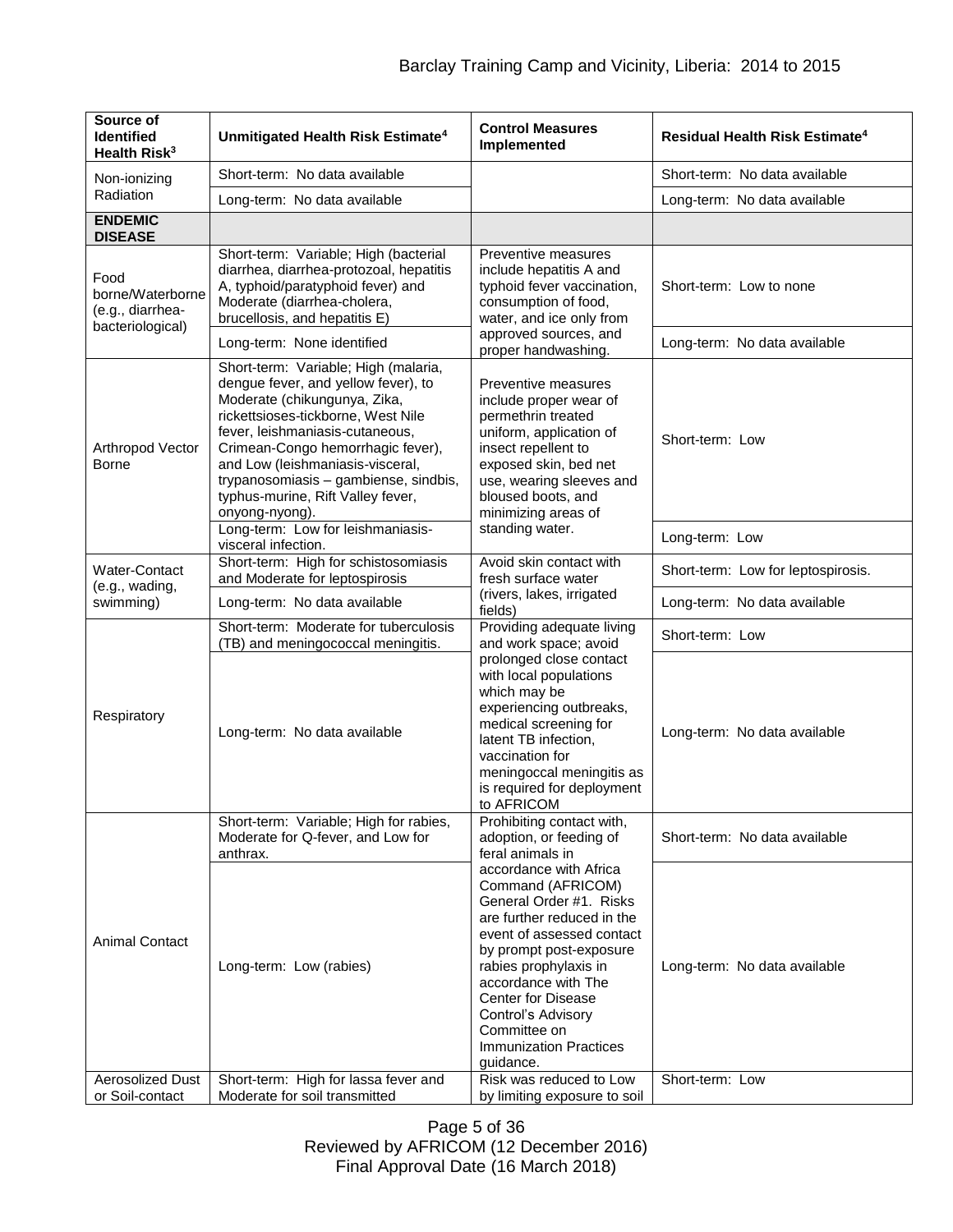| Source of<br><b>Identified</b><br>Health Risk <sup>3</sup> | Unmitigated Health Risk Estimate <sup>4</sup>                                                                                                                                                                                                         | <b>Control Measures</b><br>Implemented                                                                                                                               | <b>Residual Health Risk Estimate<sup>4</sup></b>                                                                                                                                                                                      |
|------------------------------------------------------------|-------------------------------------------------------------------------------------------------------------------------------------------------------------------------------------------------------------------------------------------------------|----------------------------------------------------------------------------------------------------------------------------------------------------------------------|---------------------------------------------------------------------------------------------------------------------------------------------------------------------------------------------------------------------------------------|
|                                                            | helminthes (hookworm,<br>strongyloidiasis, cutaneous larva<br>migrans)                                                                                                                                                                                | contaminated with human<br>or animal feces (including<br>sleeping on bare ground,                                                                                    |                                                                                                                                                                                                                                       |
|                                                            | Long-term: No data available                                                                                                                                                                                                                          | and walking barefoot).                                                                                                                                               | Long-term: No data available                                                                                                                                                                                                          |
| <b>PERSON TO</b><br><b>PERSON</b><br><b>DISEASES</b>       |                                                                                                                                                                                                                                                       |                                                                                                                                                                      |                                                                                                                                                                                                                                       |
| Person to                                                  | Short-term: Low for Ebola<br>hemorrhagic fever and monkeypox                                                                                                                                                                                          | Risk reduced by avoiding<br>contact with infected                                                                                                                    | Short-term: Low for Ebola<br>hemorrhagic fever and monkeypox                                                                                                                                                                          |
| Person                                                     | Long-term: No data available                                                                                                                                                                                                                          | persons, and smallpox<br>vaccination affords<br>immunity to monkeypox.                                                                                               | Long-term: No data available                                                                                                                                                                                                          |
| <b>VENOMOUS</b><br><b>ANIMALS</b>                          |                                                                                                                                                                                                                                                       |                                                                                                                                                                      |                                                                                                                                                                                                                                       |
| Snakes,<br>scorpions, and<br>spiders                       | Short-term: Low. If encountered,<br>effects of venom vary with species<br>from mild localized swelling to<br>potentially lethal effects.<br>Long-term: No data available                                                                              | Risk reduced by avoiding<br>contact, proper wear of<br>uniform (especially<br>footwear), reducing<br>suitable habitat, and<br>proper and timely                      | Short-term: Low. If encountered,<br>effects of venom vary with species<br>from mild localized swelling to<br>potentially lethal effects.<br>Long-term: No data available                                                              |
| <b>HEAT/COLD</b>                                           |                                                                                                                                                                                                                                                       | treatment.                                                                                                                                                           |                                                                                                                                                                                                                                       |
| <b>STRESS</b><br>Heat                                      | Short-term: Low to High                                                                                                                                                                                                                               | Work-rest cycles, proper<br>hydration and nutrition,<br>and Wet Bulb Globe<br>Temperature (WBGT)<br>monitoring.                                                      | Short-term: Low. The risk of heat<br>injury was reduced to low through<br>preventive measures.                                                                                                                                        |
|                                                            | Long-term: Low. However, the risk<br>may be greater to certain susceptible<br>persons-those older (i.e., greater than<br>45 years), in lesser physical shape, or<br>with underlying medical/health<br>conditions.                                     |                                                                                                                                                                      | Long-term: Low. However, the risk<br>may be greater to certain susceptible<br>persons-those older (i.e., greater than<br>45 years), in lesser physical shape, or<br>with underlying medical/health<br>conditions.                     |
| Cold                                                       | Short-term: No risk of cold<br>stress/injury.                                                                                                                                                                                                         |                                                                                                                                                                      | Short-term: No risk of cold<br>stress/injury.                                                                                                                                                                                         |
|                                                            | Long-term: No risk of long-term cold<br>stress/injury.                                                                                                                                                                                                |                                                                                                                                                                      | Long-term: No risk of long-term cold<br>stress/injury.                                                                                                                                                                                |
| <b>NOISE</b>                                               |                                                                                                                                                                                                                                                       |                                                                                                                                                                      |                                                                                                                                                                                                                                       |
|                                                            | Short-term: Low.                                                                                                                                                                                                                                      |                                                                                                                                                                      | Short-term: Low.                                                                                                                                                                                                                      |
| Continuous                                                 | Long-term: Low to Moderate. Noise<br>injury with appropriate hearing<br>protection use is low, and is elevated<br>to Moderate if protective measures are<br>not used.                                                                                 | Hearing protection used<br>by personnel in higher risk<br>areas                                                                                                      | Long-term: Low. Noise injury with<br>appropriate hearing protection use is<br>Low.                                                                                                                                                    |
| Impulse                                                    | Short-term: No data available                                                                                                                                                                                                                         |                                                                                                                                                                      | Short-term: No data available                                                                                                                                                                                                         |
|                                                            | Long-term: No data available                                                                                                                                                                                                                          |                                                                                                                                                                      | Long-term: No data available                                                                                                                                                                                                          |
| <b>Unique</b><br>Incidents/<br><b>Concerns</b>             |                                                                                                                                                                                                                                                       |                                                                                                                                                                      |                                                                                                                                                                                                                                       |
|                                                            | Short-term: Not enough data to                                                                                                                                                                                                                        | Risks reduced by limiting                                                                                                                                            | Short-term: Not enough data to                                                                                                                                                                                                        |
| Burn Pits/Burn<br>Barrels PM <sub>10</sub>                 | evaluate health risk. See Section 10.7.<br>A majority of the time mild acute (short-<br>term) health effects are anticipated;<br>certain peak levels may produce mild<br>eye, nose, or throat irritation in some<br>personnel and pre-existing health | strenuous physical<br>activities when air quality<br>was especially poor; and<br>action such as closing tent<br>flaps, windows, and doors.<br>Other control measures | evaluate health risk. See Section<br>10.7. A majority of the time mild acute<br>(short-term) health effects are<br>anticipated; certain peak levels may<br>produce mild eye, nose, or throat<br>irritation in some personnel and pre- |

Page 6 of 36 Reviewed by AFRICOM (12 December 2016) Final Approval Date (16 March 2018)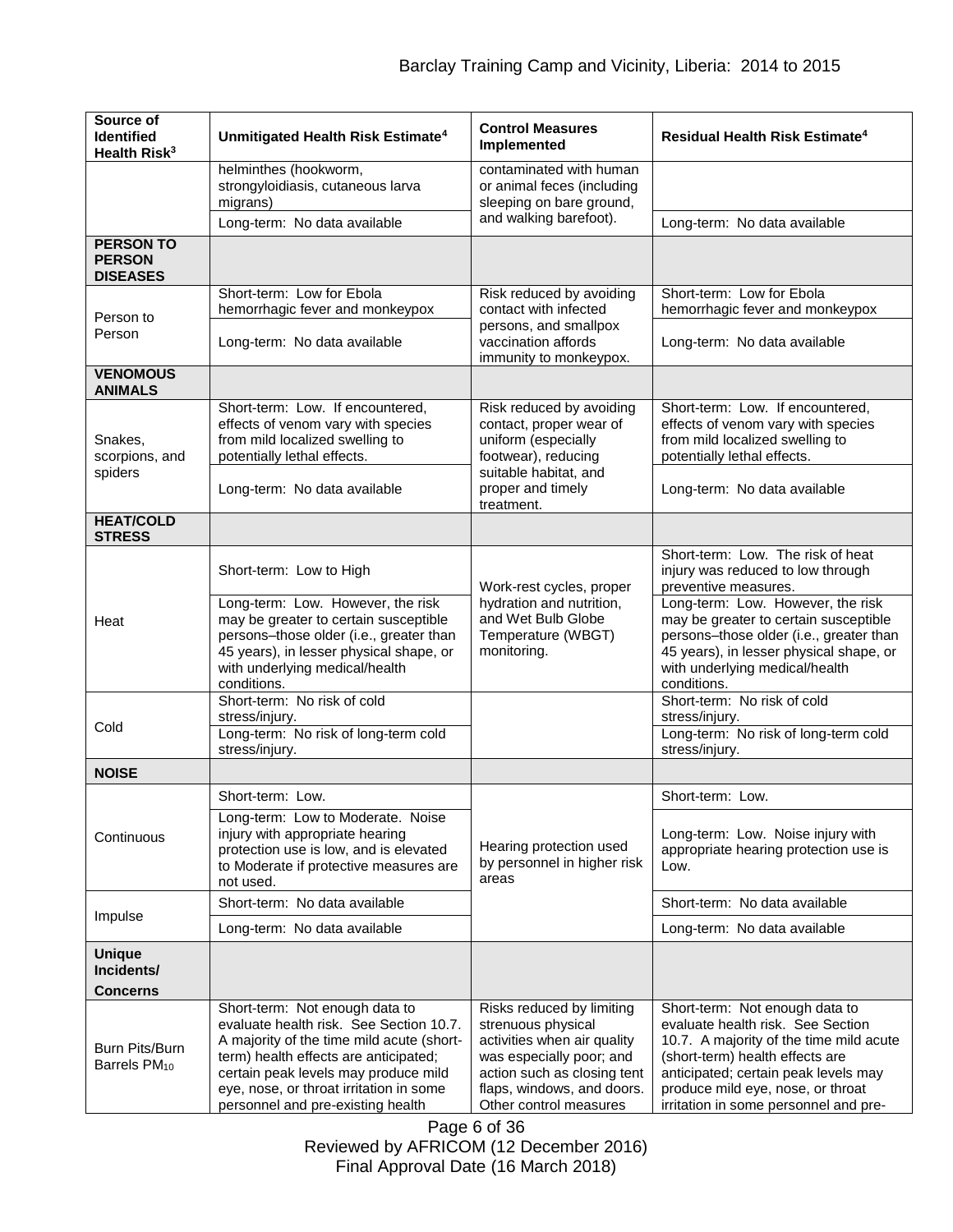| Source of<br><b>Identified</b><br>Health Risk <sup>3</sup> | Unmitigated Health Risk Estimate <sup>4</sup>                                                                                                                                                                                                                                                                                                                                                                            | <b>Control Measures</b><br>Implemented                                       | Residual Health Risk Estimate <sup>4</sup>                                                                                                                                                                                                                                                                                                                                                                           |
|------------------------------------------------------------|--------------------------------------------------------------------------------------------------------------------------------------------------------------------------------------------------------------------------------------------------------------------------------------------------------------------------------------------------------------------------------------------------------------------------|------------------------------------------------------------------------------|----------------------------------------------------------------------------------------------------------------------------------------------------------------------------------------------------------------------------------------------------------------------------------------------------------------------------------------------------------------------------------------------------------------------|
|                                                            | conditions (e.g., asthma, or<br>cardiopulmonary diseases) may be<br>exacerbated.                                                                                                                                                                                                                                                                                                                                         | included locating burn pits<br>downwind of camps,<br>increased distance from | existing health conditions (e.g.,<br>asthma, or cardiopulmonary diseases)<br>may be exacerbated.                                                                                                                                                                                                                                                                                                                     |
|                                                            | Long-term: No health guidelines                                                                                                                                                                                                                                                                                                                                                                                          | troop populations                                                            | Long-term: No health guidelines                                                                                                                                                                                                                                                                                                                                                                                      |
|                                                            | Short-term: Not enough data to<br>evaluate health risk. See Section 10.7.<br>A majority of the time mild acute (short-<br>term) health effects are anticipated;<br>certain peak levels may produce mild<br>eye, nose, or throat irritation in some<br>personnel and pre-existing health<br>conditions (e.g., asthma, or<br>cardiopulmonary diseases) may be<br>exacerbated.                                              |                                                                              | Short-term: Not enough data to<br>evaluate health risk. See Section<br>10.7. A majority of the time mild acute<br>(short-term) health effects are<br>anticipated; certain peak levels may<br>produce mild eye, nose, or throat<br>irritation in some personnel and pre-<br>existing health conditions (e.g.,<br>asthma, or cardiopulmonary diseases)                                                                 |
| Burn Pits/Burn<br>Barrels PM <sub>2.5</sub>                | Long-term: Not enough data to<br>evaluate health risk. See Section 10.7.<br>Exposure to burn pit smoke is variable.<br>Exposure to high levels of PM <sub>10</sub> and<br>$PM2.5$ in the smoke may be associated<br>with some otherwise healthy<br>personnel, who were exposed for a<br>long-term period, possibly developing<br>certain health conditions (e.g., reduced<br>lung function, cardiopulmonary<br>disease). |                                                                              | Long-term: Not enough data to<br>evaluate health risk. See Section<br>10.7. Exposure to burn pit smoke is<br>variable. Exposure to high levels of<br>$PM_{10}$ and $PM_{2.5}$ in the smoke may be<br>associated with some otherwise<br>healthy personnel, who were exposed<br>for a long-term period, possibly<br>developing certain health conditions<br>(e.g., reduced lung function,<br>cardiopulmonary disease). |

<sup>1</sup>This Summary Table provides a qualitative estimate of population-based short- and long-term health risks associated with the occupational and environment health conditions at BTC and vicinity that includes: BNEL, Gbediah Ebola ETU, Camp Greenville, JSA, NPTA, RIAP, Camp Sanniquellie, Camp Tappita, Camp Zwedru, and Camp Monrovia. It does not represent an individual exposure profile. Actual individual exposures and health effects depend on many variables. For example, while a chemical may have been present in the environment, if a person did not inhale, ingest, or contact a specific dose of the chemical for adequate duration and frequency, then there may have been no health risk. Alternatively, a person at a specific location may have experienced a unique exposure, which could result in a significant individual exposure. Any such person seeking medical care should have their specific exposure documented in an SF 600.

<sup>2</sup> This assessment is based on specific environmental sampling data and reports obtained from 01 September 2014 through 31 December 2015. Sampling locations are assumed to be representative of exposure points for the camp population but may not reflect all the fluctuations in environmental quality or capture unique exposure incidents.

<sup>3</sup>This Summary Table is organized by major categories of identified sources of health risk. It only lists those sub-categories specifically identified and addressed at BTC and vicinity. The health risks are presented as Low, Moderate, High or Extremely High for both acute and chronic health effects. The health risk level is based on an assessment of both the potential severity of the health effects that could be caused and probability of the exposure that would produce such health effects. Details can be obtained from the APHC. Where applicable, "None Identified" is used when, though a potential exposure is identified, no health risks of either a specific acute or chronic health effects are determined. More detailed descriptions of OEH exposures that are evaluated but determined to pose no health risk are discussed in the following sections of this report.

<sup>4</sup>Health risks in this Summary Table are based on quantitative surveillance thresholds (e.g., endemic disease rates; host/vector/pathogen surveillance) or screening levels, e.g., Military Exposure Guidelines (MEGs) for chemicals. Some previous assessment reports may provide slightly inconsistent health risk estimates because quantitative criteria such as MEGs may have changed since the samples were originally evaluated and/or because this assessment makes use of all historic site data while previous reports may have only been based on a select few samples.

> Page 7 of 36 Reviewed by AFRICOM (12 December 2016) Final Approval Date (16 March 2018)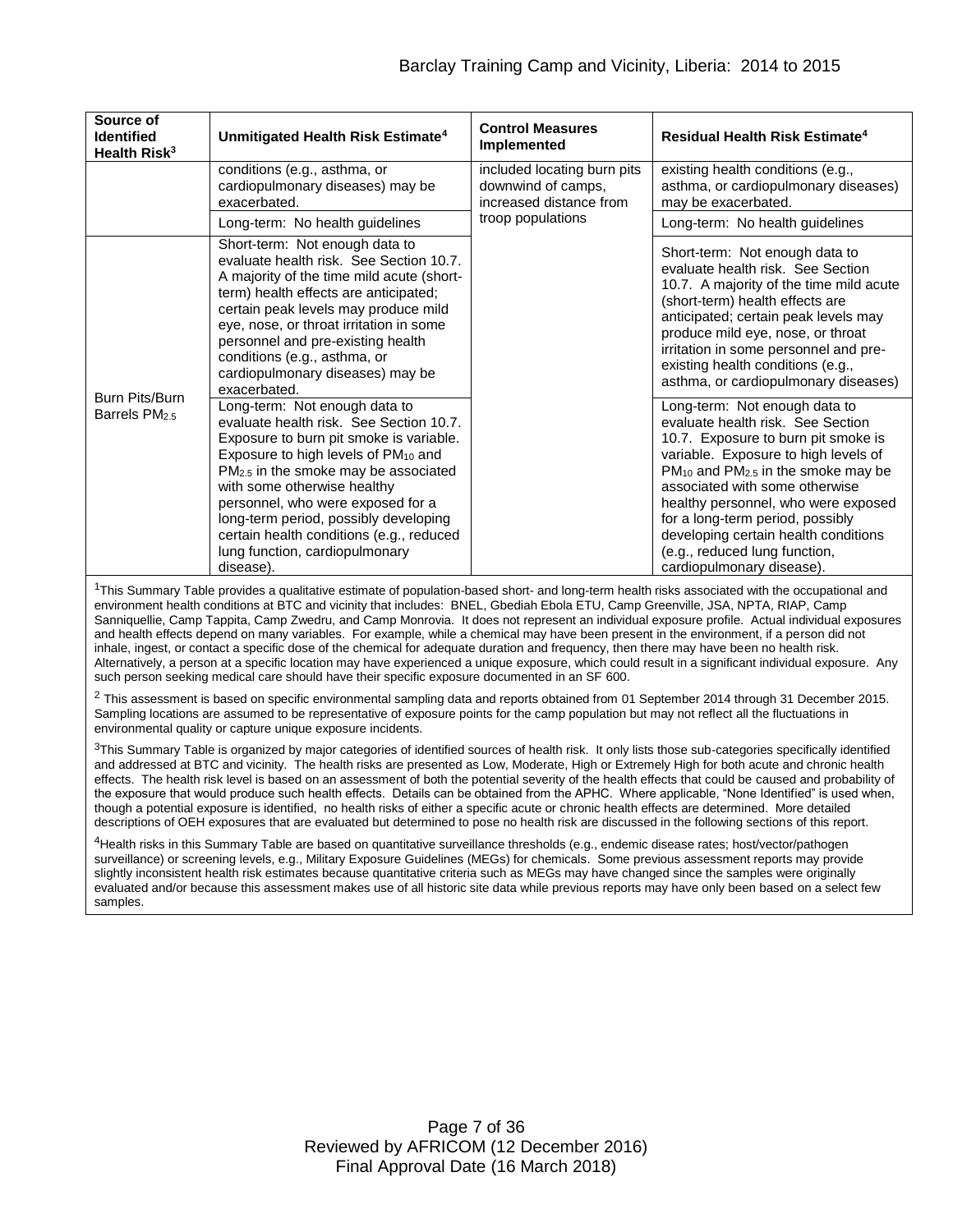# **1 Discussion of Health Risks at Barclay Training Center and Vicinity, Liberia by Source**

The following sections provide additional information about the OEH conditions summarized above. All risk assessments were performed using the methodology described in the U.S. Army Public Health Command (USAPHC) Technical Guide 230 (*Environmental Health Risk Assessment and Chemical Exposure Guidelines for Deployed Military Personnel*) (Reference 4). All OEH risk estimates represent residual risk after accounting for preventive controls in place. Occupational exposures and exposures to endemic diseases are greatly reduced by preventive measures. For environmental exposures related to airborne dust, there are limited preventive measures available, and available measures have little efficacy in reducing exposure to ambient conditions.

The ProUCL version 5.0 software package was used for statistical analyses when necessary (Reference 5). Means are followed by standard deviation (SD). Risk characterization was based on the 95% upper confidence level of the arithmetic mean (95% UCL) or the arithmetic mean depending on the quality and quantity of the data being evaluated. The sample mean is an uncertain estimate of the true mean of the population exposure point concentration (PEPC). The 95% UCL reduces the uncertainty inherent in the sample mean and states with a higher level of confidence that the mean PEPC is no greater than the 95% UCL.

# **2 Air**

# 2.1 Site-Specific Sources Identified

Liberia is an underdeveloped country lacking clean, reliable power generating systems. As a result, the use of fuel burning generators is common throughout the region.

Vehicle emissions are a major contributor to the air pollution in the city of Monrovia, Liberia, which has a population of over 4.5 million people. Most of these vehicles are over 10 years old, and generally use substandard fuels, which further contribute to air pollution.

Inhalation exposure to high levels of dust and PM, such as during high winds or dust storms during the winter months, may result in mild to more serious short-term health effects (e.g., eye, nose or throat and lung irritation) in some personnel. Additionally, certain subgroups of the deployed forces (e.g., those with pre-existing asthma/cardio-pulmonary conditions) are at greatest risk of developing notable health effects.

## 2.2 PM

PM is a complex mixture of extremely small particles suspended in the air. The PM includes solid particles and liquid droplets emitted directly into the air by sources such as power plants, motor vehicles, aircraft, generators, construction activities, fires, and natural windblown dust. The PM can include sand, soil, metals, volatile organic compounds (VOCs), allergens, and other compounds such as nitrates or sulfates that are formed by condensation or transformation of combustion exhaust. The PM composition and particle size vary considerably depending on the source. Generally, PM of health concern is divided into two fractions:  $PM_{10}$ , which includes coarse particles with a diameter of 10 micrometers or less, and fine particles less than 2.5 micrometers ( $PM_{2.5}$ ), which can reach the deepest regions of the lungs when inhaled. Exposure to excessive PM is linked to a variety of potential health effects.

> Page 8 of 36 Reviewed by AFRICOM (12 December 2016) Final Approval Date (16 March 2018)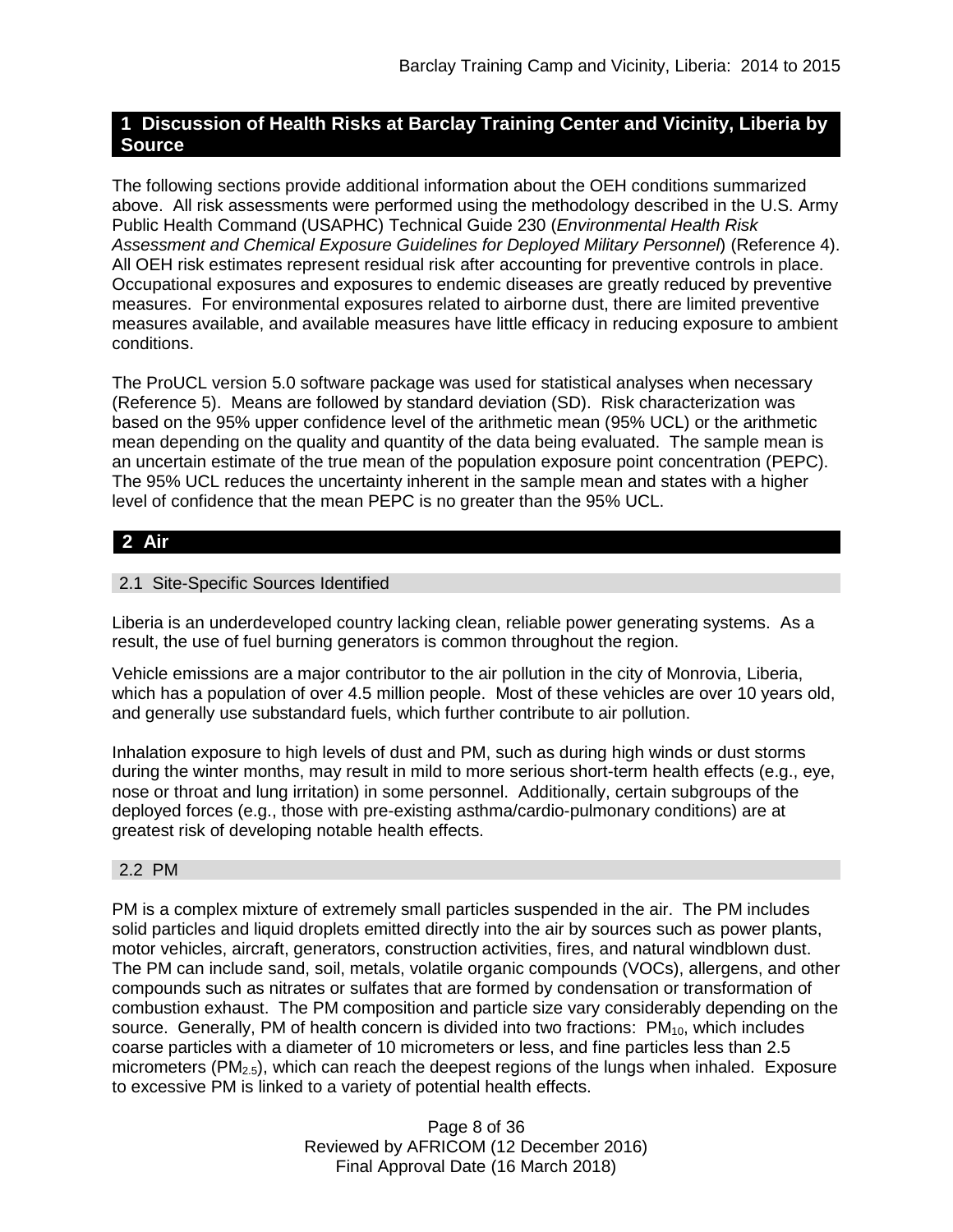Long-term  $PM_{10}$  MEG ( $\mu$ g/m<sup>3</sup>):

### 2.3  $PM_{10}$

2.3.1 Exposure Guidelines:

Short-Term (24-hour)  $PM_{10}$  (micrograms per cubic meter,  $(\mu g/m^3)$ ):

- Negligible MEG =  $250$   $\bullet$  Not defined and not available.
- $\bullet$  Marginal MEG = 420
- $\bullet$  Critical MEG = 600

2.3.2 Sample data/Notes:

BTC, NPTA, JSA, and Camp Monrovia: A total of two valid PM<sub>10</sub> air samples were collected from 2014 to 2015. One sample (117  $\mu$ g/m<sup>3</sup>) was collected from JSA in December 2014 and one sample (101  $\mu$ g/m<sup>3</sup>) was collected from BTC in January 2015. The range of 24-hour PM<sub>10</sub> concentrations was 101  $\mu$ g/m<sup>3</sup> – 117  $\mu$ g/m<sup>3</sup> with an average concentration of 109  $\mu$ g/m<sup>3</sup>. Although an insufficient number of  $PM_{10}$  air samples were available to sufficiently assess risk at these locations, it should be noted that the samples did not exceed the 24-hour Negligible MEG  $(250 \text{ µg/m}^3).$ 

Camp Buchanan, BNEL, Gbediah ETU, Camp Greenville, RIAP, Camp Sanniquellie, Camp Tappita, Camp Zwedru: No PM<sub>10</sub> air samples were collected from these locations; therefore, risk could not be assessed.

2.3.3 Short-term health risks:

The data quantity (small sample size or lack of samples) was insufficient to characterize the potential short-term health risks from PM<sub>10</sub> air exposure to U.S. personnel. However, it should be noted that no samples exceeded the 24-hour Negligible MEG.

2.3.4 Long-term health risk:

**Not Evaluated-no available health guidelines.** The U. S. Environmental Protection Agency (EPA) has retracted its long-term standard (National Ambient Air Quality Standards, NAAQS) for  $PM_{10}$  due to an inability to clearly link chronic health effects with chronic  $PM_{10}$  exposure levels.

2.4  $PM_{2.5}$ 

2.4.1 Exposure Guidelines:

Short-Term (24-hour)  $PM_{2.5}$  ( $\mu$ g/m<sup>3</sup>):

- 
- Marginal MEG =  $250$  Marginal MEG =  $65$ .
- $\bullet$  Critical MEG = 500

): Long-term (1-year)  $PM<sub>2.5</sub> MEGs$  ( $\mu$ g/m<sup>3</sup>):

- Negligible MEG =  $65$  Negligible MEG =  $15$ 
	-

2.4.2 Sample data/Notes:

BTC, NPTA, JSA, and Camp Monrovia: A total of five valid PM<sub>2.5</sub> air samples were collected from 2014 to 2015. In 2014, one sample (66  $\mu$ g/m<sup>3</sup>) was collected from JSA in December, and one sample (91 μg/m<sup>3</sup>) was collected from NPTA in December. In 2015, two samples were

Page 9 of 36 Reviewed by AFRICOM (12 December 2016) Final Approval Date (16 March 2018)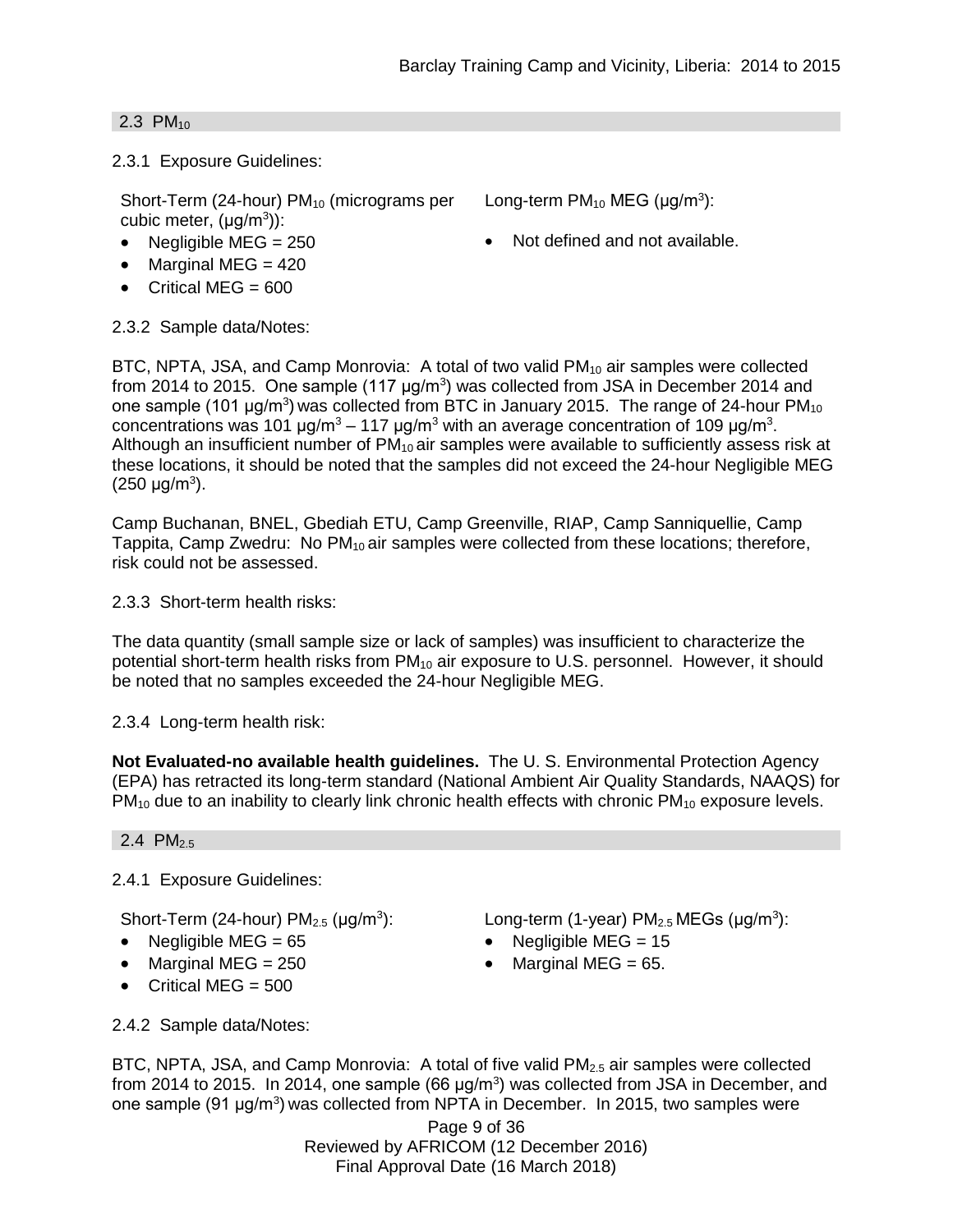collected from BTC in January, and one sample was collected from BTC in February. The range of 24-hour PM<sub>2.5</sub> concentrations was 66  $\mu$ g/m<sup>3</sup> – 108  $\mu$ g/m<sup>3</sup> with an average concentration of 92 μg/m<sup>3</sup>. Although an insufficient number of air samples were available to assess risk at these locations, it should be noted that the  $PM<sub>2.5</sub>$  concentrations exceeded the 1-year Negligible MEG.

Camp Buchanan, Gbediah ETU, Camp Greenville: No PM2.5 air samples were collected; therefore, risk could not be assessed at these locations.

BNEL: A single PM<sub>2.5</sub> air sample (26  $\mu$ g/m<sup>3</sup>) was collected at this location in February 2015. Although an insufficient number of air samples were available to assess risk at this location, it should be noted that the  $PM_{2.5}$  concentration exceeded the 1-year Negligible MEG (15  $\mu$ g/m<sup>3</sup>) but did not exceed the short-term 24-hour Negligible MEG (65  $\mu$ g/m<sup>3</sup>).

RIAP: Two PM<sub>2.5</sub> air samples were collected in January and February 2015. The range of 24hour PM<sub>2.5</sub> concentrations was 17 μg/m<sup>3</sup> – 61 μg/m<sup>3</sup> with an average concentration of 39 μg/m<sup>3</sup>. Although an insufficient number of air samples were available to assess risk at this location, it should be noted that the PM<sub>2.5</sub> concentrations exceeded the 1-year Negligible MEG (15  $\mu$ g/m<sup>3</sup>), but did not exceed the short-term, 24-hour Negligible MEG (65 μg/m<sup>3</sup>).

Camp Sanniquellie: A single  $PM_{2.5}$  air sample (118  $\mu$ g/m<sup>3</sup>) was collected in January 2015. Although an insufficient number of air samples were available to assess risk at this location, it should be noted that the  $PM_{2.5}$  concentration exceeded the 1-year Negligible MEG (15  $\mu$ g/m<sup>3</sup>) and the short-term 24-hour Negligible MEG (65  $\mu$ g/m<sup>3</sup>).

Camp Tappita: Two  $PM_{2.5}$  air samples were collected on 23 January 2015. The average of the two sample concentrations was 36  $\mu$ g/m<sup>3</sup>. Although an insufficient number of air samples were available to assess risk at this location, it should be noted that the  $PM_{2.5}$  concentrations exceeded the 1-year Negligible MEG (15  $\mu$ g/m<sup>3</sup>) but did not exceed the short-term 24-hour Negligible MEG (65  $\mu$ g/m<sup>3</sup>).

Camp Zwedru: A single  $PM_{2.5}$  air sample (28  $\mu$ g/m<sup>3</sup>) collected in January 2015. Although an insufficient number of air samples were available to assess risk at this location, it should be noted that the PM<sub>2.5</sub> concentration exceeded the 1-year Negligible MEG (15  $\mu$ g/m<sup>3</sup>), but did not exceed the short-term 24-hour Negligible MEG (65  $\mu$ g/m<sup>3</sup>).

2.4.3 Short-term health risks:

The data quantity (small sample size or lack of samples) was insufficient to characterize the potential short-term health risks from PM2.5 air exposure to U.S. personnel.

2.4.4 Long-term health risks:

The data quantity (small sample size or lack of samples) was insufficient to characterize the potential long-term health risks from PM2.5 air exposure to U.S. personnel.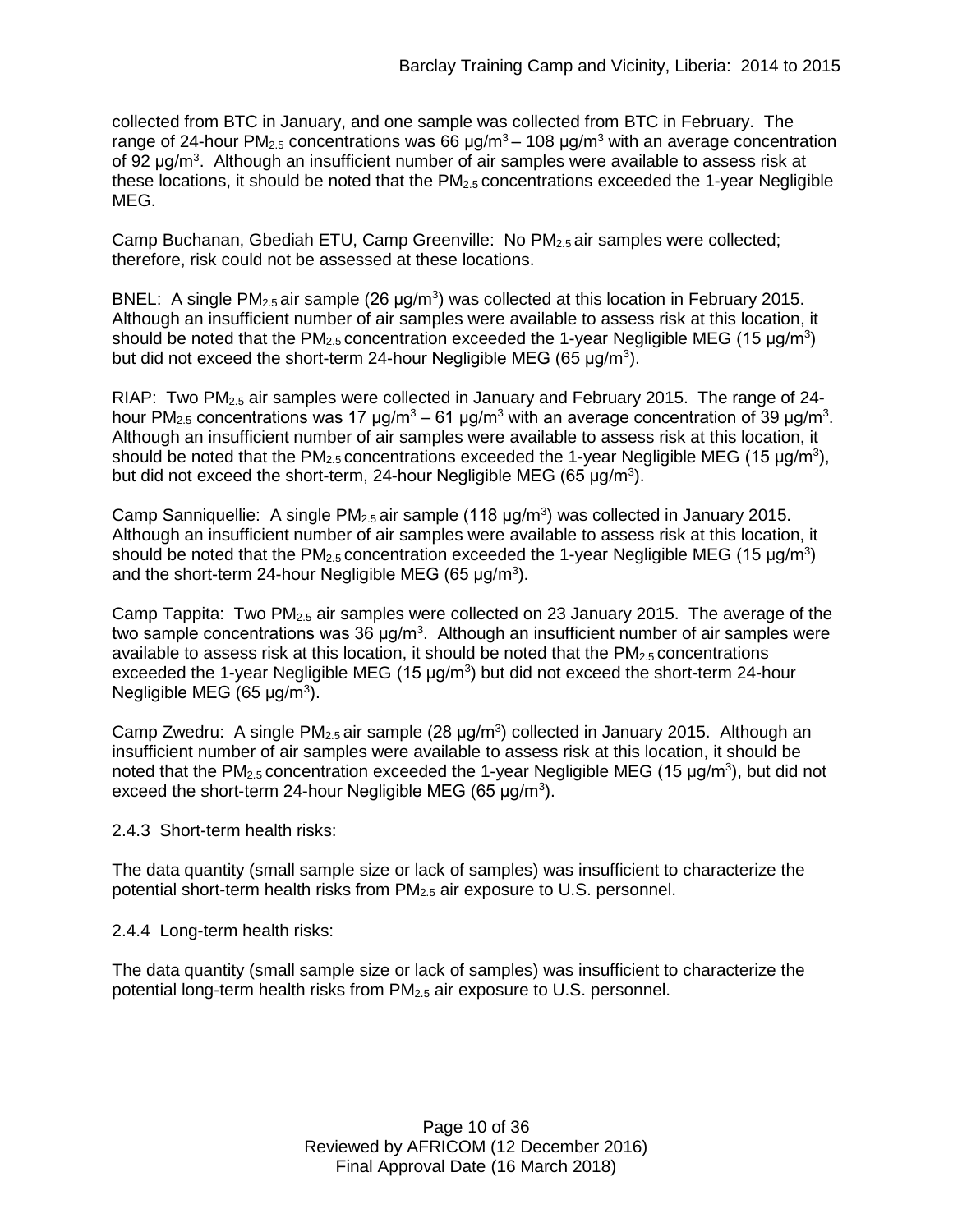### 2.5 Airborne Metals

2.5.1 Airborne Metals from  $PM_{10}$ :

2.5.1.1 Sample data/Notes:

BTC, NPTA, JSA, and Camp Monrovia: Two PM<sub>10</sub> airborne metals samples were collected in December 2014 from JSA and in January 2015 from BTC. An insufficient number of air samples were available to assess risk at this location, and no metals concentrations were detected in the samples collected.

BNEL, Camp Buchanan, Gbediah ETU, Camp Greenville, RIAP, Camp Sanniquellie, Camp Tappita, Camp Zwedru: No PM<sub>10</sub> airborne metals samples were collected; therefore, risk could not be assessed at these locations.

2.5.1.2 Short-term health risks:

The data quantity (small sample size or lack of samples) was insufficient to characterize the potential short-term health risks from  $PM_{10}$  airborne metals exposure to U.S. personnel.

2.5.1.3 Long-term health risks:

The data quantity (small sample size or lack of samples) was insufficient to characterize the potential long-term health risks from  $PM_{10}$  airborne metals exposure to U.S. personnel.

2.5.2 Airborne Metals from PM<sub>2.5</sub>

2.5.2.1 Sample data/Notes:

BTC, NPTA, JSA, and Camp Monrovia: Five PM<sub>2.5</sub> airborne metals samples were collected from 2014 to 2015. In 2014, one sample (66  $\mu$ g/m<sup>3</sup>) was collected from JSA in December, and one sample (91 μg/m<sup>3</sup>) was collected from NPTA in December. In 2015, two samples were collected from BTC in January, and one sample was collected from BTC in February. An insufficient number of air samples were available to assess risk at this location, and no metals concentrations were detected.

Camp Buchanan, Gbedia ETU, Camp Greenville: No PM2.5 airborne metals samples were collected; therefore, risk could not be assessed at these locations.

BNEL: A single PM<sub>2.5</sub> airborne metals sample was collected at this location in February 2015. An insufficient number of air samples were available to assess risk at this location, and no metals concentrations were detected.

RIAP: Two  $PM_{2.5}$  airborne metals samples were collected in January and February 2015. An insufficient number of air samples were available to assess risk at this location, and no metals concentrations were detected.

Camp Sanniquellie: A single PM2.5 airborne metals sample was collected in January 2015. An insufficient number of air samples were available to assess risk at this location, and no metals concentrations were detected.

> Page 11 of 36 Reviewed by AFRICOM (12 December 2016) Final Approval Date (16 March 2018)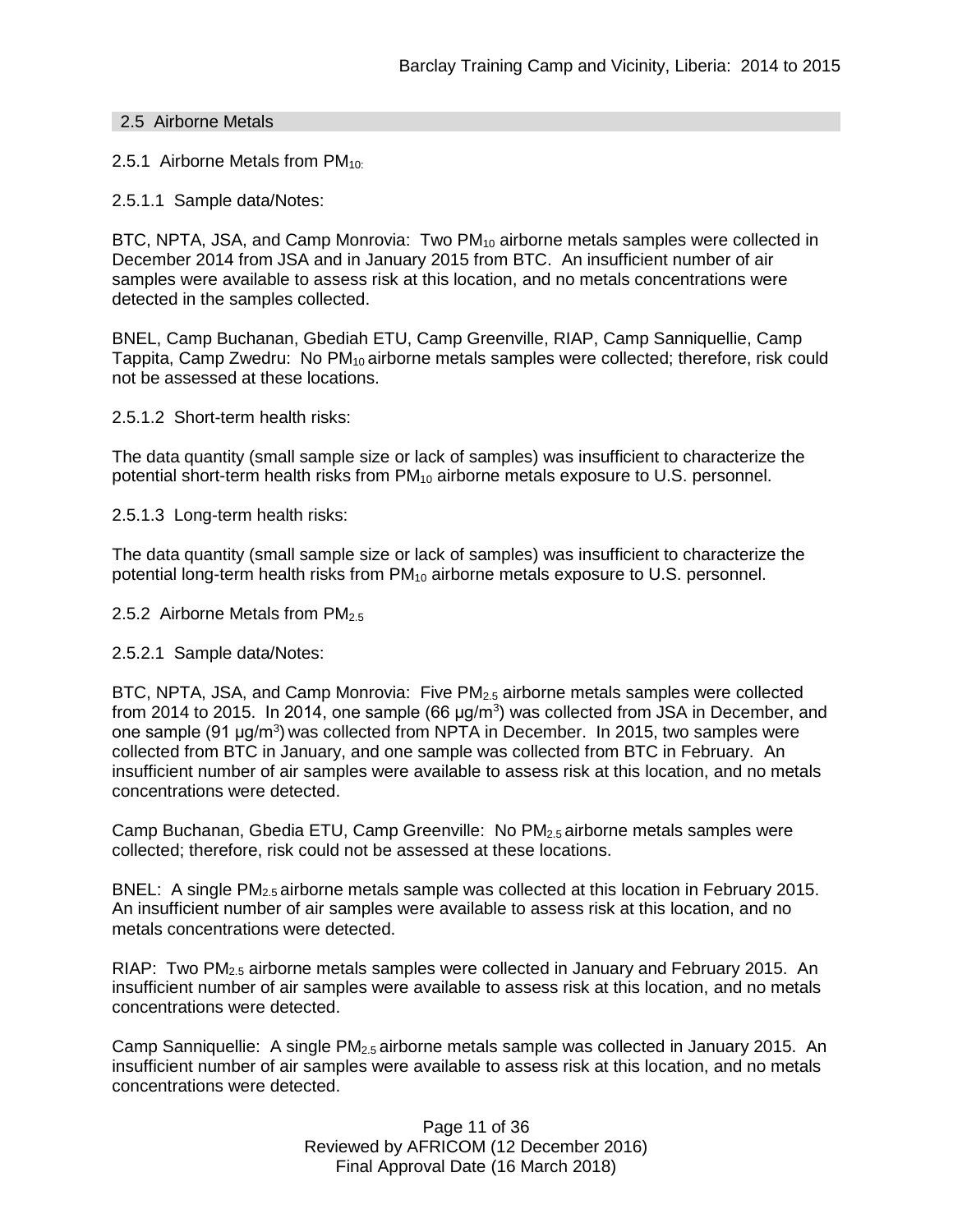Camp Tappita: Two  $PM_{2.5}$  airborne metals samples were collected in January 2015. An insufficient number of air samples were available to assess risk at this location, and no metals concentrations were detected.

Camp Zwedru: A single  $PM_{2.5}$  airborne metals sample was collected in January 2015. An insufficient number of air samples were available to assess risk at this location, and no metals concentrations were detected.

2.5.2.2 Short-term health risks:

The data quantity (small sample size or lack of samples) was insufficient to characterize the potential short-term health risks from  $PM_{2.5}$  airborne metals exposure to U.S. personnel.

2.5.2.3 Long-term health risks:

The data quantity (small sample size or lack of samples) was insufficient to characterize the potential long-term health risks from  $PM<sub>2.5</sub>$  airborne metals exposure to U.S. personnel.

2.6 VOCs

2.6.1 Exposure Guidelines

Short-term Acrolein MEGs (μg/m<sup>3</sup>):

- $\bullet$  8-hour Negligible = 70.0
- $\bullet$  4-day Negligible = 46.0

Long-term Acrolein MEG (μg/m<sup>3</sup>):

 $\bullet$  1-year Negligible = 0.14

2.6.2 Sample data/Notes:

The health risk assessment is based on average and peak concentrations of VOC air samples collected at BTC and vicinity from 2014-2015.

BTC, NPTA, JSA, and Camp Monrovia: Three VOC air samples were collected in 2015. A single sample was collected from BTC in February, one sample was collected from JSA in February, and one sample was collected from NPTA in February. Although an insufficient number of air samples were available to assess risk at these locations, it should be noted that acrolein was measured at a concentration (1.6  $\mu$ g/m<sup>3</sup>) above its 1-year negligible MEG (0.14  $\mu$ g/m<sup>3</sup>) in the sample collected from NPTA.

Camp Buchanan, Camp BNEL, Gbedia ETU, Camp Greenville, Camp Sanniquellie, Camp Tappita, Camp Zwedru: No VOC air samples were collected; therefore, risk could not be assessed at these locations.

RIAP: Two VOC samples were collected in February 2015. An insufficient number of air samples were available to assess risk at this location, and the VOC concentrations for the detected concentrations did not exceed their respective 1-year negligible MEGs.

2.6.3 Short-term health risks:

The data quantity (small sample size or lack of samples) was insufficient to characterize the potential short-term health risks from VOC exposure to U.S. personnel.

> Page 12 of 36 Reviewed by AFRICOM (12 December 2016) Final Approval Date (16 March 2018)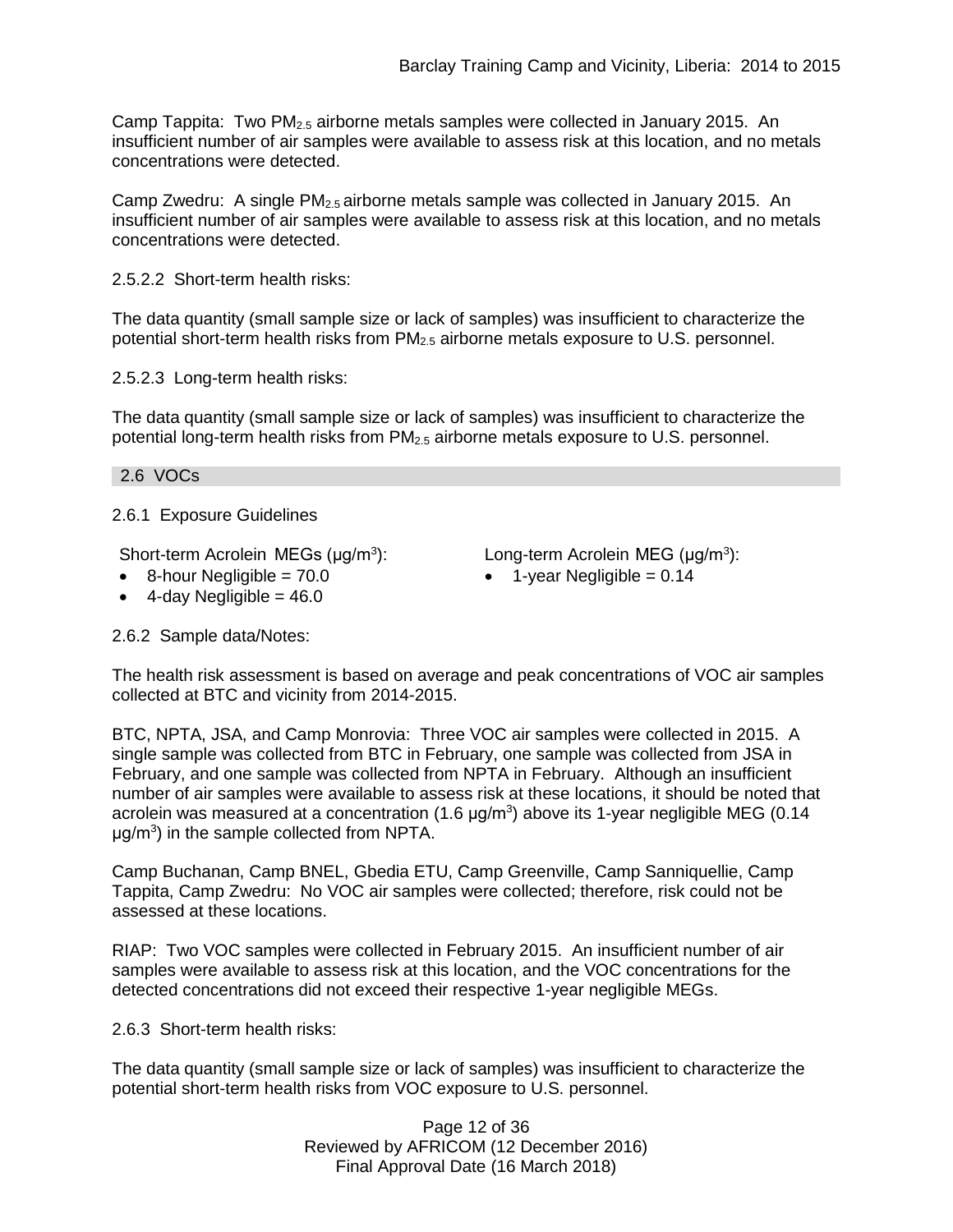### 2.6.4 Long-term health risk:

The data quantity (small sample size or lack of samples) was insufficient to characterize the potential long-term health risks from VOC exposure to U.S. personnel.

# **3 Soil**

## 3.1 Site-Specific Sources Identified

### **None Identified.**

#### 3.2 Sample data/Notes

Surface soil samples were collected from various locations in Liberia to assess OEH health risk to deployed personnel. The primary soil contamination exposure pathways are dermal contact and dust inhalation. Typical parameters analyzed for included semi-volatile organic compounds (SVOCs), heavy metals, polychlorinated biphenyls, pesticides, and herbicides. If the contaminant was known or suspected, other parameters may have been analyzed for (i.e., total petroleum hydrocarbons and polycyclic aromatic hydrocarbons near fuel spills). For the risk assessment, personnel are assumed to remain at this location for 6 months to 1 year.

BTC, NPTA, JSA, and Camp Monrovia: Nine surface soil samples were evaluated for this health risk assessment. Three soil samples were collected from BTC in November 2014, and six soil samples were collected from JSA in December 2014. The soil parameter concentrations did not exceed their respective 1-year Negligible MEGs.

Camp Buchanan: Three surface soil samples were evaluated for this health risk assessment. The soil parameter concentrations did not exceed their respective 1-year Negligible MEGs.

Camp BNEL: Three surface soil samples were evaluated for this health risk assessment. The soil parameter concentrations did not exceed their respective 1-year Negligible MEGs.

Gbedia ETU: Three surface soil samples were evaluated for this health risk assessment. The soil parameter concentrations did not exceed their respective 1-year Negligible MEGs.

Camp Greenville: Three surface soil samples were evaluated for this health risk assessment. The soil parameter concentrations did not exceed their respective 1-year Negligible MEGs.

RIAP: Six surface soil samples were evaluated for this health risk assessment. The soil parameter concentrations did not exceed their respective 1-year Negligible MEGs.

Camp Sanniquellie: Three surface soil samples were evaluated for this health risk assessment. The soil parameter concentrations did not exceed their respective 1-year Negligible MEGs.

Camp Tappita: Three surface soil samples were evaluated for this health risk assessment. The soil parameter concentrations did not exceed their respective 1-year Negligible MEGs.

Camp Zwedru: Three surface soil samples were evaluated for this health risk assessment. The soil parameter concentrations did not exceed their respective 1-year Negligible MEGs.

> Page 13 of 36 Reviewed by AFRICOM (12 December 2016) Final Approval Date (16 March 2018)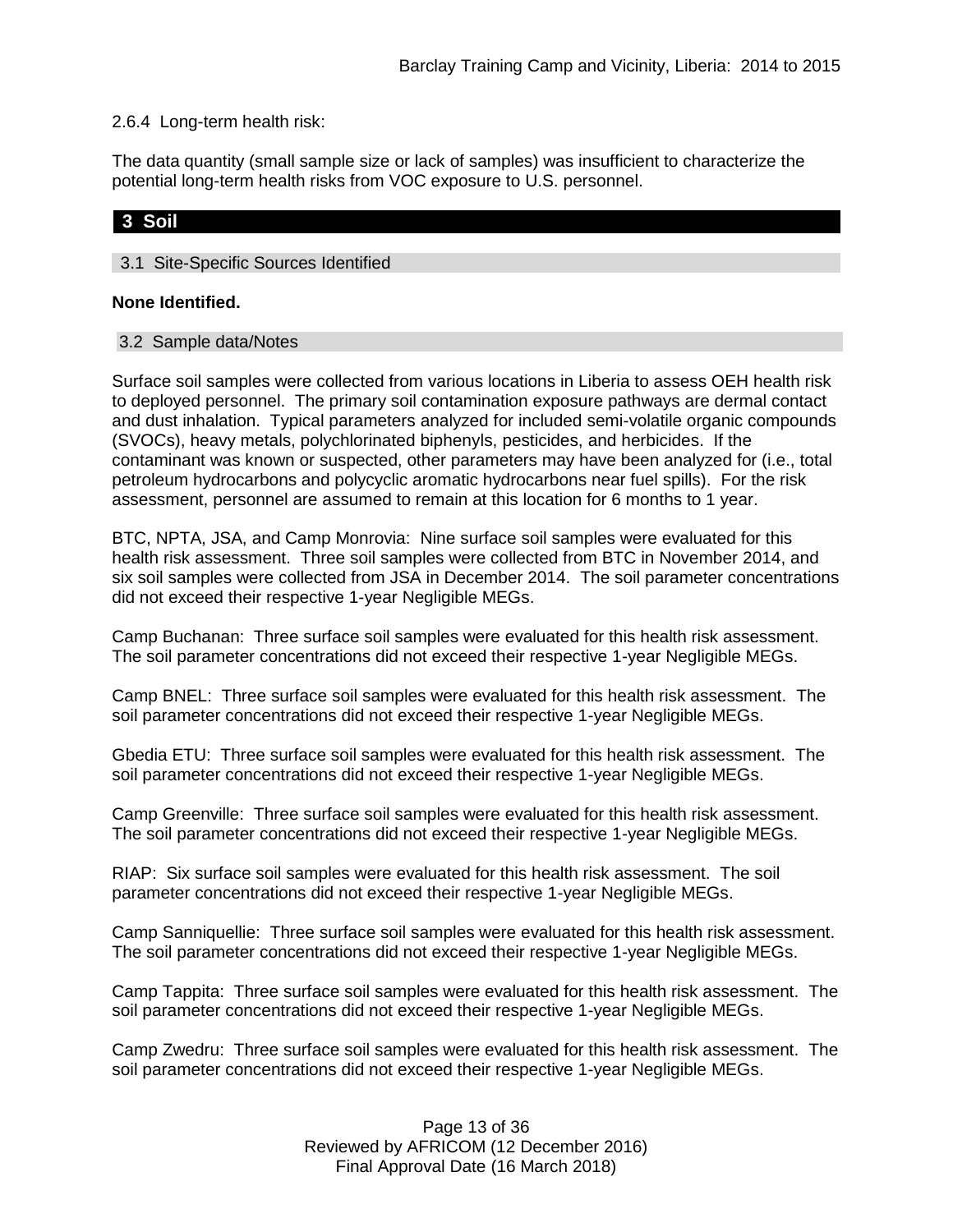#### 3.3 Short-term health risk

**Not an identified source of health risk**. Currently, sampling data for soil are not evaluated for short-term (acute) health risks**.**

#### 3.4 Long-term health risk

**None identified based on available sample data.** Soil parameter concentrations did not exceed their respective 1-year Negligible MEGs. The dust inhalation exposure pathway is addressed in Section 2 above.

### **4 Water**

In order to assess the health risk to U.S. personnel from exposure to water in theater, APHC identified the most probable exposure pathways. These are based on the administrative information provided on the field data sheets submitted with the samples taken over the time period being evaluated. It is assumed that 100% of all U.S. personnel at BTC and vicinity were directly exposed to reverse osmosis water purification unit (ROWPU) treated, disinfected fresh bulk water, municipal water, bottled water, and untreated well water since this classification of water is primarily used for personal hygiene, showering, cooking, and for use at vehicle wash racks. There is a possibility that personnel may use water that is not regularly disinfected for showering, personal hygiene, or cleaning. Field data sheets indicate that bottled water is the only approved source of drinking water; however, in instances where bottled water was unavailable, ROWPU-treated water was used.

#### 4.1 Drinking Water

4.1.1 Site-Specific Sources Identified:

#### **None Identified.**

4.1.2 Sample data/Notes:

To assess the potential for adverse health effects to troops, the following assumptions were made about dose and duration: A conservative (protective) assumption was that personnel routinely ingested 5 liters per day (L/day) of bottled water for up to 365 days (1 year).

BTC, NPTA, JSA, and Camp Monrovia: No drinking water samples were collected from these locations; therefore, health risk could not be assessed.

Camp Buchanan: A single valid drinking water sample was collected in December 2014. An insufficient number of water samples were available to sufficiently assess risk at this location. It should be noted that initial analytical results exceeded the short-term drinking water MEG for Haloacetic acids (HAA5)/Monochloroacetic acid. However, this result is believed to be an analytical error. Reanalysis of the sample did not detect Monochloroacetic acid.

BNEL, Gbedia ETU, Camp Greenville, RIAP, Camp Sanniquellie, Camp Tappita, Camp Zwedru: No drinking water samples were collected from these locations; therefore, health risk could not be assessed.

> Page 14 of 36 Reviewed by AFRICOM (12 December 2016) Final Approval Date (16 March 2018)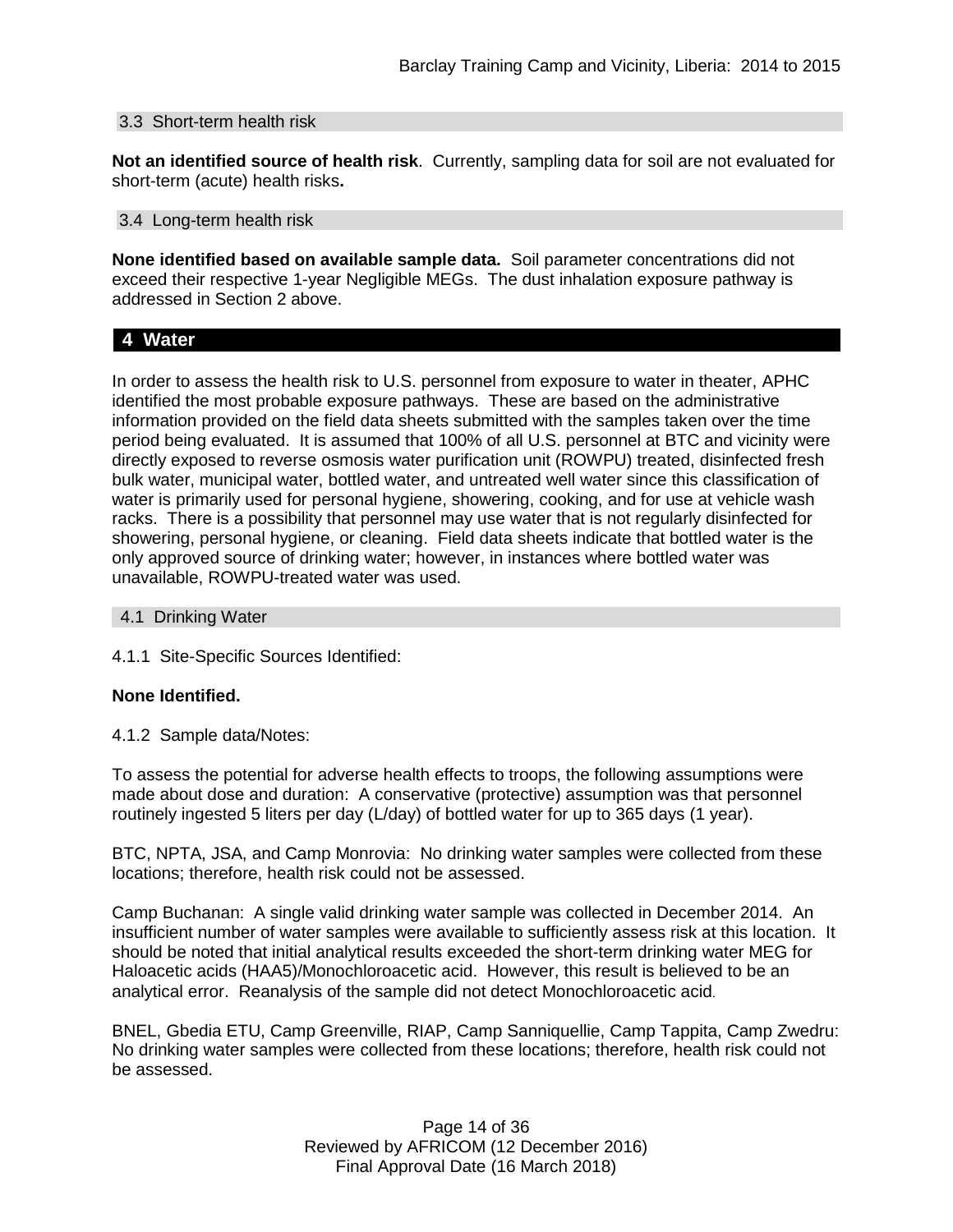### 4.1.3 Short-term health risk:

The data quantity (small sample size or lack of samples) was insufficient to characterize the potential short-term health risks from drinking water exposure to U.S. personnel.

#### 4.1.4 Long-term health risk:

The data quantity (small sample size or lack of samples) was insufficient to characterize the potential long-term health risks from drinking water exposure to U.S. personnel.

#### 4.2 Non-Drinking Water

## 4.2.1 Site-Specific Sources Identified:

Although the primary route of exposure for most microorganisms is ingestion of contaminated water, dermal exposure to some microorganisms, chemicals, and biologicals may also cause adverse health effects. Complete exposure pathways would include drinking, brushing teeth, personal hygiene, cooking, providing medical and dental care using a contaminated water supply or during dermal contact at vehicle or aircraft wash racks.

### 4.2.2 Sample data/Notes:

To assess the potential for adverse health effects to troops the following assumptions were made about dose and duration: All U.S. personnel at this location were expected to remain at this site for approximately 1 year. A conservative (protective) assumption is that personnel routinely consumed less than 5 L/day of non-drinking water for up to 365 days (1-year). It is further assumed that control measures and/or personal protective equipment (PPE) were not used.

BTC, NPTA, JSA, and Camp Monrovia: Two non-drinking water samples were collected in December 2014 from Camp Monrovia. Although an insufficient number of water samples were available to sufficiently assess risk at these locations, the parameter concentrations did not exceed 2.5 times their respective 1-year Negligible MEGs for the 5-L/day consumption rate.

Camp Buchanan: Four non-drinking water samples (three in December 2014 and one in February 2015) were collected from this location. Although an insufficient number of water samples were available to sufficiently assess risk at this location, the parameter concentrations did not exceed 2.5 times their respective the 1-year Negligible MEGs for the 5-L/day consumption rate.

BNEL: A single non-drinking water sample was collected in April 2015. Although an insufficient number of water samples were available to sufficiently assess risk at this location, the parameter concentrations did not exceed 2.5 times their respective 1-year Negligible MEGs for the 5-L/day consumption rate.

Gbedia ETU: Two non-drinking water samples were collected in January 2015. Although an insufficient number of water samples were available to sufficiently assess risk at this location, the parameter concentrations did not exceed 2.5 times their respective 1-year Negligible MEGs for the 5-L/day consumption rate.

> Page 15 of 36 Reviewed by AFRICOM (12 December 2016) Final Approval Date (16 March 2018)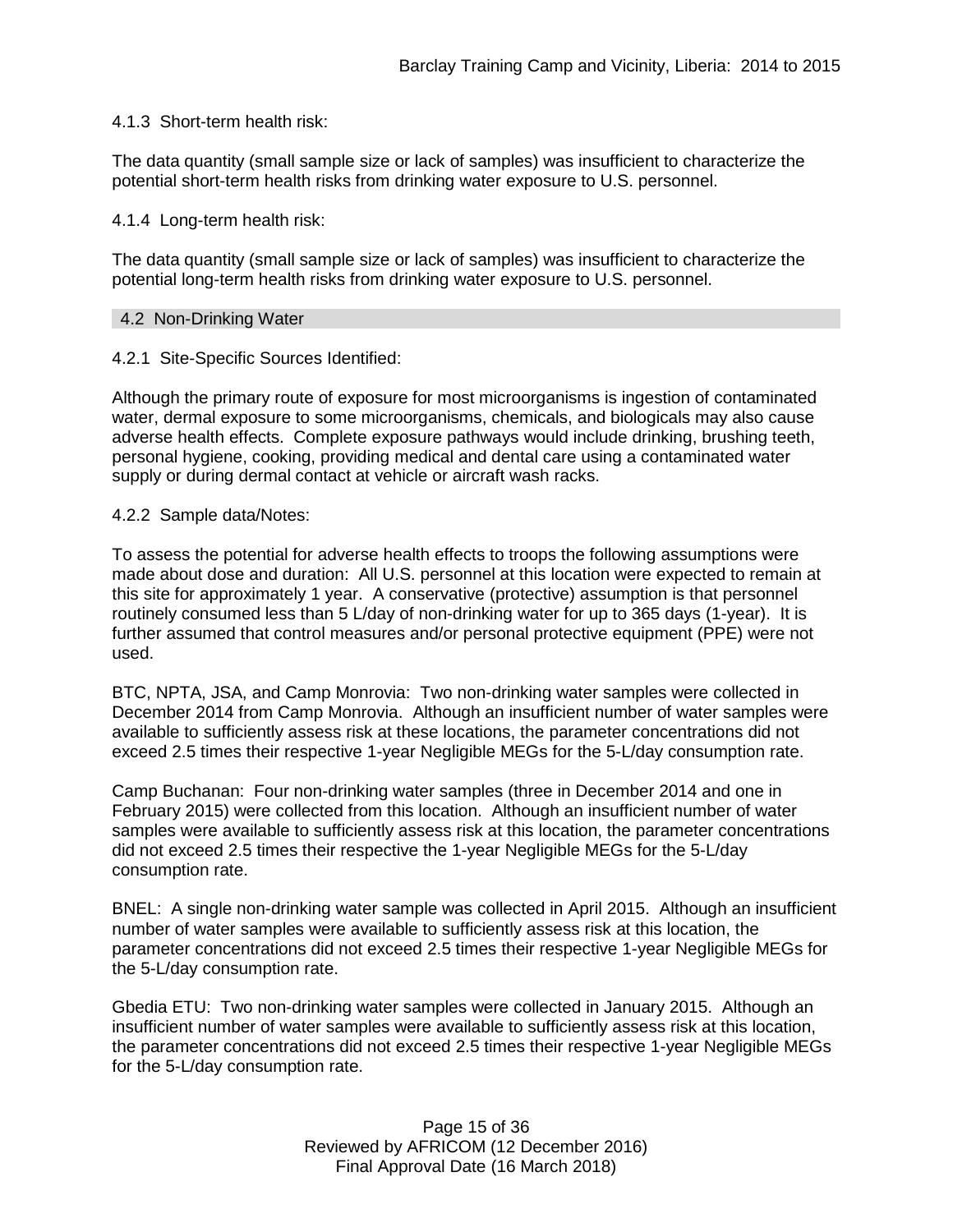Camp Greenville: A single non-drinking water sample was collected in January 2015. Although an insufficient number of water samples were available to sufficiently assess risk at this location, the parameter concentrations did not exceed 2.5 times their respective 1-year Negligible MEGs for the 5-L/day consumption rate.

RIAP: A single non-drinking water sample was collected in January 2015. Although an insufficient number of water samples were available to sufficiently assess risk at this location, the parameter concentrations did not exceed 2.5 times their respective 1-year Negligible MEGs for the 5-L/day consumption rate.

Camp Sanniquellie: A single non-drinking water sample was collected in January 2015. Although an insufficient number of water samples were available to sufficiently assess risk at this location, the parameter concentrations did not exceed 2.5 times their respective 1-year Negligible MEGs for the 5-L/day consumption rate.

Camp Tappita: A single non-drinking water sample was collected in January 2015. Although an insufficient number of water samples were available to sufficiently assess risk at this location, the parameter concentrations did not exceed 2.5 times their respective 1-year Negligible MEGs for the 5-L/day consumption rate.

Camp Zwedru: A single non-drinking water sample was collected in January 2015. Although an insufficient number of water samples were available to sufficiently assess risk at this location, the parameter concentrations did not exceed 2.5 times their respective 1-year Negligible MEGs for the 5-L/day consumption rate.

4.2.3 Short-term health risks:

The data quantity (small sample size) was insufficient to characterize the potential short-term health risks from non-drinking water exposure to U.S. personnel. However, it should be noted that the water concentrations did not exceed their respective short-term MEGs for the 5-L/day consumption rate.

4.2.4 Long-term health risks:

The data quantity (small sample size) was insufficient to characterize the potential long-term health risks from non-drinking water exposure to U.S. personnel. However, it should be noted that the water concentrations did not exceed their respective long-term MEGs for the 5-L/day consumption rate.

# **5 Military Unique**

5.1 Chemical Biological, Radiological Nuclear Weapons

No specific hazard sources were documented in the Defense Occupational and Environmental Health Readiness System (DOEHRS) or the Military Exposure Surveillance Library (MESL) from 01 September 2014 through 31 December 2015 timeframe (References 1 and 6).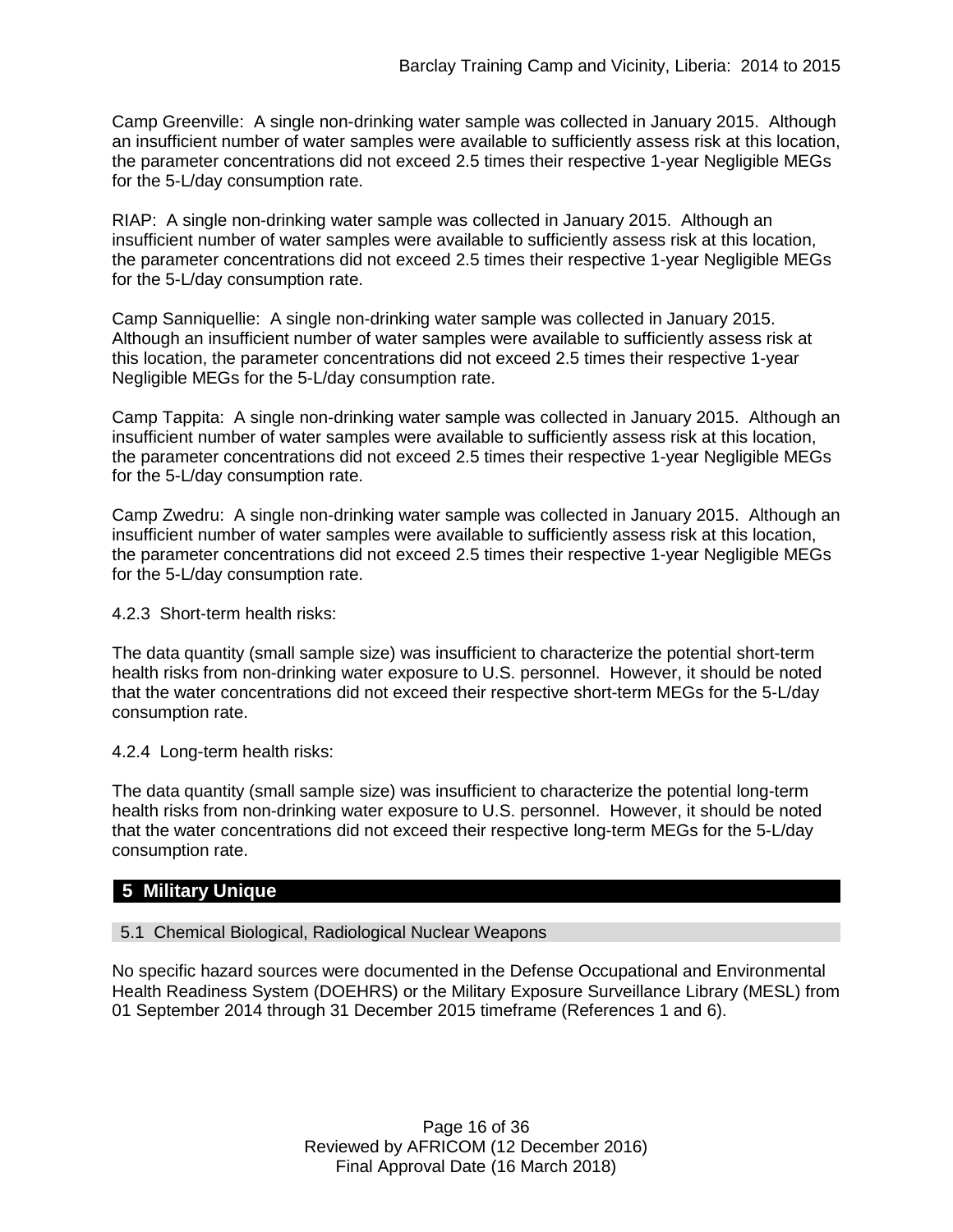#### 5.2 Depleted Uranium

No specific hazard sources were documented in the DOEHRS or MESL from 01 September 2014 through 31 December 2015 timeframe (References 1 and 6).

#### 5.3 Ionizing Radiation

Medical and dental x-ray equipment used at the Aid Station at BTC served as potential sources of radiation. No other specific hazard sources were documented in the DOEHRS or MESL from 01 September 2014 through 31 December 2015 timeframe (References 1 and 6).

5.3.1 Short-term health risks:

#### **None identified based on the available data.**

5.3.2 Long-term health risks:

Low. Medical and dental x-ray equipment is properly shielded and radiology personnel are enrolled in the radiation dosimetry program through the Naval Dosimetry Center located in Bethesda, Maryland. If quarterly dosimetry results indicate that, an exposure occurred preventive measures would be applied.

#### 5.4 Non-Ionizing Radiation

No specific hazard sources were documented in the DOEHRS or MESL from 01 September 2014 through 31 December 2015 timeframe (References 1 and 6).

#### **6 Endemic Diseases**

This document lists the endemic diseases reported in the region, its specific health risks and severity and general health information about the diseases. AFRICOM Force Health Protection Requirements and Medical Guidance for Entry into the U.S. Africa Command Theater (Reference 7), lists deployment requirements, to include immunizations and chemoprophylaxis, in effect during the timeframe of this POEMS.

#### 6.1 Foodborne and Waterborne Diseases

Public health protection of food and water supplies may exist in some areas, but is absent in most of the country. Sanitation is poor, including major urban areas. Local food and water sources (including ice) are heavily contaminated with pathogenic bacteria, parasites, and viruses to which most U.S. Service members have little or no natural immunity. Effective disease surveillance does not exist within the country. Only a small fraction of diseases are identified or reported. Diarrheal diseases can be expected to temporarily incapacitate a very high percentage of personnel within days if local food, water, or ice is consumed. Hepatitis A and typhoid fever can cause prolonged illness in a smaller percentage of unvaccinated personnel. In addition, although not specifically assessed in this document, viral gastroenteritis (e.g., norovirus) and food poisoning (e.g., bacillus cereus, clostridium perfringens, staphylococcus) may cause significant outbreaks. Key disease risks are summarized below:

> Page 17 of 36 Reviewed by AFRICOM (12 December 2016) Final Approval Date (16 March 2018)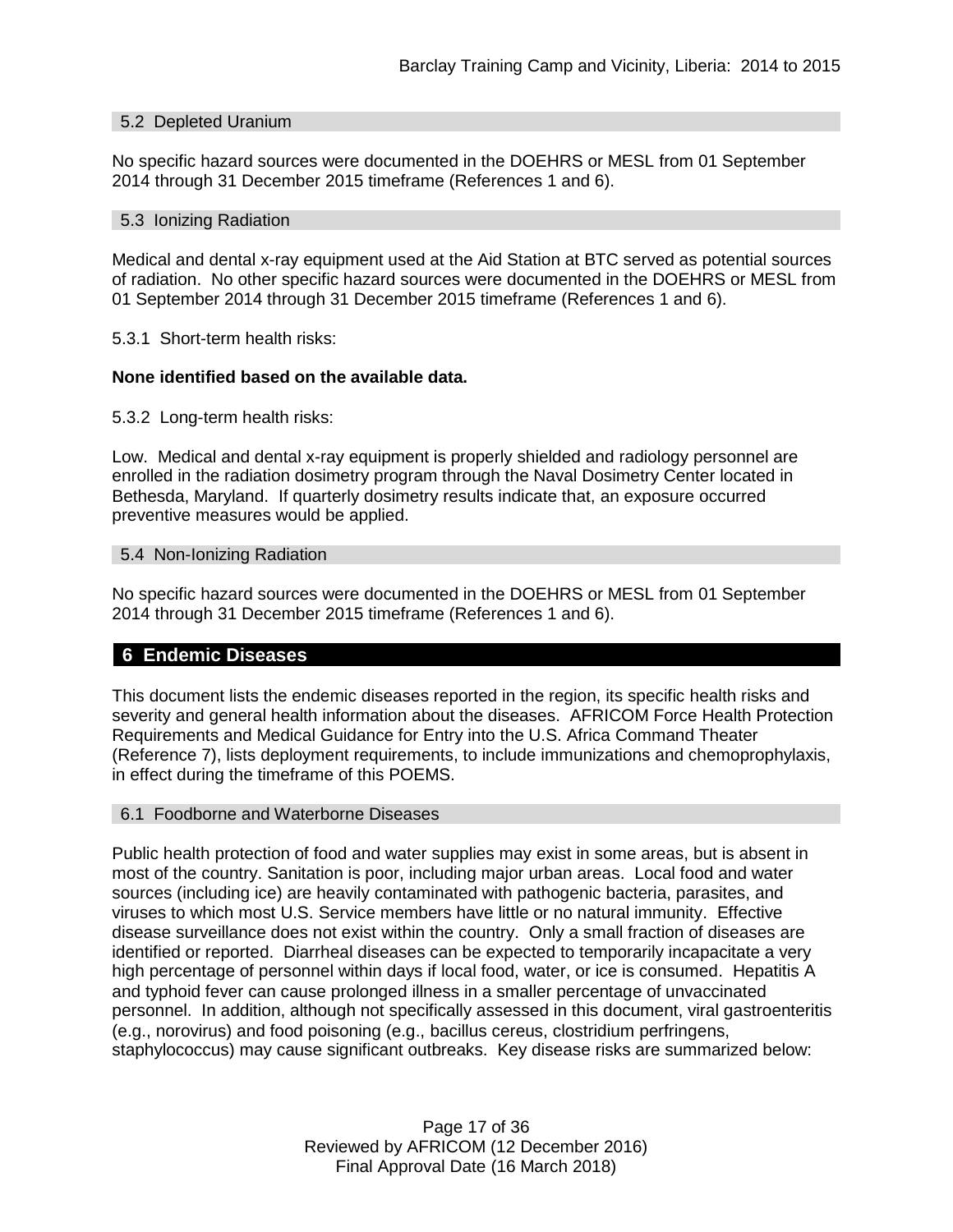Mitigation strategies were in place and included consuming food and water from approved sources, vaccinations (when available), frequent hand washing, and general sanitation practices.

6.1.1 Diarrheal diseases (bacteriological):

**High, mitigated to Low:** Diarrheal diseases are expected to temporarily incapacitate a very high percentage of personnel (potentially over 50% per month) within days if local food, water, or ice is consumed. Field conditions (including lack of hand washing and primitive sanitation) may facilitate person-to-person spread and epidemics. Typically, diarrheal diseases are a mild disease treated in an outpatient setting with recovery and return to duty in less than 72 hours with appropriate therapy. A small proportion of infections may require greater than 72 hours limited duty, or hospitalization.

6.1.2 Hepatitis A, typhoid/paratyphoid fever, and diarrhea-protozoal:

**High, mitigated to Low:** Unmitigated health risk to U.S. personnel is High year round for hepatitis A typhoid/paratyphoid fever, and diarrhea-protozoal. Mitigation strategies in place include immunization, consumption of approved food, water, and ice; hand washing; and applied food/water safety mechanisms. U.S. Personnel did not drink untreated water, and vaccination for hepatitis A is required for deployment into the AFRICOM area of responsibility (AOR). Hepatitis A, typhoid/paratyphoid fever, and diarrhea-protozoal disease may cause prolonged illness in a small percentage of personnel (less than 1% per month).

6.1.3 Diarrhea-cholera:

**Moderate, mitigated to Low:** Unmitigated health risk to U.S. personnel is Moderate year round for diarrhea-cholera. Mitigation strategies in place include consumption of approved food, water, and ice; hand washing; and applied food/water safety mechanisms. U.S. personnel did not drink untreated water. Most symptomatic cases are mild, with recovery and return to duty in less than 72 hours with appropriate outpatient treatment. Severe cases may require 1-7 days of supportive or inpatient care, followed by return to duty. Cholera may cause prolonged illness in a small percentage of personnel (less than 1% per month).

## 6.1.4 Brucellosis:

**Moderate, mitigated to Low:** Unmitigated health risk to U.S. personnel is Moderate year round for brucellosis. It is a common disease in cattle, sheep, goats, swine, and some wildlife species and is contracted via consumption of contaminated dairy products (or foods made with such products) or by occupational exposures to infected animals. Mitigation strategies in place include consumption of approved food (i.e., pasteurization of dairy products), and applied food/water safety mechanisms. Rare cases (less than 0.1% per month attack rate) could occur among personnel consuming local dairy products or having direct occupational-type contact with livestock. With appropriate treatment, brucellosis is a febrile illness of variable severity, may require inpatient care, and convalescence is usually over 7 days even with appropriate treatment.

6.1.5 Hepatitis E:

**Moderate, mitigated to Low:** Unmitigated health risk to U.S. personnel is Moderate year round for hepatitis E. Hepatitis E occurs in four major genotypes. Genotypes 1 and 2 are found

Page 18 of 36 Reviewed by AFRICOM (12 December 2016) Final Approval Date (16 March 2018)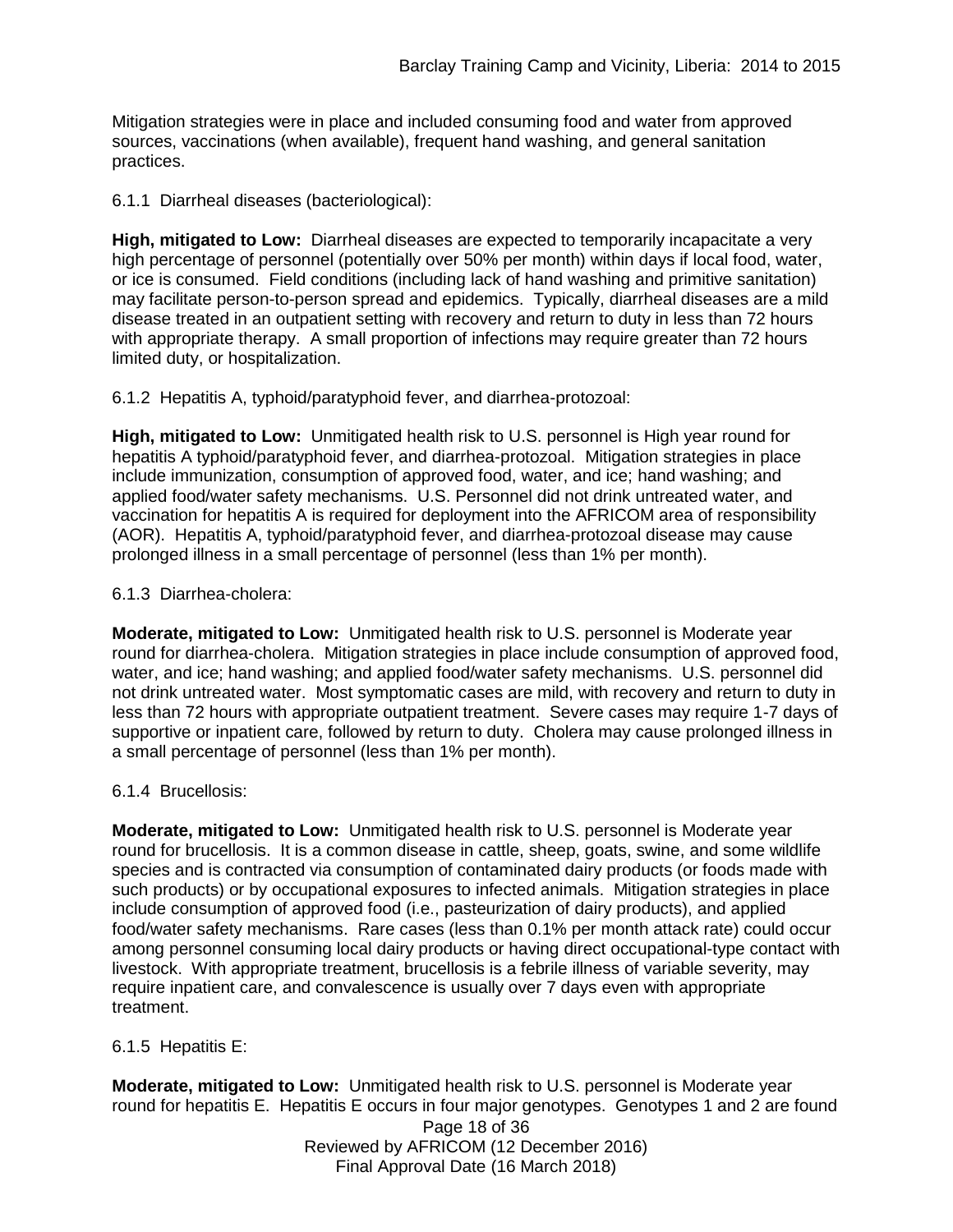primarily in Africa and cause large numbers of sporadic cases, as well as large outbreaks. The most common source of exposure is fecal contamination of drinking water. Mitigation strategies in place include consumption of approved food and applied food/water safety mechanisms. U.S. Personnel did not drink untreated water. Potential disease rates (1% per month) among personnel consuming local food, water, or ice may exceed 1% per month for personnel heavily exposed during outbreaks in the local population. Typical cases involve 1 to 3 weeks of debilitating symptoms and return to duty may require a month or more.

### 6.1.6 Short-term Health Risks:

**Variable, unmitigated; Low, mitigated:** The overall unmitigated short-term risk associated with food-borne and waterborne diseases are considered High (bacterial diarrhea, diarrheaprotozoal, hepatitis A, typhoid/paratyphoid fever) to Moderate (diarrhea-cholera, brucellosis, and hepatitis E) if local food or water is consumed. Preventive medicine measures reduced the risk to Low. Confidence in the health risk estimate is high.

6.1.7 Long-term Health Risks:

### **None identified based on available data.**

#### 6.2 Arthropod Vector-Borne Diseases

The climate and ecological habitat support large populations of arthropod vectors, including mosquitoes, ticks, and sandflies. Significant disease transmission is sustained year-round and countrywide, including urban areas. Rift Valley fever may be a major risk during peaks of transmission.

Mitigation strategies were in place and included proper wear of treated uniforms, application of repellent to exposed skin, and use of bed nets and chemoprophylaxis (when applicable). Additional methods included the use of pesticides, reduction of pest/breeding habitats, and environmental controls.

## 6.2.1 Malaria:

**High, mitigated to Low:** The potential unmitigated risk to U.S. personnel is High year round but is reduced to Low with mitigation measures. Malaria incidents are often associated with the presence of agriculture activity, including irrigation systems and standing water, which provide breeding habitats for vectors. A small number of cases may occur among personnel exposed to mosquito (*Anopheles spp*.) bites. Potential disease rates (11-50% per month) among personnel may occur. Malaria incidents may cause debilitating febrile illness typically requiring 1 to 7 days of inpatient care, followed by return to duty. Severe cases may require intensive care or prolonged convalescence.

## 6.2.2 Dengue Fever:

**High, mitigated to Low:** The potential unmitigated health risk is High year-round but is reduced to Low with mitigation measures. Disease rates of 1-50% per month could occur among personnel exposed to mosquito bites. Dengue fever is transmitted by *Aedes spp.* mosquitos, day-biting mosquitos that often breed in artificial containers, such as flower pots or discarded tires. Dengue fever is a debilitating febrile illness typically requiring 1 to 7 days of inpatient care, followed by return to duty. Some cases may require a longer recovery period.

> Page 19 of 36 Reviewed by AFRICOM (12 December 2016) Final Approval Date (16 March 2018)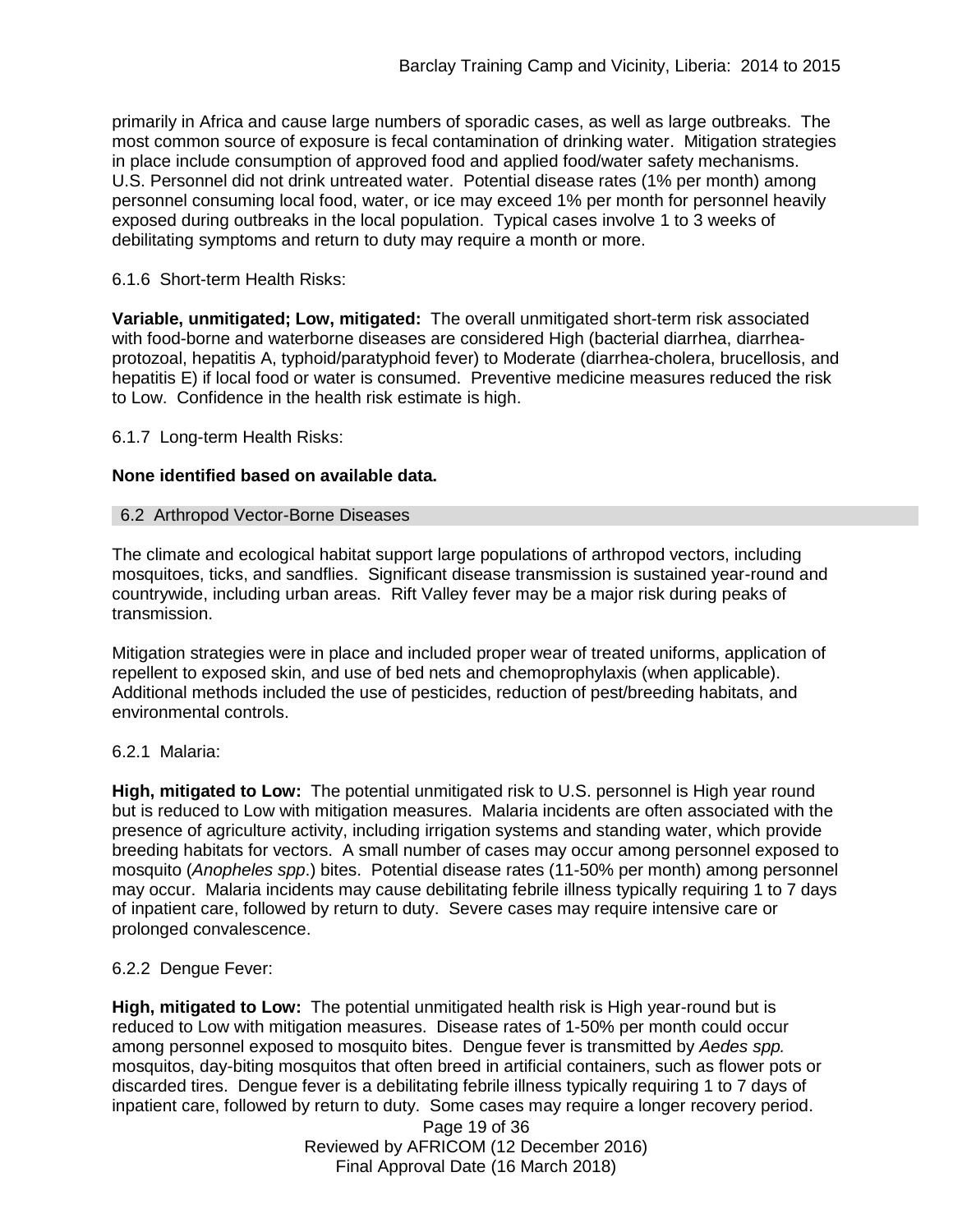## 6.2.3 Yellow Fever:

**High mitigated to Low:** The potential unmitigated health risk to U.S. personnel is High year round but is reduced to Low with mitigation measures. Yellow fever is transmitted by *Aedes spp*. and other mosquitos may transmit infection between primates and humans. During peak transmission, disease rates of 1-10% per month could occur among personnel exposed to mosquito bites. Yellow fever is a potentially severe disease that may require intensive care. Mortality rates may be 20-80% in hemorrhagic cases.

### 6.2.4 Chikungunya:

**Moderate mitigated to Low:** The potential unmitigated health risk to U.S. personnel is Moderate year-round but is reduced to Low with mitigation measures. Chikungunya is transmitted primarily by *Aedes aegypti* (a morning- and evening-biting mosquito), and possibly *Aedes albopictus* (a day-biting mosquito). During peak transmission, operationally significant disease rates of 1-50% per month could occur among personnel exposed to mosquito bites, primarily during the day. Chikungunya causes a debilitating febrile illness typically requiring 1-7 days of inpatient care, followed by return to duty. In some cases, join pain severe enough to limit activities may persist for weeks to months.

### 6.2.5 Zika:

**Moderate mitigated to Low:** The potential unmitigated health risk to U.S. personnel is Moderate year-round but is reduced to Low with mitigation measures. Zika is spread by daytime mosquitos, such as *Aedes aegypti* and *Aedes albopictus*. During peak transmission, operationally significant disease rates (potentially 1-50% per month) could occur among personnel exposed to mosquito bites, primarily during the day. Zika causes a debilitating febrile illness typically requiring 1-7 days of inpatient care, followed by return to duty. Symptoms of Zika infection (e.g., fever, rash, joint and muscle pain, red eyes, and vomiting) may last for several days to a week. In some cases, severe neurological complications (Guillain-Barre) may occur.

6.2.6 Rickettsioses, tickborne (spotted fever group):

**Moderate, mitigated to Low:** The potential unmitigated health risk to U.S. personnel is Moderate year-round but is reduced to Low with mitigation measures. A small number of cases (less than 1% per month) are possible among personnel exposed to tick bites. Rickettsioses are transmitted by multiple species of hard ticks, including *Rhipicepahalus spp*. and *Ixodes spp*. A debilitating febrile illness requiring 1 to 7 days of supportive care followed by return to duty is typical with appropriate treatment. More prolonged and severe infections may occur with rare fatalities.

## 6.2.7 West Nile fever:

**Moderate, mitigated to Low:** The potential unmitigated health risk to U.S. personnel is Moderate year-round but is reduced to Low with mitigation measures. Potential disease rates of less than 1% per month can occur among personnel under the worst case conditions. The disease is maintained in bird reservoirs and causes periodic outbreaks in humans and animals. Multiple species of *Culex* mosquitos can transmit the infection to humans. The majority of infections in young, healthy adults are asymptomatic although fever, headache, tiredness, body aches (occasionally with a skin rash on trunk of body), and swollen lymph glands can occur. In

> Page 20 of 36 Reviewed by AFRICOM (12 December 2016) Final Approval Date (16 March 2018)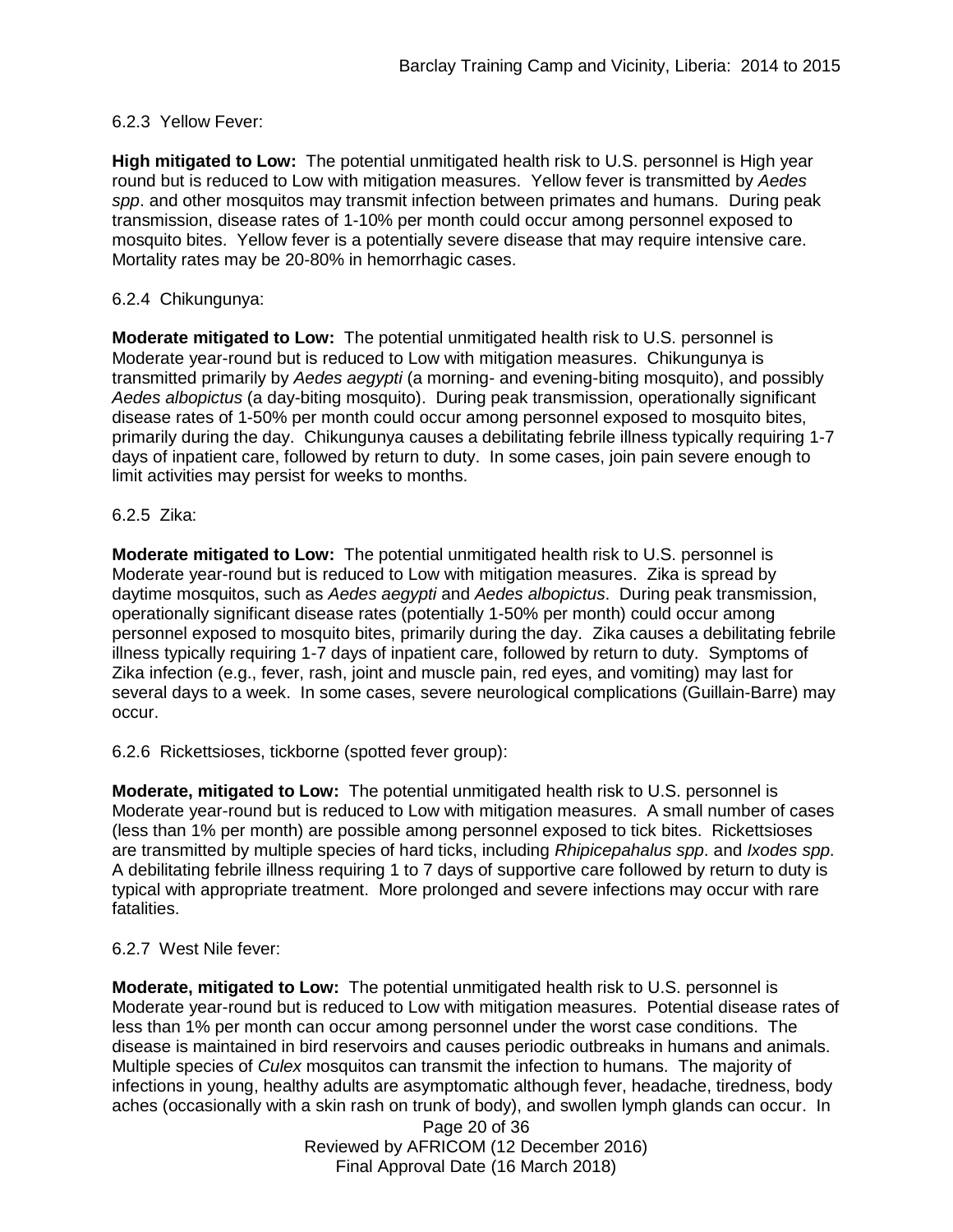many parts of the world, even symptomatic cases typically are undiagnosed and unreported. A febrile illness requiring 1-7 days of inpatient care followed by return to duty is typical.

6.2.8 Leishmaniasis - cutaneous and visceral:

**Moderate, mitigated to Low:** The potential unmitigated health risk to U.S. personnel is Low (visceral) to Moderate (cutaneous) year-round and reduced to Low with mitigation measures. Mitigation strategies in place include Individual Protective Measures (IPM) practices, permethrin-treated uniforms, pesticides, reduction of pest/breeding habitats, and engineering controls. Leishmaniasis is transmitted by sandflies typically at night. Rare cases (less than 0.1% per month) could occur among personnel exposed to sandfly bites in areas with infected people, rodents, dogs, or other reservoir animals. In groups of personnel exposed to heavily infected sandflies in focal areas, disease rates can be very high (over 50%). The leishmaniasis parasites may survive for years in infected individuals and this infection may go unrecognized by physicians in the United States when infections become symptomatic years later. Cutaneous infection is unlikely to be debilitating, though lesions may be disfiguring. Visceral disease can cause severe febrile illness, which typically requires hospitalization with convalescence over 7 days.

6.2.9 Crimean-Congo hemorrhagic fever:

**Moderate, mitigated to Low:** The potential unmitigated health risk to U.S. personnel is Moderate but is reduced to Low with mitigation measures. Crimean-Congo hemorrhagic fever occurs in rare cases (less than 0.1% per month attack rate among personnel exposed to tick bites, particularly *Hyalomma*, *Boophilus*, or *Rhipicephalus spp*. Direct contact with blood or body fluids from infected animals or people may also transmit infection. The severe illness typically requires intensive care with fatality rates from 5% to 50%.

6.2.10 Trypanosomiasis – Gambiense (African):

**Low:** The potential unmitigated health risk to U.S. personnel is Low year-round and is transmitted by

riverine species of tsetse flies. Rare cases (less than 0.1% per month) could occur among personnel exposed to tsetse fly bites. The parasite may survive in infected individuals for several months before developing symptoms. This is a potentially severe disease that may require hospitalization and convalescence over 7 days.

6.2.11 Sindbis (and Sindbis-like viruses):

**Low:** The potential unmitigated health risk to U.S. personnel is Low year-round. Rare cases (less than 0.1% per month) are possible among personnel exposed to *Culex spp*. mosquito bites. Risk is elevated during periods of increased vector mosquito activity. Sindbis is a debilitating febrile illness often accompanied by rash, typically requiring 1 to 7 days of supportive care; significant arthralgias can persist for several weeks or more in some cases.

6.2.12 Typhus murine (fleaborne):

**Low:** The potential unmitigated health risk to U.S. personnel is Low year-round. Rare cases (less than 0.1% per month) are possible among personnel exposed to rodents (particularly rats, *Rattus rattus* and *R. norvegicus*) and flea bites. Murine typhus usually occurs as sporadic

Page 21 of 36 Reviewed by AFRICOM (12 December 2016) Final Approval Date (16 March 2018)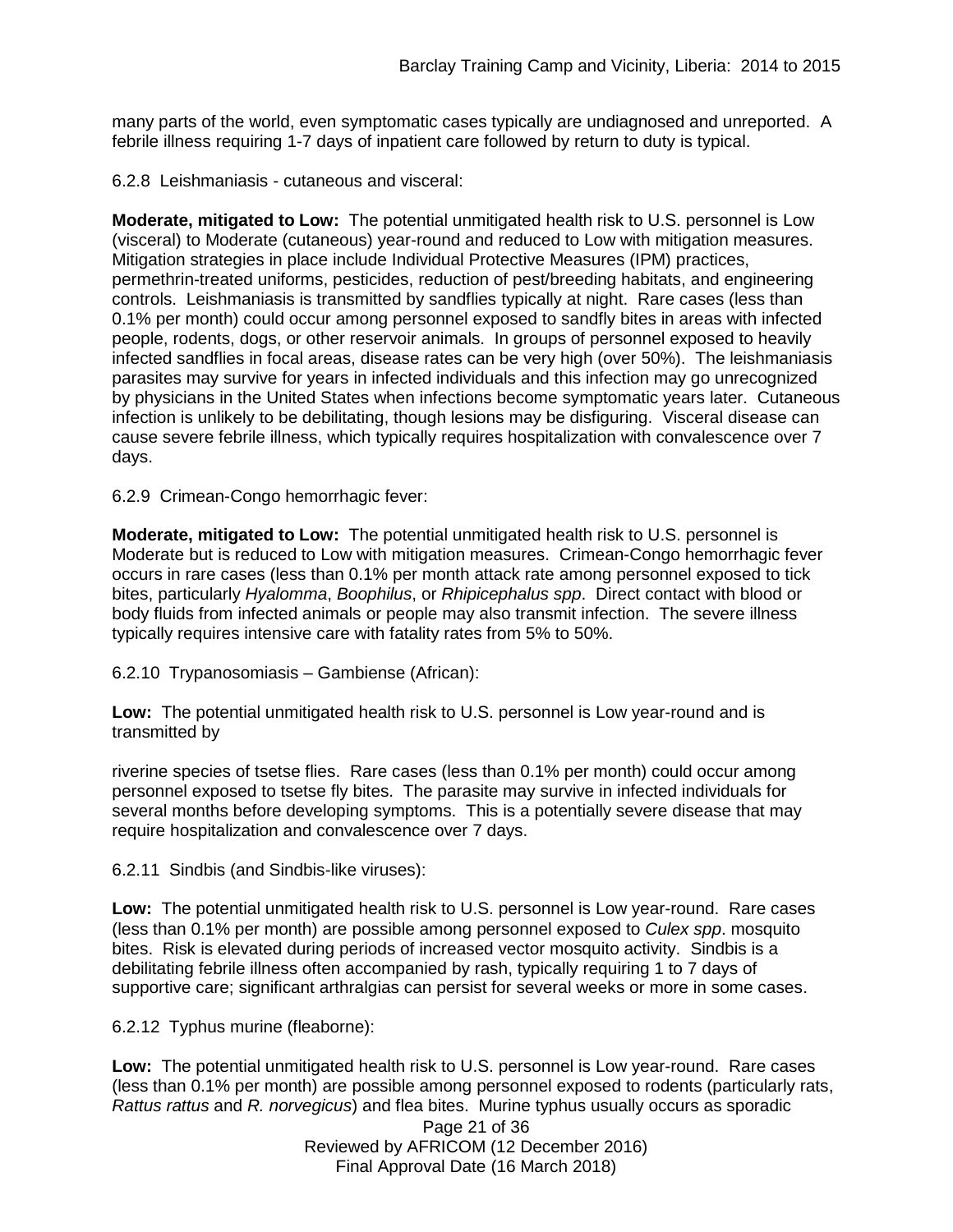cases or occasionally in clusters of cases, associated with flea bites. Risk is highest where rats and humans occupy the same buildings. The disease can cause debilitating febrile illness typically requiring 1 to 7 days of inpatient care, followed by return to duty. Fatalities are rare.

### 6.2.13 Rift Valley Fever:

**Low:** The potential unmitigated health risk to U.S. personnel is Low year-round. Conditions may support unpredictable and explosive increases in transmission. Rift Valley Fever is transmitted by *Aedes* spp. found in close proximity to livestock, typically in rural settings. Rift Valley Fever is a debilitating febrile illness typically requiring 1-7 days of supportive care, followed by return to duty. Retinopathy sometimes leading to blindness may occur in up to 10% of patients. Severe complications including hepatitis with hemorrhage, and encephalitis may occur, leading to fatalities.

### 6.2.14 Onyong-nyong:

**Low:** The potential unmitigated health risk to U.S. personnel is Low year-round. Onyongnyong is transmitted mosquitos, particularly at night, and significant disease rates (potentially 1- 50% per month) could occur. Onyong-nyong is a debilitating febrile illness typically requiring 1- 7 days of supportive care, followed by return to duty. In some cases, joint pain may persist for weeks to months.

6.2.15 Short-term health risks:

**Low:** The unmitigated health risk is High for malaria, Dengue fever, and yellow fever, Moderate for chikungunya, Zika, rickettsioses-tickborne, West Nile fever, leishmaniasis-cutaneous, and Crimean-Congo hemorrhagic fever, and Low for, leishmaniasis-visceral, trypanosomiasis – gambiense, sindbis, typhus-murine, Rift Valley fever, and onyong-nyong. Health risk is reduced to Low by proper wear of the uniform, application of repellent to exposed skin, and appropriate chemoprophylaxis. Confidence in health risk estimate is high.

6.2.16 Long-term health risks:

**Low:** The unmitigated risk is Moderate for leishmaniasis-visceral (chronic). Risk is reduced to Low by proper wear of the uniform and application of repellent to exposed skin. Confidence in the risk estimate is high.

#### 6.3 Water Contact Diseases

Operations or activities that involve extensive water contact may result in personnel being temporarily debilitated with leptospirosis in some locations. Leptospirosis health risk typically increases during flooding. In addition, although not specifically assessed in this document, bodies of surface water are likely to be contaminated with human and animal waste. Activities such as wading or swimming may result in exposures to enteric diseases such as diarrhea and hepatitis via incidental ingestion of water. Prolonged water contact also may lead to the development of a variety of potentially debilitating skin conditions such as bacterial or fungal dermatitis. Mitigation strategies were in place and included avoiding water contact and recreational water activities, proper wear of uniform (especially footwear), and protective coverings for cuts/abraded skin.

> Page 22 of 36 Reviewed by AFRICOM (12 December 2016) Final Approval Date (16 March 2018)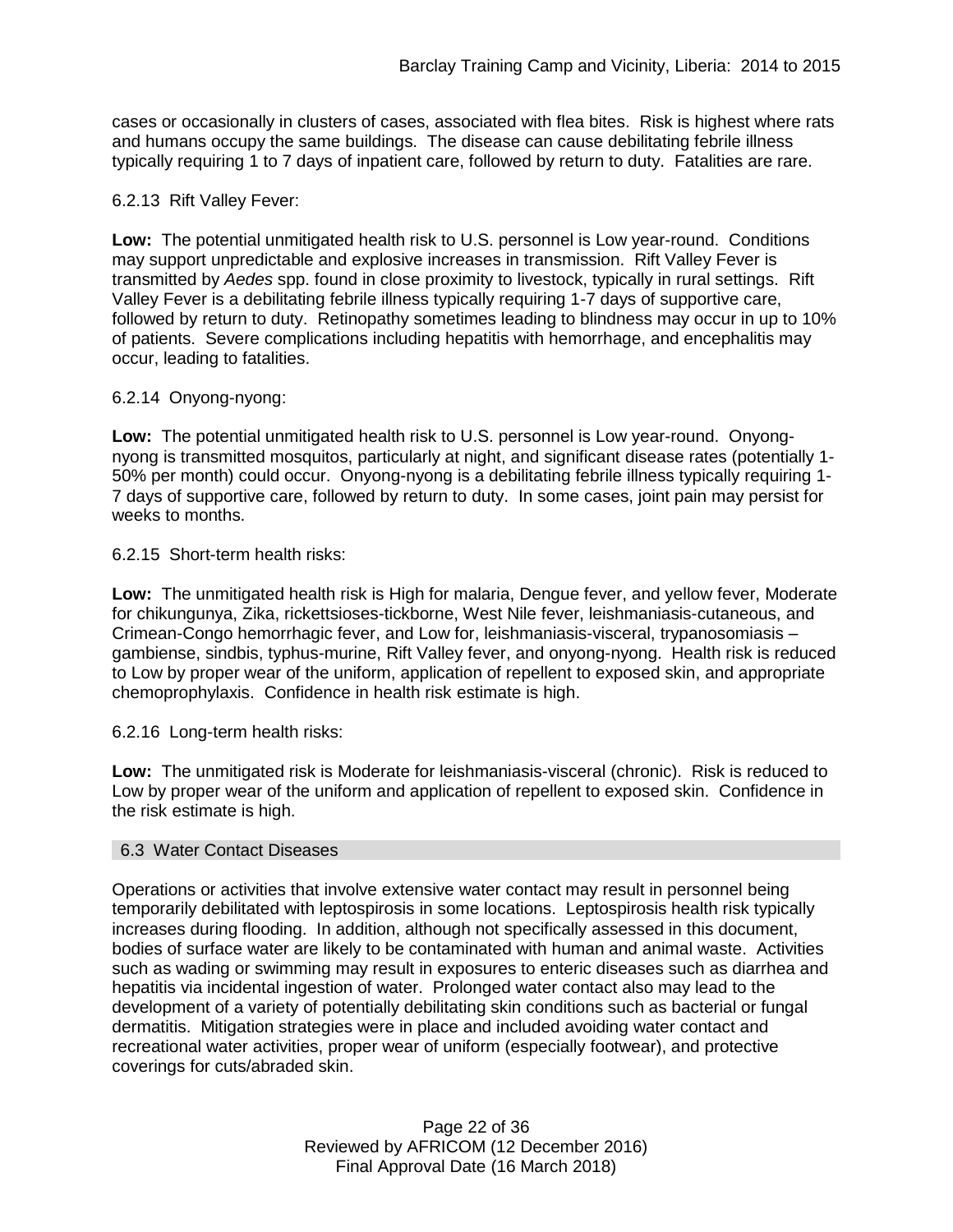### 6.3.1 Schistosomiasis:

**High, mitigated to Low:** The potential unmitigated health risk to U.S. personnel is High yearround but is reduced to Low with mitigation measures. A disease rate of 1-10% per month is possible among personnel wading or swimming in fecally contaminated bodies of water. In groups with prolonged exposure to heavily contaminated foci, disease rates can exceed 10%. Humans are the principal reservoir for schistosomes and shed schistosome eggs in urine or feces. When water temperatures are at or above 68 degrees Fahrenheit (°F), the eggs hatch, releasing larvae. If a suitable freshwater snail species is present, the larvae penetrate the snail and, after a period of development, emerge as free-swimming cercariae. Cercariae infect human hosts by penetrating skin, usually while the person is wading or swimming. Mild infections of Schistosomiasis are generally asymptomatic. In very heavy acute infections, a febrile illness (acute schistosomiasis) may occur, especially with *S. japonicum* and *S. mansoni*, requiring hospitalization and convalescence over 7 days.

### 6.3.2 Leptospirosis:

**Moderate, mitigated to Low:** The potential unmitigated health risk to U.S. personnel is Moderate year-round but is reduced to Low with mitigation measures. Human infections occur through exposure to water or soil contaminated by infected animals and is associated with wading, and swimming in contaminated, untreated open water. The occurrence of flooding after heavy rainfall facilitates the spread of the organism because as water saturates the environment *Leptospira* present in the soil passes directly into surface waters. *Leptospira* can enter the body through cut or abraded skin, mucous membranes, and conjunctivae. Infection may also occur from ingestion of contaminated water. The acute, generalized illness associated with infection may mimic other tropical diseases (for example, dengue fever, malaria, and typhus), and common symptoms include fever, chills, myalgia, nausea, diarrhea, cough, and conjunctival suffusion. Manifestations of severe disease can include jaundice, renal failure, hemorrhage, pneumonitis, and hemodynamic collapse. Recreational activities involving extensive water contact may result in personnel being temporarily debilitated with leptospirosis. Incidence could result in debilitating febrile illness typically requiring 1 to 7 days of inpatient care, followed by return to duty; some cases may require prolonged convalescence.

6.3.3 Short-term health risks:

**Variable, unmitigated; Low, mitigated:** Unmitigated health risk of Schistosomiasis is High and leptospirosis is Moderate year-round. Mitigation measures reduce the risk to Low. Confidence in the health risk estimate is high.

6.3.4 Long-term health risks:

## **None identified based on available data.**

#### 6.4 Respiratory Diseases

Although not specifically assessed in this document, deployed U.S. Forces may be exposed to a wide variety of common respiratory infections in the local population. These include influenza, pertussis, viral upper respiratory infections, viral and bacterial pneumonia, and others. The U.S. military populations living in close-quarter conditions are at risk for substantial person-to-person spread of respiratory pathogens. Influenza is of particular concern because of its ability to debilitate large numbers of unvaccinated personnel for several days. Mitigation strategies were

> Page 23 of 36 Reviewed by AFRICOM (12 December 2016) Final Approval Date (16 March 2018)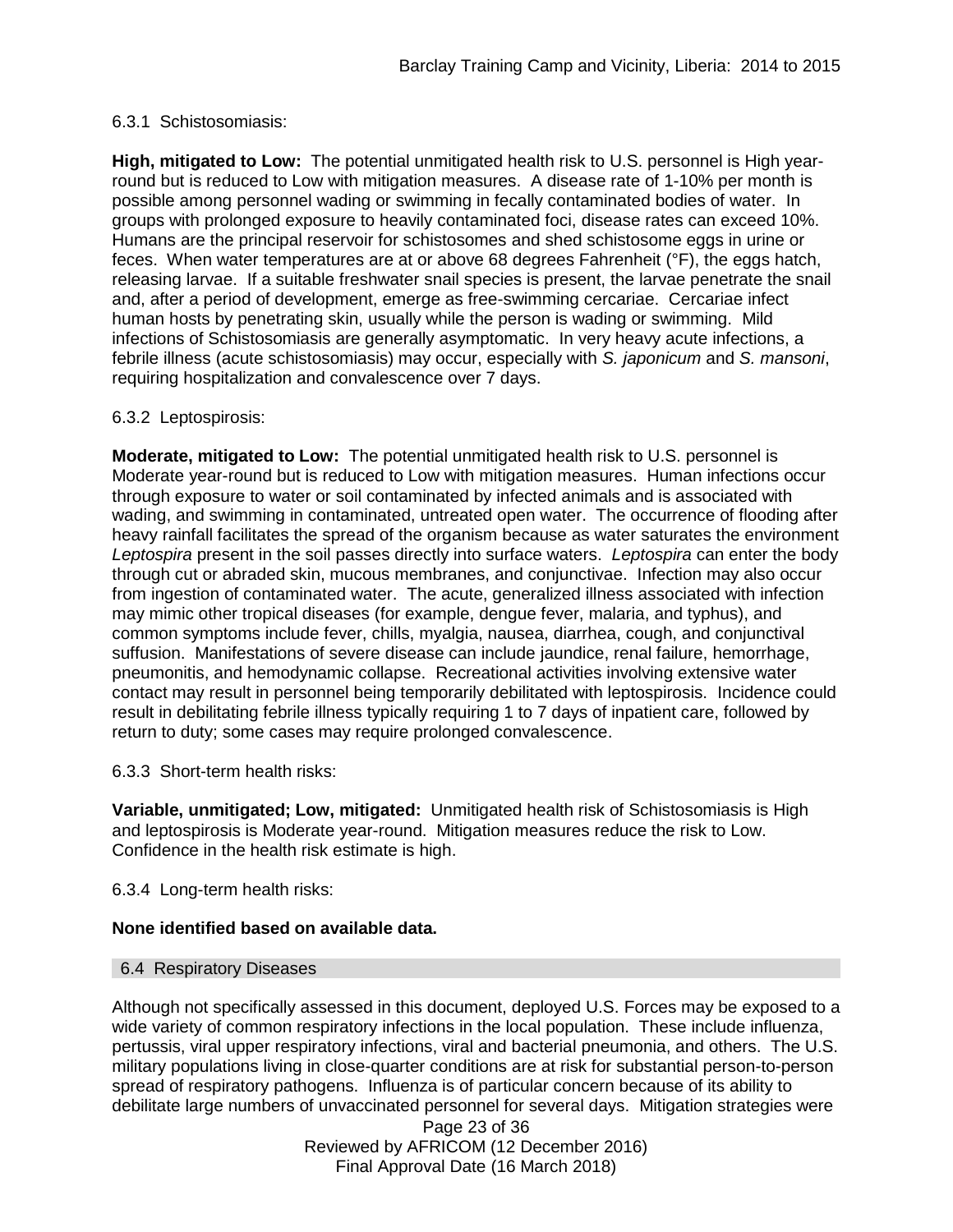in place and included routine medical screenings, vaccination, enforcing minimum space allocation in housing units, implementing head-to-toe sleeping in crowded housing units, implementation of proper PPE when necessary for healthcare providers and detention facility personnel.

### 6.4.1 Tuberculosis:

**Moderate, mitigated to Low:** The potential unmitigated health risk to U.S. personnel is Moderate year round but is reduced to Low with mitigation measures. Transmission typically requires close and prolonged contact with an active case of pulmonary or laryngeal tuberculosis (TB), although it also can occur with more incidental contact. Individuals with prolonged indoor exposure to the local population are at increased risk for latent TB infection.

### 6.4.2 Meningococcal meningitis:

**Moderate, mitigated to Low:** The potential unmitigated health risk to U.S. personnel is Moderate year-round but is reduced to Low with mitigation measures. Per AFRICOM 4200.03 (updated 20 September 2011), meningococcal vaccine is required for deployment or travel in the AFRICOM AOR. The peak transmission period is December through April and the disease is transmitted from person to person through droplets of respiratory or throat secretions. Closeand prolonged-contact facilitates the spread of this disease. Rare cases (less than 0.1% per month) could occur among unvaccinated personnel. Meningococcal meningitis is potentially a very severe disease typically requiring intensive care; fatalities may occur in 5-15% of cases.

6.4.3 Short-term health risks:

**Moderate, unmitigated; Low, mitigated:** Unmitigated health risk of TB and meningococcal meningitis is Moderate year-round. Mitigation measures reduce the risk to Low. Confidence in the health-risk estimate is high.

## 6.4.4 Long-term health risks:

**None identified based on available data.** TB is evaluated as part of the post-deployment health assessment. A TB skin test is required post-deployment if potentially exposed and is based upon individual service policies.

## 6.5 Animal-Contact Diseases

#### 6.5.1 Rabies:

**High, mitigated to Low:** The potential unmitigated health risk to U.S. personnel is High (among the highest in the world) year-round but is reduced to Low with mitigation measures. Rabies is transmitted by exposure to the virus-laden saliva of an infected animal, typically through bites, but could occur from scratches contaminated with the saliva. Although the vast majority (>99%) of persons who develop rabies disease will do so within a year after a risk exposure, there have been rare reports of individuals presenting with rabies disease up to six years or more after their last known risk exposure. Mitigation strategies included command emphasis of AFRICOM General Order #1, reduction of animal habitats, active pest management programs, timely treatment of feral animal scratches/bites, and immunizations if required.

> Page 24 of 36 Reviewed by AFRICOM (12 December 2016) Final Approval Date (16 March 2018)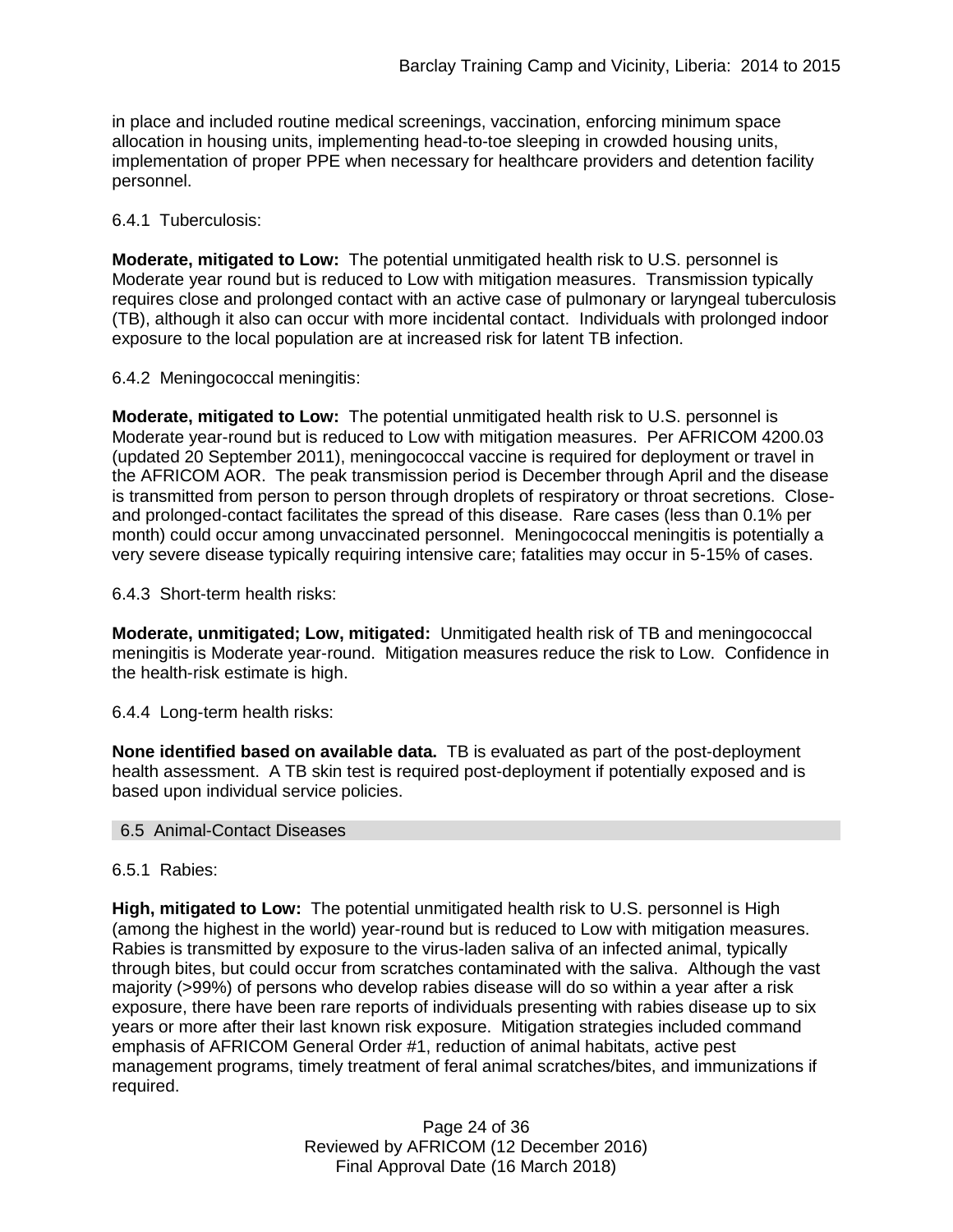## 6.5.2 Q-Fever:

**Moderate, mitigated to Low:** The potential unmitigated health risk to U.S. personnel is Moderate year round but is mitigated to Low with mitigation measures. Rare cases (less than 0.1% per month) are possible among personnel exposed to aerosols from infected animals, with clusters of cases possible in some situations. Significant outbreaks (affecting 1-50%) can occur in personnel with heavy exposure to barnyards or other areas where animals are kept. Unpasteurized milk may also transmit infection. The primary route of exposure is respiratory, with an infectious dose as low as a single organism. Incidence could result in debilitating febrile illness, sometimes presenting as pneumonia, typically requiring 1 to 7 days of inpatient care followed by return to duty. Mitigation strategies in place include avoiding contact with livestock, or areas heavily contaminated by livestock such as barnyards, and only drinking unpasteurized milk.

### 6.5.3 Anthrax:

**Low:** The potential unmitigated health risk to U.S. personnel from naturally occurring anthrax is Low year-round. Rare cases (less than 0.1% per month) could occur among personnel with occupational-type exposure to livestock (e.g., cattle, sheep, goats, horses, pigs, water buffalo) or wild herbivores (e.g., antelopes, elephants, giraffes, zebras), or hides or wool products from these species, as well as handling or consumption of undercooked meat. Cutaneous anthrax (typically requiring 1 to 7 days of supportive care with return to duty) and gastrointestinal anthrax (typically requiring hospitalization, and fatality if untreated) are the most common forms of naturally occurring anthrax. The risk of naturally acquired inhalation (pulmonary) anthrax is remote. Inhalation anthrax is very severe, often requiring intensive care with potential fatalities occurring even in treated cases. Mitigation strategies in place include avoiding contact with livestock or consumption of undercooked meat.

6.5.4 Short-term health risks:

**Low:** The short-term unmitigated risk is High for rabies, Moderate for Q-fever, and Low for anthrax. Mitigation measures reduced the overall risk to Low.Confidence in risk estimate is high.

6.5.5 Long-term health risks:

**Low:** A Low long-term risk exists for rabies because, in rare cases, the incubation period for rabies can be several years.

#### 6.6 Aerosolized Dust or Soil-contact Diseases

6.6.1 Soil-transmitted helminths (hookworm, strongyloidiasis, internal infestation, cutaneous larva migrans):

**Moderate, mitigated to Low:** The potential unmitigated health risk to U.S. personnel is Moderate year-round but is mitigated to Low with mitigation measures. A significant attack rate (potentially 1-10% per month) could occur among personnel with direct skin exposure to soil contaminated with human or animal feces (including sleeping on bare ground, walking barefoot). Initial skin symptoms typically are mild and are not debilitating. However, systemic symptoms of fever, cough, abdominal pain, nausea, and diarrhea may develop weeks to months after initial infection with hookworm or *Strongyloides*. More severe infections with high worm burden may

> Page 25 of 36 Reviewed by AFRICOM (12 December 2016) Final Approval Date (16 March 2018)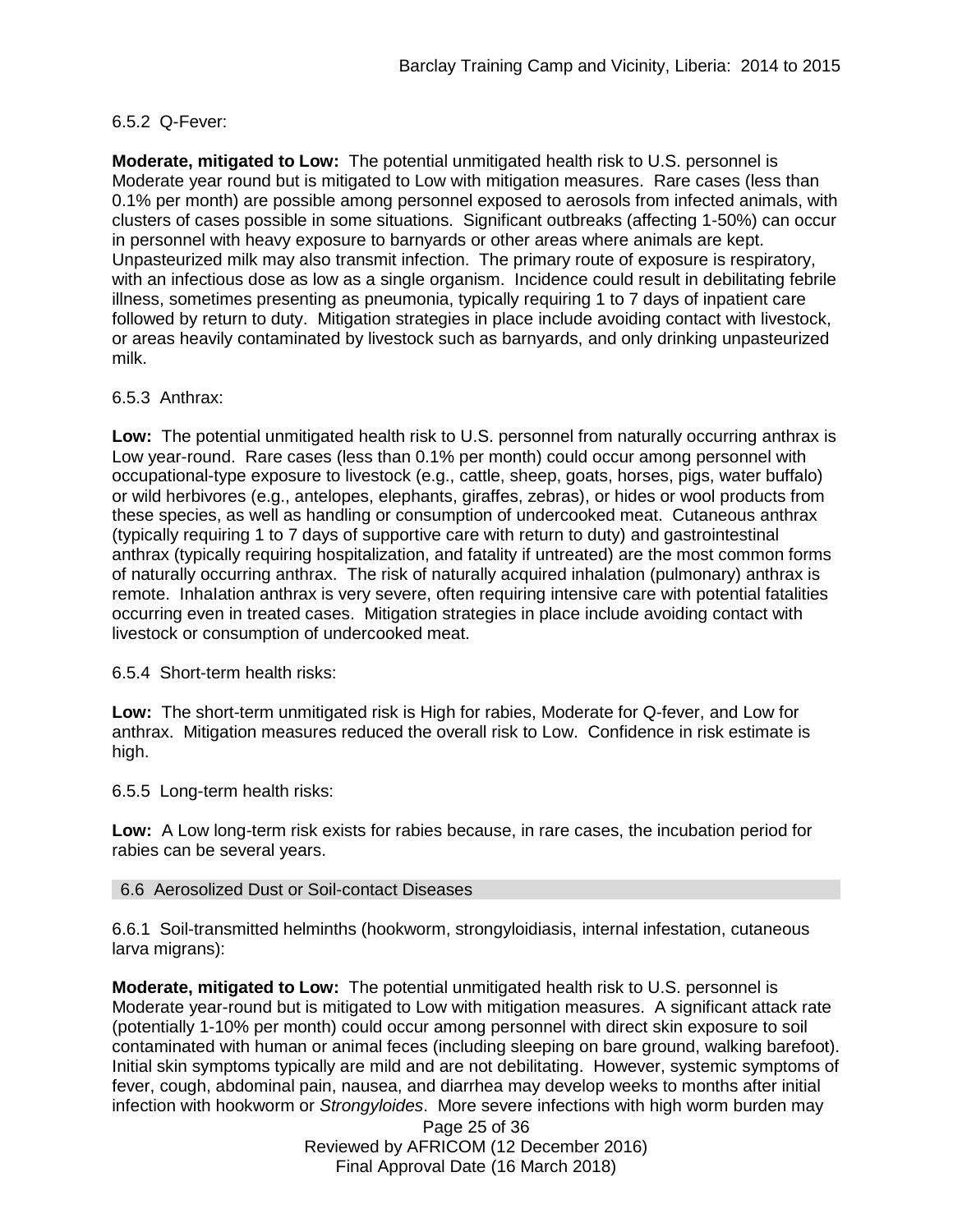be debilitating in some cases. Abdominal pain, nausea, and intermittent diarrhea may occur in some patients due to invasion of the intestinal lining. Chronic intestinal infection may persist for months to years, with low-level or intermittent intestinal symptoms, anemia, and weight loss. Mitigation strategies in place include avoiding bare skin contact with moist soil, which may be contaminated with human or animal feces.

### 6.6.2 Lassa fever:

**High, mitigated to Low:** The potential health risk to U.S. personnel is High year-round (peak transmission period is November through April) but is mitigated to Low with mitigation measures. Multimammate mice (*Mastomys natalensis*) are the reservoir for Lassa fever, and shed the virus in urine and feces. Lassa fever is transmitted primarily by inhalation of aerosols containing infected rodent urine or feces; although, it can also be transmitted by consuming food or water contaminated with rodent urine or feces. A small number of cases (less than 1% per month attack rate) could occur among personnel exposed to dust or aerosols in rodent-infected areas, particularly in or around local dwellings. Though most infections are asymptomatic or cause moderate self-limited febrile illness, severe cases requiring intensive care may occur, overall fatality rate may be 2-3%.

6.6.3 Short-term health risks:

**Low:** Moderate for soil transmitted helminthes and High for lassa fever. Overall risk was reduced to Low with mitigation measures. Confidence in the health risk estimate is high.

6.6.4 Long-term health risks:

## **None identified based on available data.**

#### 6.7 Person to Person Diseases

6.7.1 Ebola hemorrhagic fever:

**Low:** Potential health risk is Low year round. Extremely rare cases (less than 0.01% per month attack rate) could occur. It should be noted that the risk during the 2014-2015 Ebola outbreak was Low for U.S. personnel since they were only in Liberia for support purposes (i.e., building ETUs and training health care personnel) but likely Moderate to High for the general public. Ebola virus is maintained in asymptomatic animal reservoirs, possibly fruit bats. Primates become infected via exposure to the bat or other reservoir, often with a fatal outcome. Transmission from infected primates to humans occurs very rarely, and likely requires extensive contact with blood or the consumption of infected primate meat. Once a human case occurs, the infection can be transmitted person to person, leading to limited outbreaks. Outbreaks remain limited because the virus can be transmitted only through direct contact with blood or body fluids of an infected person. Ebola hemorrhagic fever is a very severe illness, typically requiring isolation and supportive care. The fatality rate may be as high as 50-90%.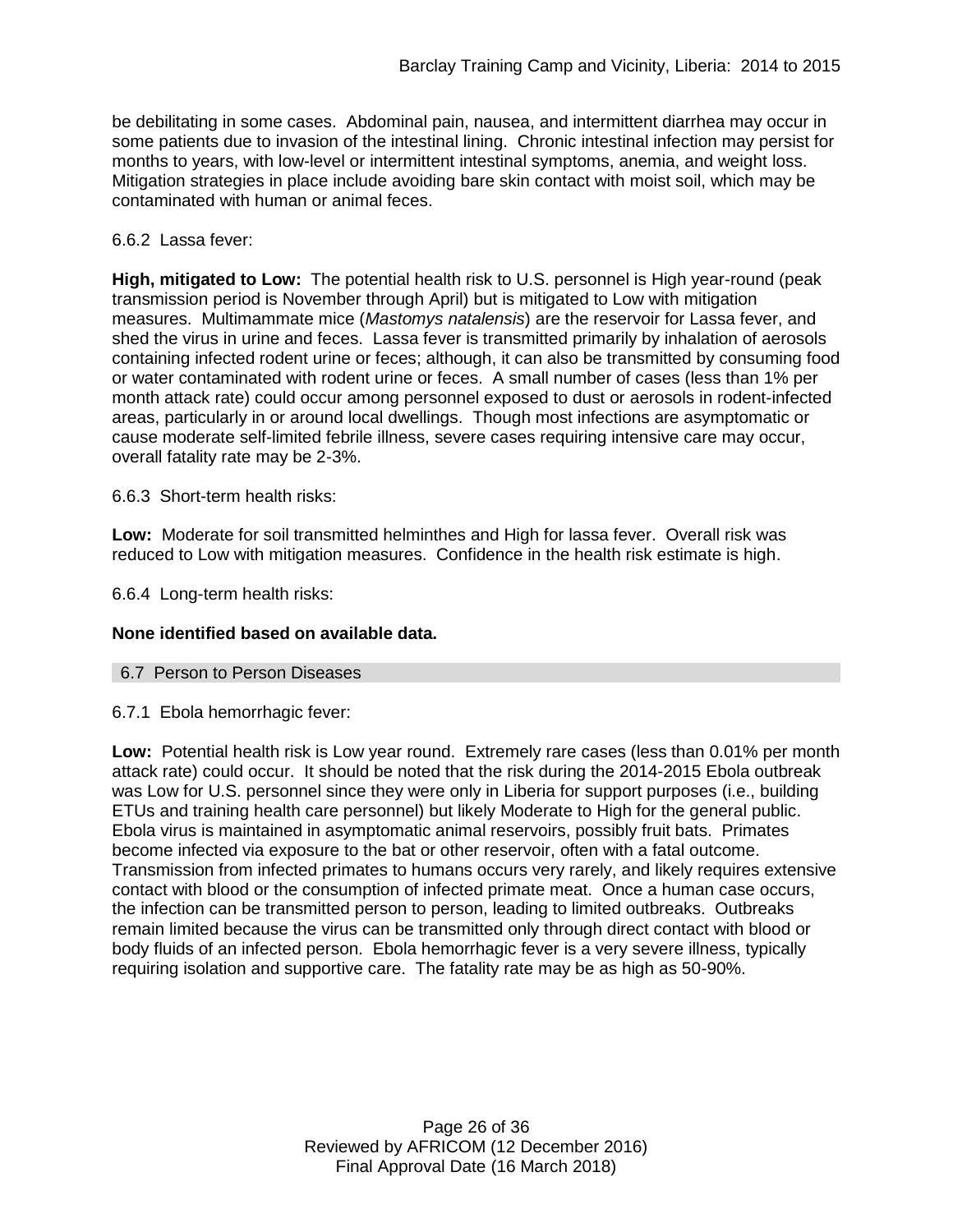### 6.7.2 Monkeypox:

**Low:** Potential health risk is Low year round. Extremely rare cases (less than 0.01% per month attack rate) could occur. Monkeypox virus is sustained in ground squirrel reservoirs in rainforest habitat. Although transmission is highly inefficient and sporadic, monkeys and humans can be infected as incidental hosts through close contact with animal reservoirs, particularly butchering and consumption of infected carcasses. Infection results from the deposition of aerosolized virus on respiratory or oropharyngeal membranes. Monkeypox clinically resembles smallpox.

#### 6.7.3 Short-term health risks:

**Low:** Low for Ebola hemorrhagic fever and monkeypox. The smallpox vaccination affords immunity to monkeypox. Confidence in the health risk estimate is high.

6.7.4 Long-term health risks:

### **None identified based on available data.**

### **7 Venomous Animals**

All information was taken directly from the Armed Forces Pest Management Board (Reference 8) and the Clinical Toxinology Resources Web site from the University of Adelaide, Australia (Reference 9). The species listed below have home ranges that overlap the location of BTC and vicinity, Liberia, and may present a health risk if personnel encounter them. See Section 9 for more information about pesticides and pest control measures.

#### 7.1 Spiders

 *Latrodectus renivulvatus* (black button or black widow spider): Initially a minor "sting," then progressively severe local pain plus sweating and erythema/blanching may occur. Widow spider bites are mostly minor and even significant envenoming is unlikely to be lethal.

#### 7.2 Scorpions

 *Pandinus imperator* (emperor scorpion): Mild envenoming only and not likely to prove lethal.

## 7.3 Snakes

All snake species listed may be found in Sub-Saharan Africa, specifically Liberia.

- *Amblyodipsas unicolor* (western or dull purple glossed snake), *Aparallactus lineatus* (lined centipede-eater), *Aparallactus modestus* (grey forest snake), *Aparallactus niger*: Unlikely to cause significant envenoming, possible minor local pain or swelling, systemic effects not likely.
- *Atheris chloroechis* (West African green tree viper, western bush viper): Severe envenoming possible and potentially lethal which may cause local pain, swelling, bruising, and blistering. May cause systemic effects, renal damage, and moderate to

Page 27 of 36 Reviewed by AFRICOM (12 December 2016) Final Approval Date (16 March 2018)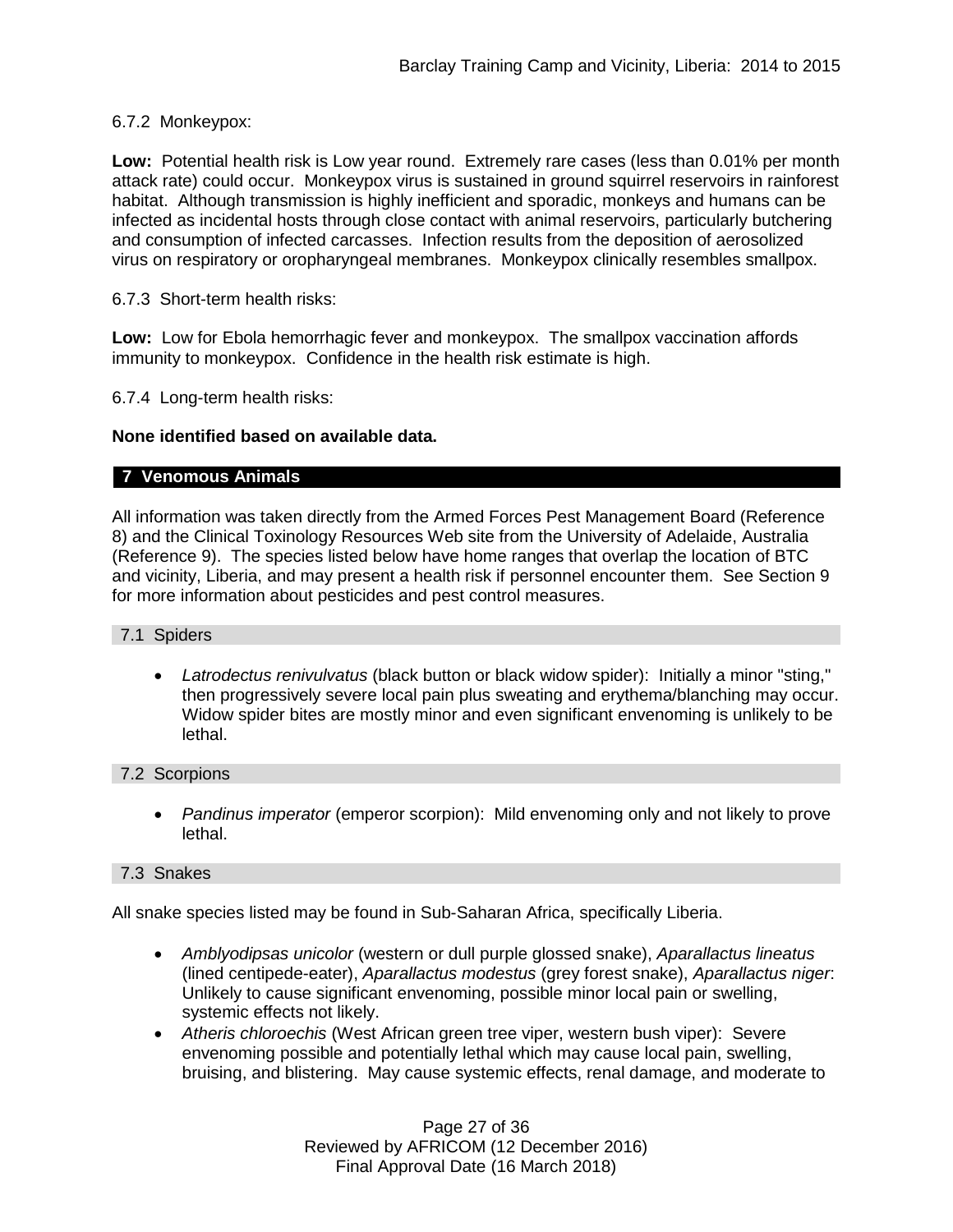severe coagulopathy. Antivenom is unavailable, so treatment is symptomatic, supportive, and if severe coagulopathy exists, consider factor replacement.

- *Atractaspis aterrima* (West African mole viper, Western forest burrowing adder and *Atractaspis irregularis* (variable burrowing adder): Severe envenoming possible and potentially lethal. May cause local and systemic effects. *Atractaspis corpulenta* (fat burrowing adder): Moderate envenoming possible but unlikely to prove lethal. May cause local and systemic effects.
- *Bitis nasicornis* (Liheri, Ekeli, Mpoma): Moderate envenoming possible and potentially lethal. May cause local and systemic effects and moderate to severe necrosis. *Bitis rhinoceros* (West African gaboon viper): Severe envenoming possible and high lethality potential. Marked local effects, moderate to severe necrosis, may cause systemic effects, and other common effects include coagulopathy plus haemorrhagins causing bleeding, cardiotoxicity, and shock is likely in severe cases.
- *Causus lichtensteini* (forest night adder), *Causus maculatus* (western rhombic night adder), and *Causus rhombeatus* (common night adder, rhombic night adder): Unlikely to cause significant envenoming, possible minor local effects, systemic effects unlikely (*Causus lichtensteini*) to fever (*Causus maculatus and Causus rhombeatus*).
- *Dendroaspis viridis* (Hallowell's green mamba): Severe envenoming possible and potentially lethal. Local and systemic effects and neurotoxic paralysis is common.
- *Dispholidus typus* (common Aftrican tree snake): Severe envenoming possible and potentially lethal. Local and systemic effects, and moderate to severe coagulopathy plus haemorrhagins causing bleeding.
- *Naja melanoleuca* (black cobra): Severe envenoming possible and potentially lethal. Marked local effects, moderate to severe necrosis, systemic effects, and may cause neurotoxic paralysis.
- *Thelotornis kirtlandi* (forest twig snake): Severe envenoming possible and potentially lethal. Local and systemic effects common.

## 7.4 Short-term health risk

**Low:** If encountered, effects of venom vary with species from mild localized swelling to potentially lethal effects. See effects of venom above. Mitigation strategies included avoiding contact, proper wear of uniform (especially footwear), and timely medical treatment. Confidence in the health risk estimate is low (Reference 4, Table 3-6).

#### 7.5 Long-term health risk

## **None identified.**

## **8 Heat/Cold Stress**

## 8.1 Heat

The climate is tropical and humid, with little change in temperature throughout the year. Temperatures in Liberia are generally higher on the coast than inland. The warmer months are typically from January to May. Coastal temperatures are uniformly high, while the interior seasonal temperatures may exceed 111°F and fall below 48°F. The mean temperature is 81°F with temperatures rarely exceeding 97°F or falling below 68°F. Liberia's tropical climate has two rainy seasons in the south (May through July and October through November) and one rainy season (May through October) in the rest of the country. Rainfall is heaviest along the

> Page 28 of 36 Reviewed by AFRICOM (12 December 2016) Final Approval Date (16 March 2018)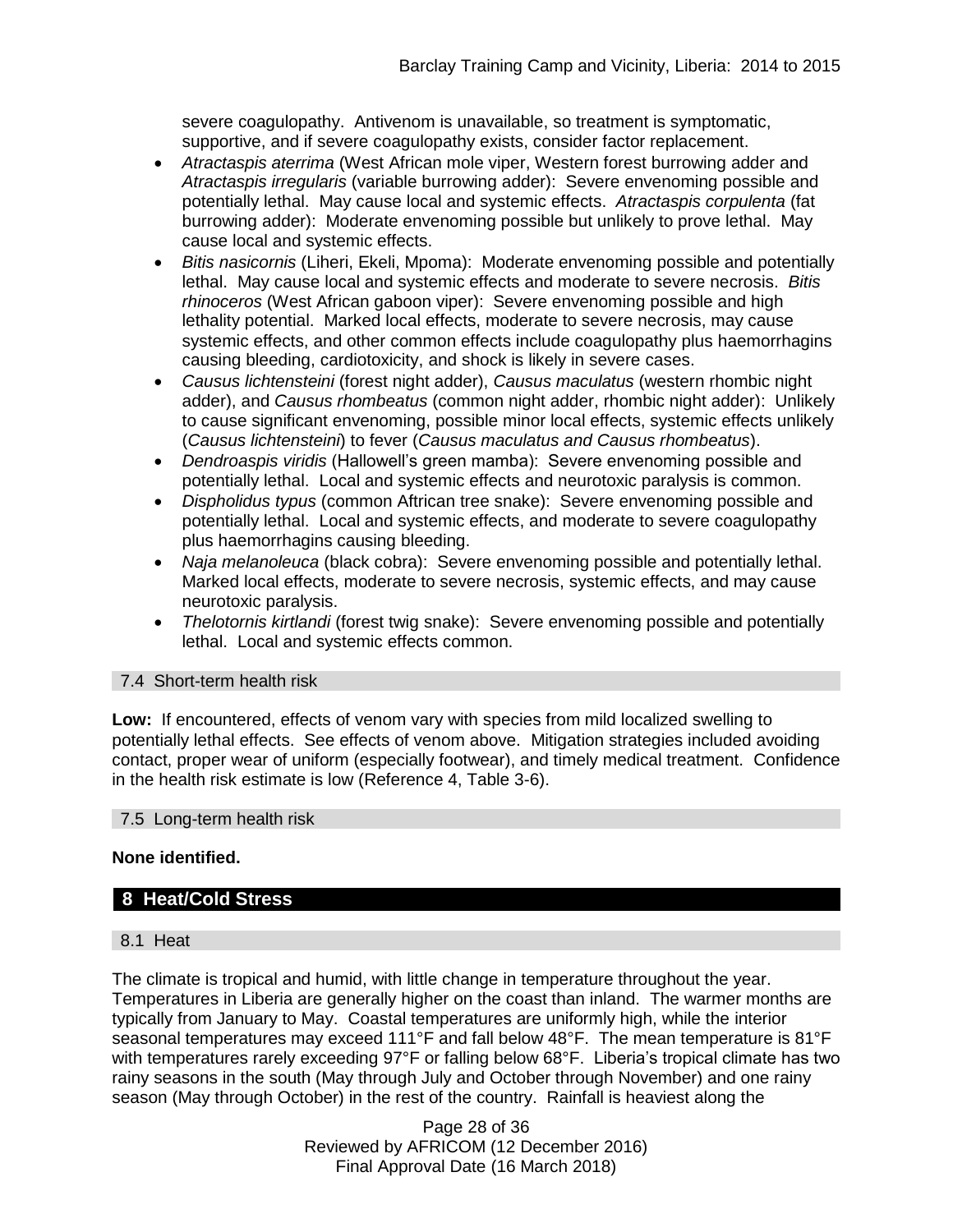northwest coast. Work intensity and clothing/equipment worn pose greater health risk of heat stress/injury than environmental factors alone (Reference 10). Managing risk of hot weather operations included monitoring work/rest periods, proper hydration, and taking individual risk factors (e.g., acclimation, weight, and physical conditioning) into consideration. Risk of heat stress/injury was reduced with preventive measures.

## 8.1.1 Short-term health risk:

**Low to High, mitigated to Low:** Risk of heat injury in unacclimatized or susceptible populations (e.g., older, previous history of heat injury, poor physical condition, underlying medical/health conditions), and those under operational constraints (e.g., equipment, PPE, vehicles) is High. The risk of heat injury was reduced to Low through preventive measures such as work/rest cycles, proper hydration and nutrition, and monitoring WBGT. The WBGT reading drives preventive measures such as adjustment to work/rest cycles and limitation of outdoor activities to reduce the risk of heat injury. WBGT index measurements were taken hourly, from 0600 to 2000, to report the heat advisory conditions to camp residents at BTC. Confidence in the health risk estimate is low (Reference 4, Table 3-6).

### 8.1.2 Long-term health risk:

**Low:** The long-term risk is Low. However, the risk may be greater for certain susceptible persons—those older (i.e., greater than 45 years), in lesser physical shape, or with underlying medical/health conditions. Long-term health implications from heat injuries are rare but may occur, especially from more serious injuries such as heat stroke. It is possible that high heat in conjunction with various chemical exposures may increase long-term health risks, though specific scientific evidence is not conclusive. Confidence in these risk estimates is medium (Reference 4, Table 3-6).

#### 8.2 Cold

8.2.1 Short-term health risks:

Although Liberia typically does not have a cold season since there is little change in temperature throughout the year, the cooler months are from July to September. Coastal temperatures are uniformly high, while the interior seasonal temperatures may exceed 111°F and fall below 48°F. The mean temperature is 81°F with temperatures rarely exceeding 97°F or falling below 68°F. The risk assessment for Non-Freezing Cold Injuries, such as chilblain, trench foot, and hypothermia, is Low, based on historical temperature and precipitation data. Frostbite is unlikely to occur because temperatures rarely drop below freezing. As with heat stress/injuries, cold stress/injuries are largely dependent on operational and individual factors instead of environmental factors alone (Reference 10).

**None:** A health risk to cold injury does not exist. Confidence in the health risk estimate is high.

#### 8.2.2 Long-term health risk:

**None:** A health risk to cold injury does not exist. Confidence in the health risk estimate is high (Reference 4, Table 3-6).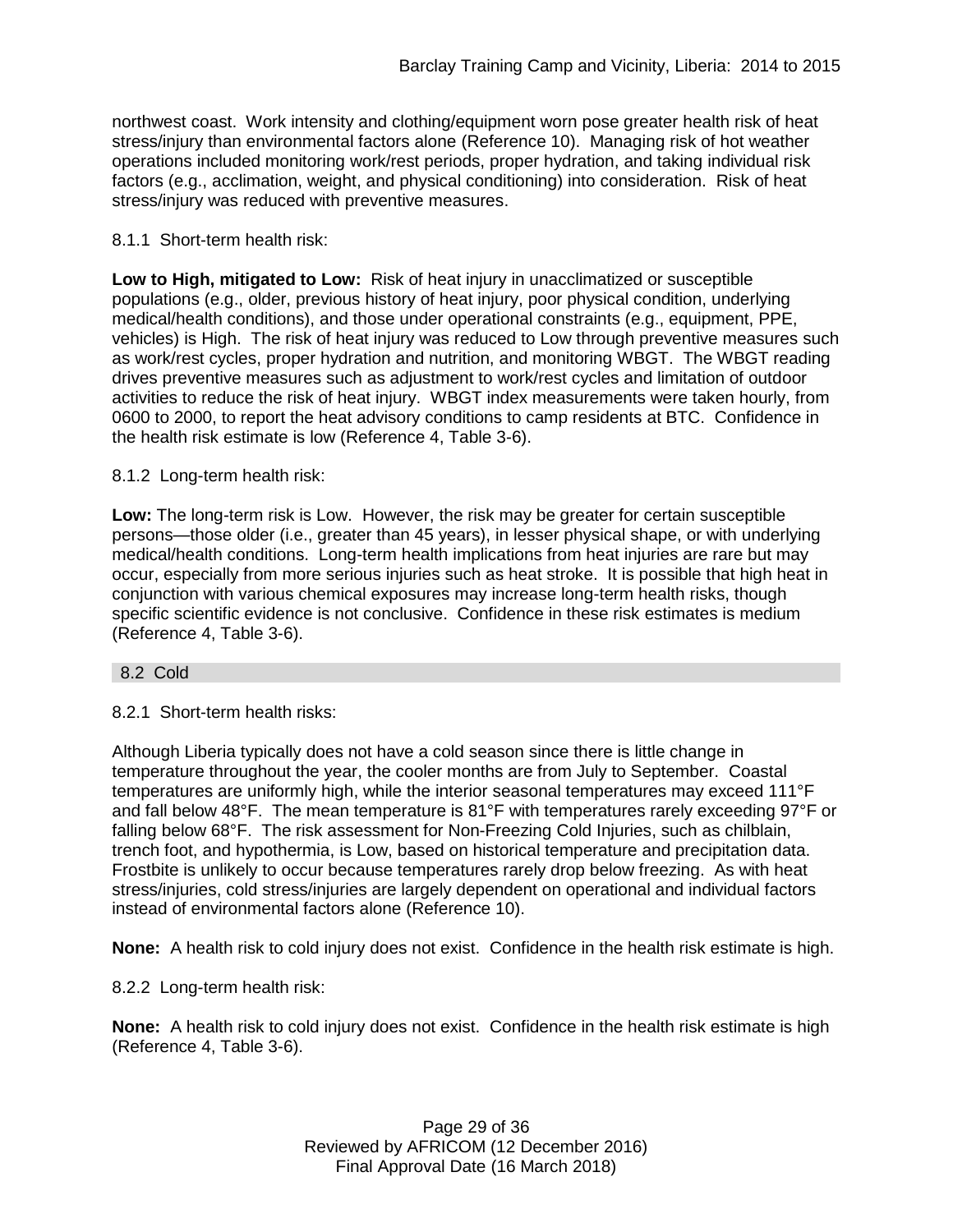# **9 Noise**

#### 9.1 Continuous

The Services have established occupational exposure limits (OEL) for continuous or intermittent noise at 85 decibels on the A-weighted scale (dbA), 84 dbA for the Navy, as an 8-hour timeweighted average. The A-weighted scale of noise measurement is used because it mimics the human ear's response to sound. All services require that individuals routinely exposed to noise levels greater than the OEL be enrolled in the hearing conservation program. Generally, "routinely exposed" is defined as 2 or more days per month.

Aircraft operations have the potential to cause significant noise hazard to flightline and helicopter landing zone support personnel. Support personnel working in the flightline area of the aircraft operations may be exposed to noise levels ranging from 100 to 110 dbA, during intermediate and full power runs by fixed wing aircraft. Because of the potential noise hazard inherent in flightline operations and the helicopter landing zone, personnel are required to wear dual hearing protection when working on the flightline. Hand tools capable of producing hazardous noise are labeled and hearing protection for individuals potentially exposed are readily available.

Personnel residing in close proximity to generators will routinely be exposed to high noise levels. The threshold requiring hearing protection is 85 dbA.

BTC: A sound level survey conducted showed highest dbA was 101.2 at the generator housing unit, located about 20ft from the Gate Guard station. The sound levels tested at the Gate Guard station was 90.4 dbA. Military personnel are stationed at the gate 24/7 conducting gate security and did not always wear ear plugs.

Camp Buchanan: Noise sources present at this location included generators, motor pool operations, and heavy equipment traffic. Military personnel are not routinely exposed to noise levels in excess of 85 dbA in work/living areas on a daily basis; however, hearing protection is available for those that are routinely exposed to excessive noise.

NPTA: Most military personnel have issued hearing protection of some form, may not be medically fitted. Sound level surveys conducted showed the highest dbA was 90 immediately in front of the generators located outside the military personnel quarters that continuously run. Military personnel may or do not always wear their hearing protection when needed.

JSA: Most military personnel have issued hearing protection of some form, but may not be medically fitted. Sound level survey conducted showed highest dbA was 87.9. Military personnel are not susceptible to prolonged continuous exposure to any high dbA above 85 without hearing protection.

RIA: The only time that the decibels go above 85 dbA is when a fixed wing aircraft arrives/departs.

9.1.1 Short-term health risks:

**Low**: The short-term risk of noise injury with appropriate hearing protection use is Low. Few exposed personnel (if any) are expected to have noticeable health effects during mission.

> Page 30 of 36 Reviewed by AFRICOM (12 December 2016) Final Approval Date (16 March 2018)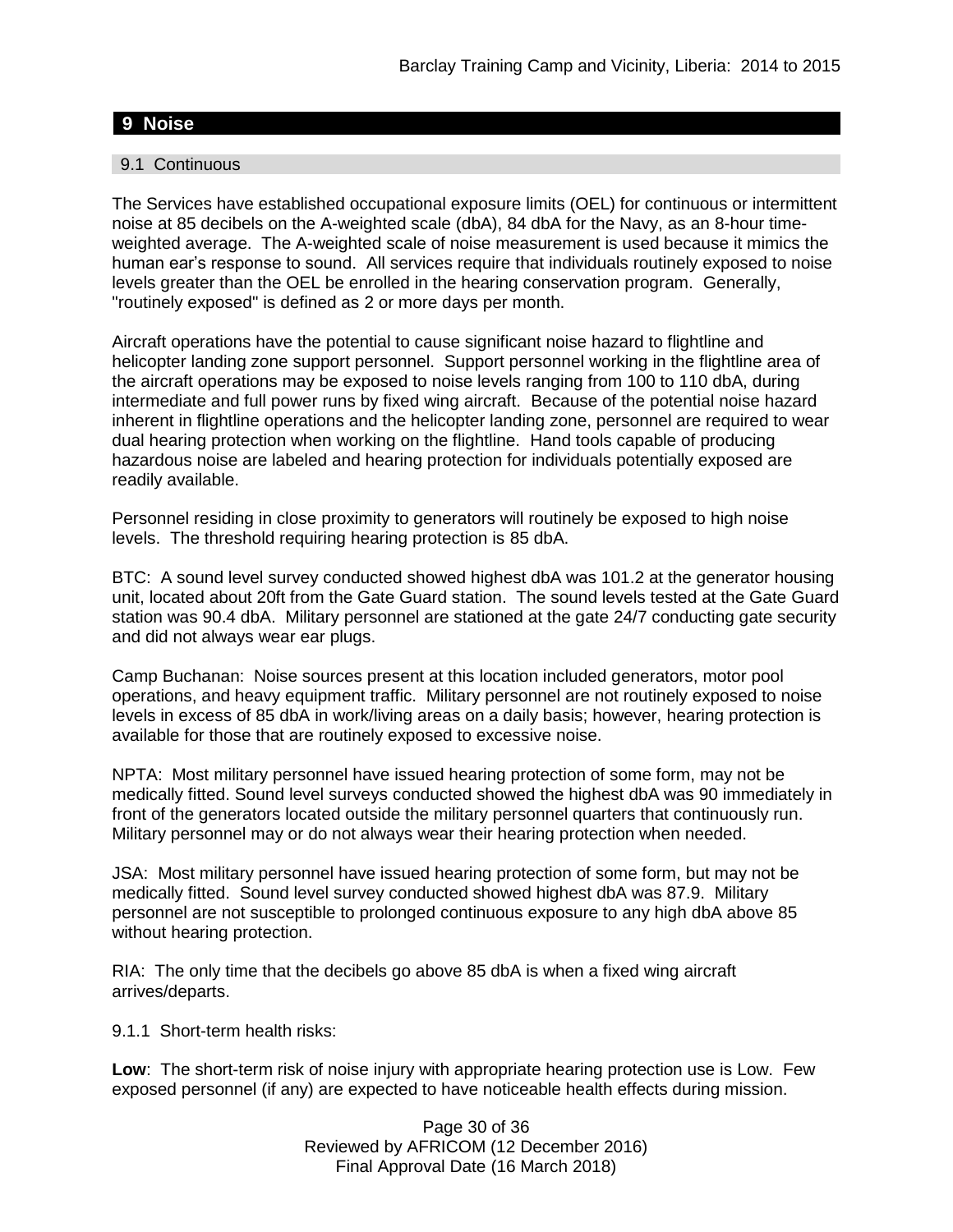### 9.1.2 Long-term health risks:

**Low to moderate**: The long-term risk of noise injury with appropriate hearing protection use is Low with few exposed personnel (if any) expected to develop delayed onset, irreversible effects. If protective measures are not used, the risk is elevated to moderate and many exposed personnel are plausibly expected to develop delayed onset, irreversible effects.

#### 9.2 Impulse

No information about potential sources of impulse noise (140 dbA or greater) were documented in the DOEHRS or MESL from 01 September 2014 through 31 December 2015.

### **10 Unique Incidents/Concerns**

#### 10.1 Potential environmental contamination sources

DOD personnel are exposed to various chemical, physical, ergonomic, and biological hazards in the course of performing their mission. These types of hazards depend on the mission of the unit and the operations and tasks, which the personnel are required to perform to complete their mission. The health risk associated with these hazards depends on a number of elements including what materials are used, how long the exposure lasts, what is done with the material, the environment where the task or operation is performed, and what controls are used. The hazards can include exposures to heavy metal particulates (e.g., lead, cadmium, manganese, chromium, and iron oxide), solvents, fuels, oils, and gases (e.g., carbon monoxide, carbon dioxide, oxides of nitrogen, and oxides of sulfur). Most of these exposures occur when performing maintenance task such as painting, grinding, welding, engine repair, or movement through contaminated areas. Exposures to these occupational hazards can occur through inhalation (air), skin contact, or ingestion; however, exposures through air are generally associated with the highest health risk.

10.2 Waste Sites/Waste Disposal

No specific hazard sources were documented in the DOEHRS or MESL from 01 September 2014 through 31 December 2015.

JSA: All dumpsters, which were located 200 meters (m) of troop living/work areas, were emptied once every day and hauled away by truck.

NPTA: All dumpsters, which were located 200 m of troop living/work areas, were emptied once every day and hauled away (off base) by truck. The ground surrounding the area was kept free and clean of trash and debris by military personnel, but locals were sneaking into the dumpsters at night and leaving a mess. Compound security came up with a system that kept locals off the compound, resulting in a cleaner dumpster area and stricter security controls. Note that the local nationals were burning trash during the sampling period.

BNEL: Solid waste is transported from the lab to the burn pit outside the lab, which is about 30 m away.

RIA: All solid waste is hauled off-site by local nationals hired by Fluor contractors.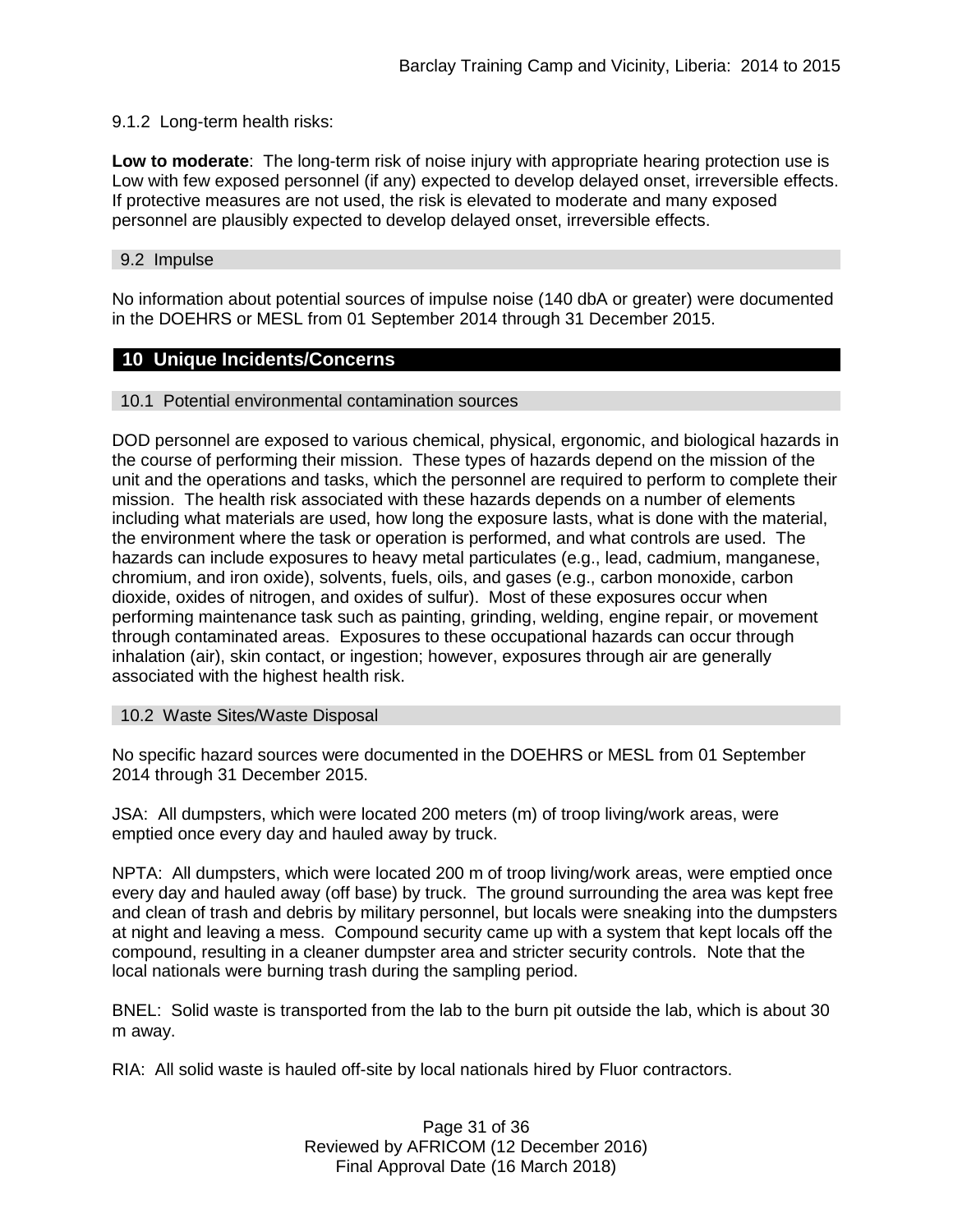Camp Buchanan: Solid waste is handled by a Liberian subcontractor that supplies large waste containers and disposes it outside the compound at an authorized city waste disposal site.

Camp Greenville: The trash dumpster is located near the entrance, and solid waste is burned in a 55-gallon burn barrel.

Camp Sannequellie: Solid waste is placed in receptacles and continuously emptied into a 55 gallon drum, approximately 50 feet to the back of the building, where it is burned.

### 10.3 Fuel/petroleum products/industrial chemical spills

No specific hazard sources were documented in the DOEHRS or MESL from 01 September 2014 through 31 December 2015.

#### 10.4 Pesticides/Pest Control:

No specific hazard sources were documented in the DOEHRS or MESL from 01 September 2014 through 31 December 2015. Fluor contract is responsible for maintaining pest control at many of the locations. Pest control services on BTC are provided through contract and augmented by the 61<sup>st</sup> PM detachment. Contract personnel are required to meet Department of Defense certification requirements or have a state pest control operator's license. Pest management services include the control of arthropod and vertebrate pests in and around buildings. Sanitation, glue traps, and exclusion are the primary means of non-chemical control in and around structures. Low toxicity insecticidal baits are used effectively for cockroaches and ants. Low toxicity rodenticide was also used for mice and rat control around sleeping tents and the Joint Operations Center. Most pesticides used on site consist of contact chemicals or those that degrade rapidly in the environment. Oversight of pest management activities was provided by CPT Scott Mueller, Senior Entomologist in-country.

#### 10.5 Asbestos

No specific hazard sources were documented in the DOEHRS or MESL from 01 September 2014 through 31 December 2015.

#### 10.6 Lead Based Paint

No specific hazard sources were documented in the DOEHRS or MESL from 01 September 2014 through 31 December 2015.

#### 10.7 Burn Pit

The Institute of Medicine (IM) produced a study on the long-term health consequences of exposure to burn pits in Iraq and Afghanistan (Reference 11). While not specific to BTC and vicinity, this study may be applicable since burn pits were present at some of the locations presented in this POEMS. The consolidated epidemiological and environmental sampling and studies on burn pits that have been conducted as of the date of this publication have been unable to determine whether an association does or does not exist between exposures to emissions from the burn pits and long-term health effects (Reference 11). The IM committee's review of long-term health consequences of exposure to burn pits in Iraq and Afghanistan suggests that service in the two countries (i.e., a broader consideration of air pollution than

> Page 32 of 36 Reviewed by AFRICOM (12 December 2016) Final Approval Date (16 March 2018)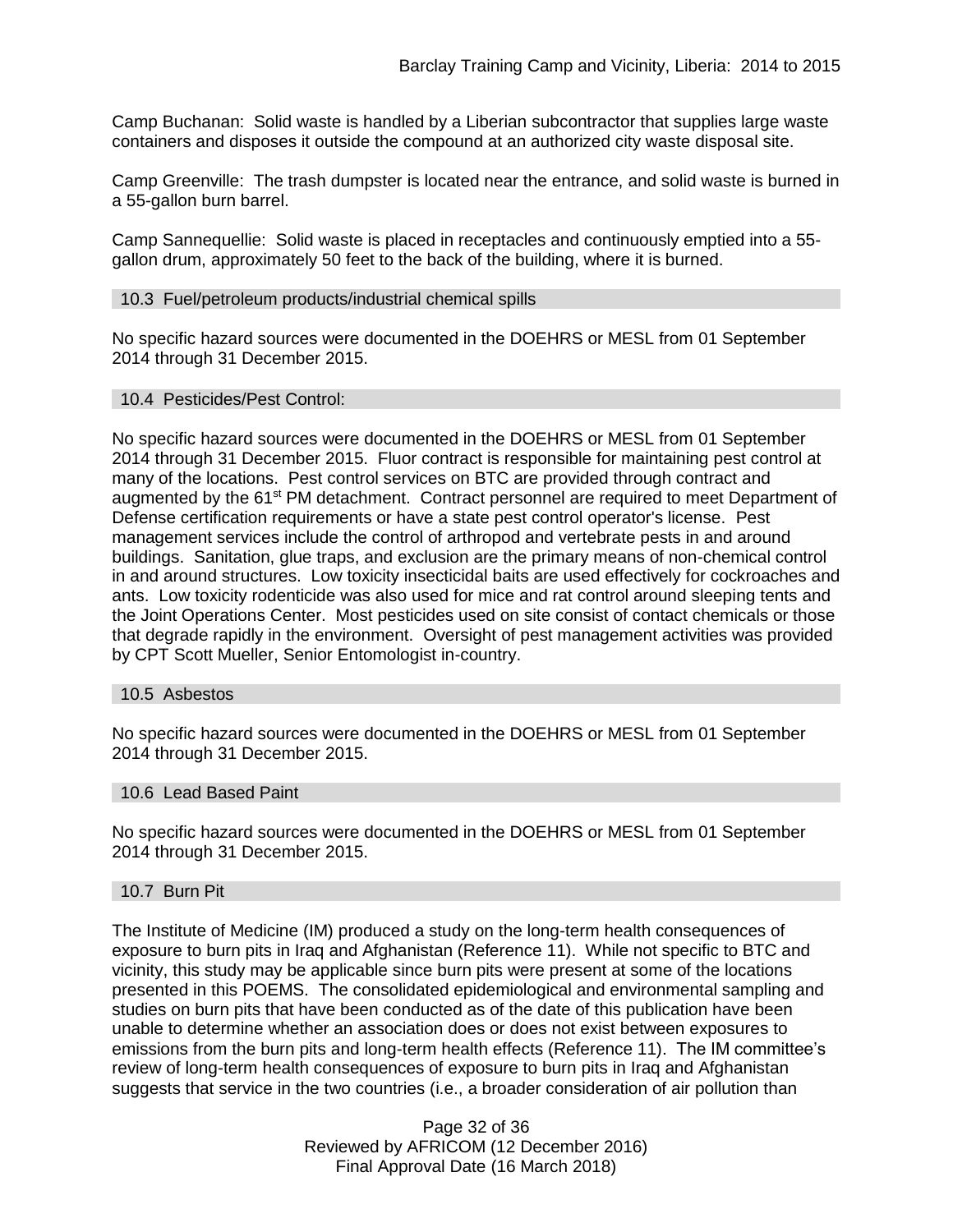exposure only to burn pit emissions) may be associated with long-term health effects, particularly in susceptible (e.g., those who have asthma) or highly exposed subpopulations, such as those who worked at or near the burn pit. Such health effects would be due mainly to high ambient concentrations of PM from both natural and anthropogenic sources, including military sources. If that broader exposure to air pollution turns out to be relevant, potentially related health effects of concern are respiratory and cardiovascular effects and cancer. Susceptibility to the PM health effects could be exacerbated by other exposures, such as stress, smoking, local climatic conditions, and co-exposures to other chemicals that affect the same biologic or chemical processes. Individually, the chemicals measured at burn pit sites in the study were generally below concentrations of health concern for general populations in the United States. However, the possibility of exposure to mixtures of the chemicals raises the potential for health outcomes associated with cumulative exposure to combinations of the constituents of burn pit emissions and emissions from other sources. This study focused on burn pits in Iraq and Afghanistan, and it should be noted that burn pits, if present, likely vary from country to country and basecamp to basecamp with regard to size and materials burned. Pollution from other sources may differ as well; thus, exposures to military personnel located at various basecamp locations are likely variable.

10.7.1 PM<sub>10</sub>

10.7.2 Exposure Guidelines:

Short-Term (24-hour)  $PM_{10}$  ( $\mu$ g/m<sup>3</sup>):

- 
- Marginal MEG  $= 420$
- $\bullet$  Critical MEG = 600

10.7.2.1 Sample data/Notes:

):  $Long-term PM<sub>10</sub> MEG (µg/m<sup>3</sup>):$ 

• Negligible MEG = 250 **•** Not defined and not available.

BTC, NPTA, JSA, and Camp Monrovia: No  $PM_{10}$  air samples associated with burn pits or burn barrels were collected; therefore, risk could not be assessed at this location.

Camp Buchanan: A single  $PM_{10}$  air sample associated with burn pits (e.g., locals burning unknown materials in a pit outside the base) was collected at this location in January 2015. Although an insufficient number of air samples were available to assess risk at this location, it should be noted that the  $PM_{10}$  concentration exceeded the 1-year Negligible MEG.

BNEL, Gbediah ETU, Camp Greenville, RIAP, Camp Sanniquellie, Camp Tappita, Camp Zwedru: No  $PM_{10}$  air samples associated with burn pits or burn barrels were collected; therefore, risk could not be assessed at these locations.

10.7.2.2 Short-term health risks:

The data quantity (small sample size or lack of samples) was insufficient to characterize the potential short-term health risks from PM<sub>10</sub> air exposure from burn pits or burn barrels to U.S. personnel.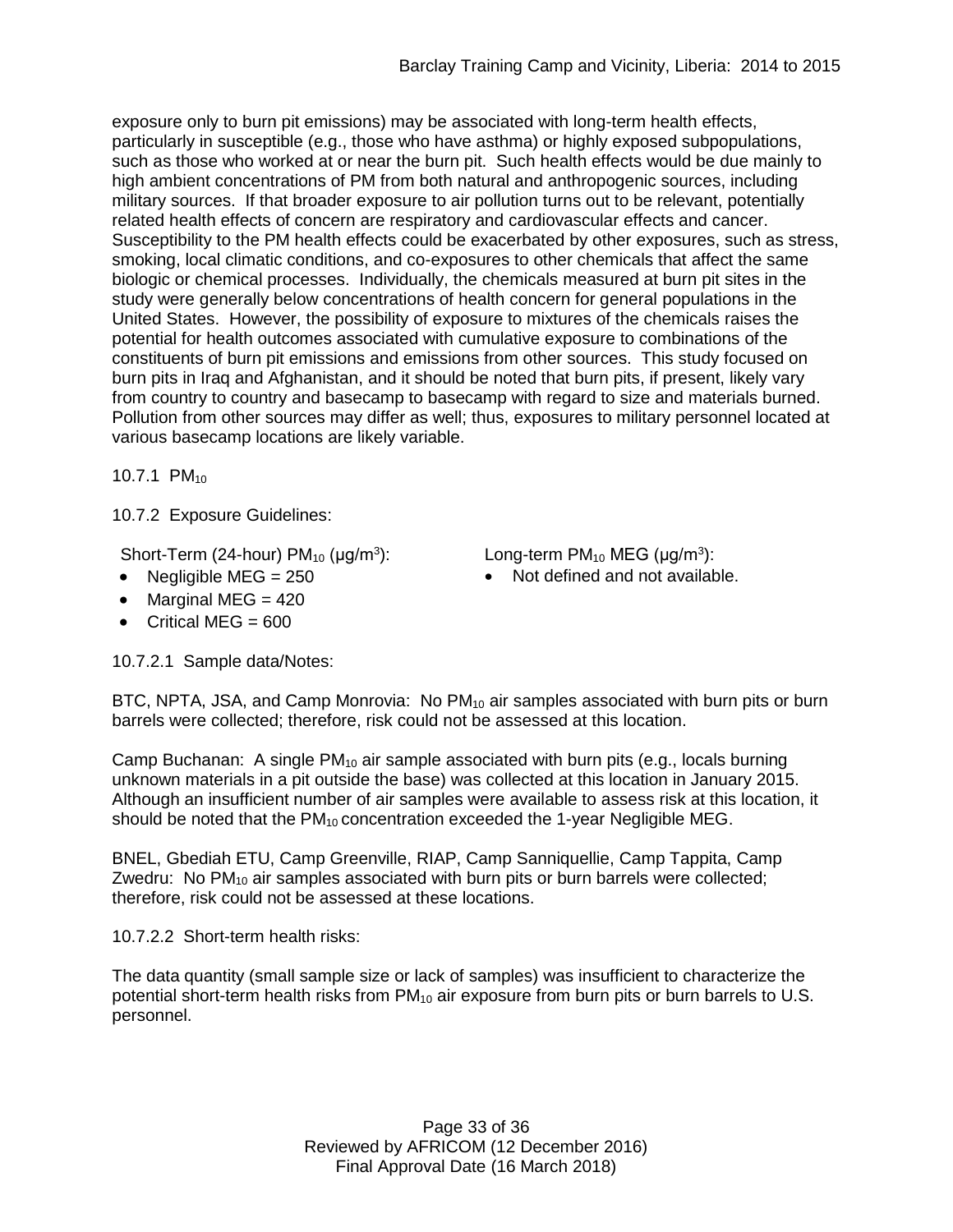10.7.2.3 Long-term health risk:

**Not Evaluated-no available health guidelines**. The EPA has retracted its long-term NAAQS for  $PM_{10}$  due to an inability to clearly link chronic health effects with chronic  $PM_{10}$  exposure levels.

10.7.3  $PM_{2.5}$ 

10.7.4 Exposure Guidelines:

Short-Term (24-hour)  $PM_{2.5}$  ( $\mu$ g/m<sup>3</sup>): Long-term  $PM_{2.5}$  MEG ( $\mu$ g/m<sup>3</sup>):

- Negligible MEG = 65 Negligible MEG = 15
- Marginal MEG =  $250$  Marginal MEG =  $65$
- $\bullet$  Critical MEG = 500

- 
- 

10.7.4.1 Sample data/Notes:

BTC, NPTA, JSA, and Camp Monrovia: A total of seven valid PM<sub>2.5</sub> air samples associated with burn pits (e.g., locals burning unknown materials outside the compound) were collected from 2014 to 2015. One sample was collected from BTC in January 2015, one sample was collected from NPTA in December 2014, and six samples were collected from NPTA in January - February 2015. The range of 24-hour PM<sub>2.5</sub> concentrations was 60  $\mu q/m^3 - 275 \mu q/m^3$  with an average concentration of 140  $\mu$ g/m<sup>3</sup>. Samples were collected in December and January in 2014  $(n=6)$  and in January in 2015 (n=1). Although data was insufficient to characterize risk since it was not representative of annual exposure, it should be noted that the  $PM<sub>2.5</sub>$  concentrations exceeded the 1-year Negligible MEG.

Camp Buchanan: A single  $PM<sub>2.5</sub>$  air sample associated with burn pits (e.g., locals burning unknown materials outside of the base) was collected at this location in December 2014. Although an insufficient number of air samples were available to assess risk at this location, it should be noted that the PM<sub>2.5</sub> concentration exceeded the 1-year Negligible MEG.

BNEL, Gbediah ETU, RIAP, Camp Tappita: No  $PM_{2.5}$  air samples associated with burn pits or burn barrels were collected; therefore, risk could not be assessed at this location.

Camp Greenville: A single PM<sub>2.5</sub> air sample associated with a burn barrel was collected at this location in January 2015. Although an insufficient number of air samples were available to assess risk at this location, it should be noted that the PM<sub>2.5</sub> concentration exceeded the 1-year Negligible MEG.

Camp Sanniquellie: A single  $PM_{2.5}$  air sample associated with a burn barrel was collected at this location in January 2015. Although an insufficient number of air samples were available to assess risk at this location, it should be noted that the  $PM_{2.5}$  concentration exceeded the 1-year Negligible MEG.

Camp Zwedru: A single  $PM_{2.5}$  air sample associated with burn pits (e.g., locals burning unknown materials in a pit 450 meters away) was collected at this location in January 2015. Although an insufficient number of air samples were available to assess risk at this location, it should be noted that the  $PM_{2.5}$  concentration exceeded the 1-year Negligible MEG.

> Page 34 of 36 Reviewed by AFRICOM (12 December 2016) Final Approval Date (16 March 2018)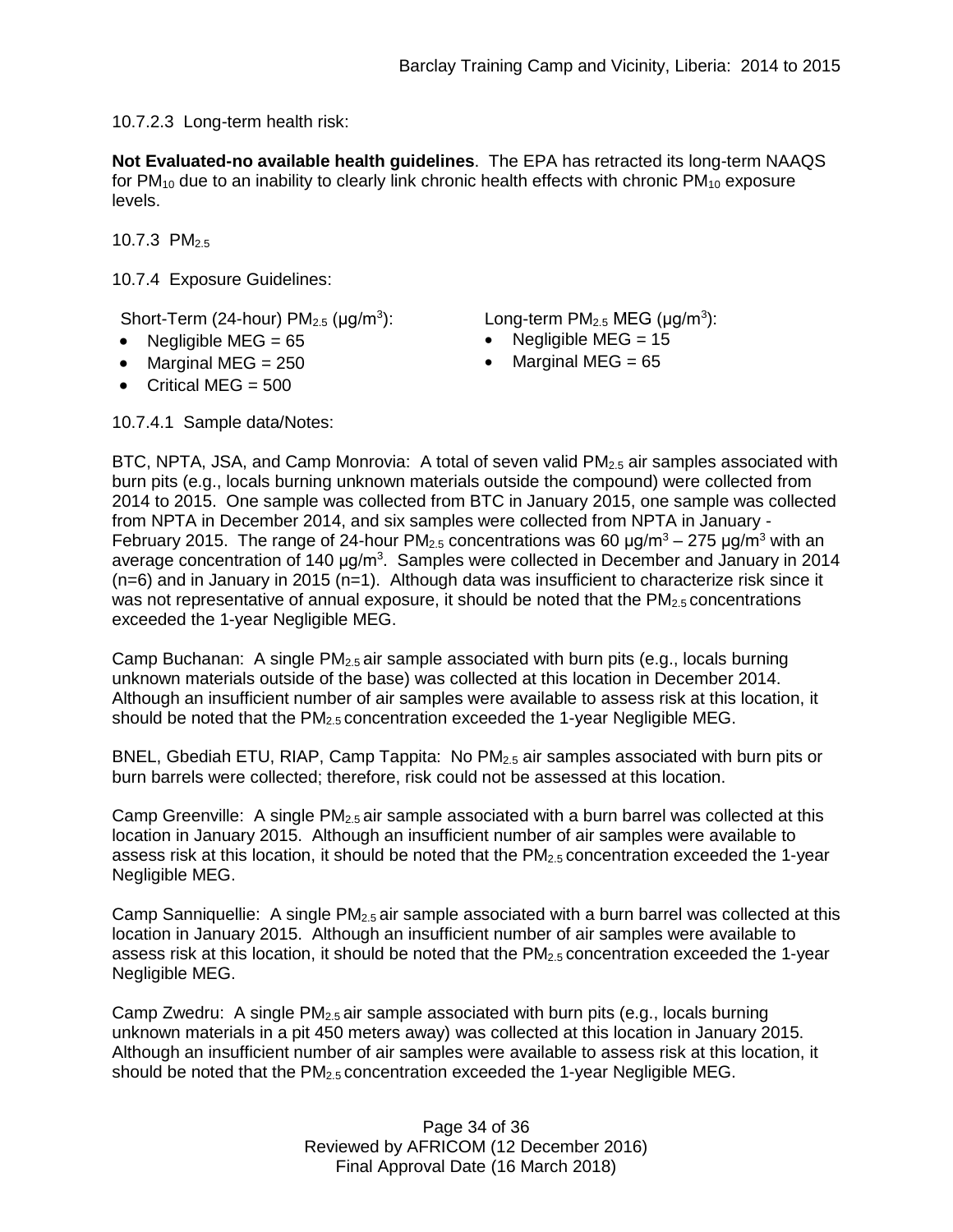10.7.4.2 Short-term health risks:

The data quantity (small sample size or lack of samples) or data quality (did not represent annual exposure) was insufficient to characterize the potential short-term health risks from  $PM<sub>2.5</sub>$ air exposure from burn pits or burn barrels to U.S. personnel.

10.7.4.3 Long-term health risks:

The data quantity (small sample size or lack of samples) or data quality (did not represent annual exposure) was insufficient to characterize the potential long-term health risks from PM<sub>2.5</sub> air exposure from burn pits or burn barrels to U.S. personnel.

## **11 References**

.

- 1. Department of Defense. 2006. Department of Defense Instruction (DoDI) 6490.03, *Deployment Health.* Defense Occupational and Environmental Health Readiness System (referred to as the DOEHRS-EH database) at [https://doehrs-ih.csd.disa.mil/Doehrs/.](https://doehrs-ih.csd.disa.mil/Doehrs/)
- 2. Department of Defense. 2008. DoDI 6055.05, *Occupational and Environmental Health.*
- 3. Joint Chiefs of Staff. 2012. Joint Staff Memorandum (MCM) 0017-12, *Procedures for Deployment Health Surveillance*.
- 4. U.S. Army Public Health Command. June 2013 Revision. Technical Guide 230, *Environmental Health Risk Assessment and Chemical Exposure Guidelines for Deployed Military Personnel*.
- 5. U.S. Environmental Protection Agency (EPA). 2014. ProUCL 5.0.00 *Statistical Software for Environmental Applications for Datasets with and without Nondetect Observations,* Office of Research and Development. Prepared by: Singh, A. and Singh, A.K., Washington, D.C.
- 6. Department of Defense. DoD MESL Data Portal, [https://aphc-mesl.amedd.army.mil/mesl/.](https://aphc-mesl.amedd.army.mil/mesl/) Some of the data and reports used may be classified or otherwise have some restricted distribution (Accessed March 2018).
- 7. AFRICOM Automated Message Handling System (AMHS) General Administration (GENADMIN) message, 112243ZSep14, Force Health Protection Requirements and Medical Guidance for Entry into the U.S. Africa Command Theater, Version 1.
- 8. Armed Forces Pest Management Board: [https://www.acq.osd.mil/eie/afpmb/docs/lhd/venomous\\_animals\\_bycountry.pdf.](https://www.acq.osd.mil/eie/afpmb/docs/lhd/venomous_animals_bycountry.pdf) U.S. Army Garrison - Forest Glen, Silver Spring, MD (Accessed March 2018).
- 9. University of Adelaide, Australia. Clinical Toxinology Resources. <http://www.toxinology.com/> (Accessed March 2018).